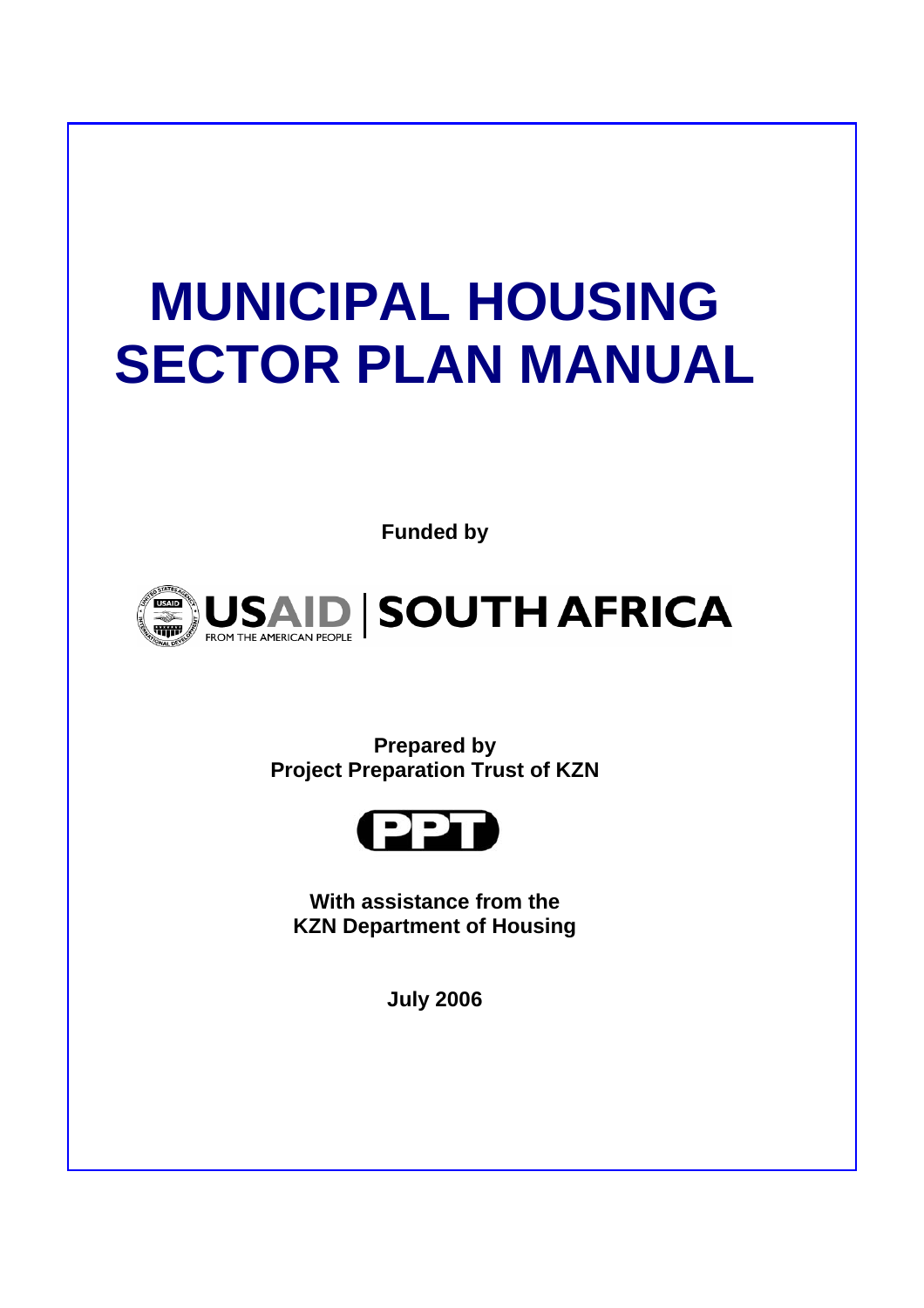**CONTENTS** Page

| <b>SUMMARY OUTLINE</b>                                 |                                                |                                     |                                                          |                |  |  |  |  |  |  |
|--------------------------------------------------------|------------------------------------------------|-------------------------------------|----------------------------------------------------------|----------------|--|--|--|--|--|--|
| <b>SECTION A: HOUSING SECTOR PLANS</b><br>$\mathbf{1}$ |                                                |                                     |                                                          |                |  |  |  |  |  |  |
| 1.                                                     |                                                | <b>INTRODUCTION</b>                 |                                                          | 1              |  |  |  |  |  |  |
|                                                        | 1.1                                            |                                     | <b>Context and objectives</b>                            | 1              |  |  |  |  |  |  |
|                                                        | 1.2                                            | Methodology                         |                                                          | $\mathbf{2}$   |  |  |  |  |  |  |
|                                                        | 1.3                                            |                                     | <b>Purpose of housing plans</b>                          | $\overline{2}$ |  |  |  |  |  |  |
|                                                        | 1.4                                            | <b>Outputs</b>                      |                                                          | 3              |  |  |  |  |  |  |
|                                                        | 1.5                                            | Step-by-step process                |                                                          |                |  |  |  |  |  |  |
|                                                        | 1.6<br>Position within the project cycle       |                                     |                                                          |                |  |  |  |  |  |  |
| 2.                                                     |                                                | <b>HOUSING SECTOR PLAN CONTENTS</b> |                                                          |                |  |  |  |  |  |  |
|                                                        | 2.1                                            |                                     | <b>IDP Alignment and Spatial Planning</b>                | 5              |  |  |  |  |  |  |
|                                                        |                                                | 2.1.1                               | Parallel development of housing sector plan              | 5              |  |  |  |  |  |  |
|                                                        |                                                | 2.1.2                               | Development of housing sector plan after approval of IDP | $\overline{7}$ |  |  |  |  |  |  |
|                                                        | 2.2<br><b>Stakeholder Support</b>              |                                     |                                                          |                |  |  |  |  |  |  |
|                                                        | 2.3                                            | <b>Land Identification</b>          |                                                          |                |  |  |  |  |  |  |
|                                                        |                                                | 2.3.1                               | <b>General Principles for Land Development</b>           |                |  |  |  |  |  |  |
|                                                        |                                                | 2.3.2                               | <b>Land Reform Program</b>                               | 10             |  |  |  |  |  |  |
|                                                        |                                                |                                     | 2.3.3 Land Administration Component                      | 11             |  |  |  |  |  |  |
|                                                        |                                                | 2.3.4                               | <b>Department of Land Affairs</b>                        | 12             |  |  |  |  |  |  |
|                                                        |                                                | 2.3.5                               | <b>Land identification process</b>                       | 12             |  |  |  |  |  |  |
|                                                        | 2.4                                            |                                     | <b>Housing Demand Assessment</b>                         | 12             |  |  |  |  |  |  |
|                                                        | 2.5                                            |                                     | <b>Projects: Current and Planned</b>                     | 15             |  |  |  |  |  |  |
|                                                        |                                                | 2.5.1                               | <b>Project Planning</b>                                  | 15             |  |  |  |  |  |  |
|                                                        |                                                |                                     | 2.5.2 Project Evaluation                                 | 16             |  |  |  |  |  |  |
|                                                        |                                                |                                     | 2.5.3 Project Schedules: Current and Planned             | 21             |  |  |  |  |  |  |
|                                                        | 2.6                                            |                                     | <b>Cash Flow and Programs</b>                            | 22             |  |  |  |  |  |  |
|                                                        | 2.7                                            |                                     | <b>Spatial Development Framework: Housing</b>            | 23             |  |  |  |  |  |  |
|                                                        | 2.8                                            | Integration                         |                                                          | 23             |  |  |  |  |  |  |
|                                                        | 2.9                                            |                                     | <b>Prioritization Options</b>                            | 24             |  |  |  |  |  |  |
|                                                        |                                                | 2.9.1                               | Logic of precedence model                                | 24             |  |  |  |  |  |  |
|                                                        |                                                | 2.9.2                               | <b>Kickstart model</b>                                   | 25             |  |  |  |  |  |  |
|                                                        |                                                | 2.9.3                               | <b>Hardship indices model</b>                            | 25             |  |  |  |  |  |  |
|                                                        |                                                | 2.9.4                               | <b>Complex ranking model</b>                             | 26             |  |  |  |  |  |  |
|                                                        |                                                | 2.9.5                               | <b>Strategic framework model</b>                         | 26             |  |  |  |  |  |  |
|                                                        | 2.9.6<br><b>Suggested prioritisation model</b> |                                     |                                                          |                |  |  |  |  |  |  |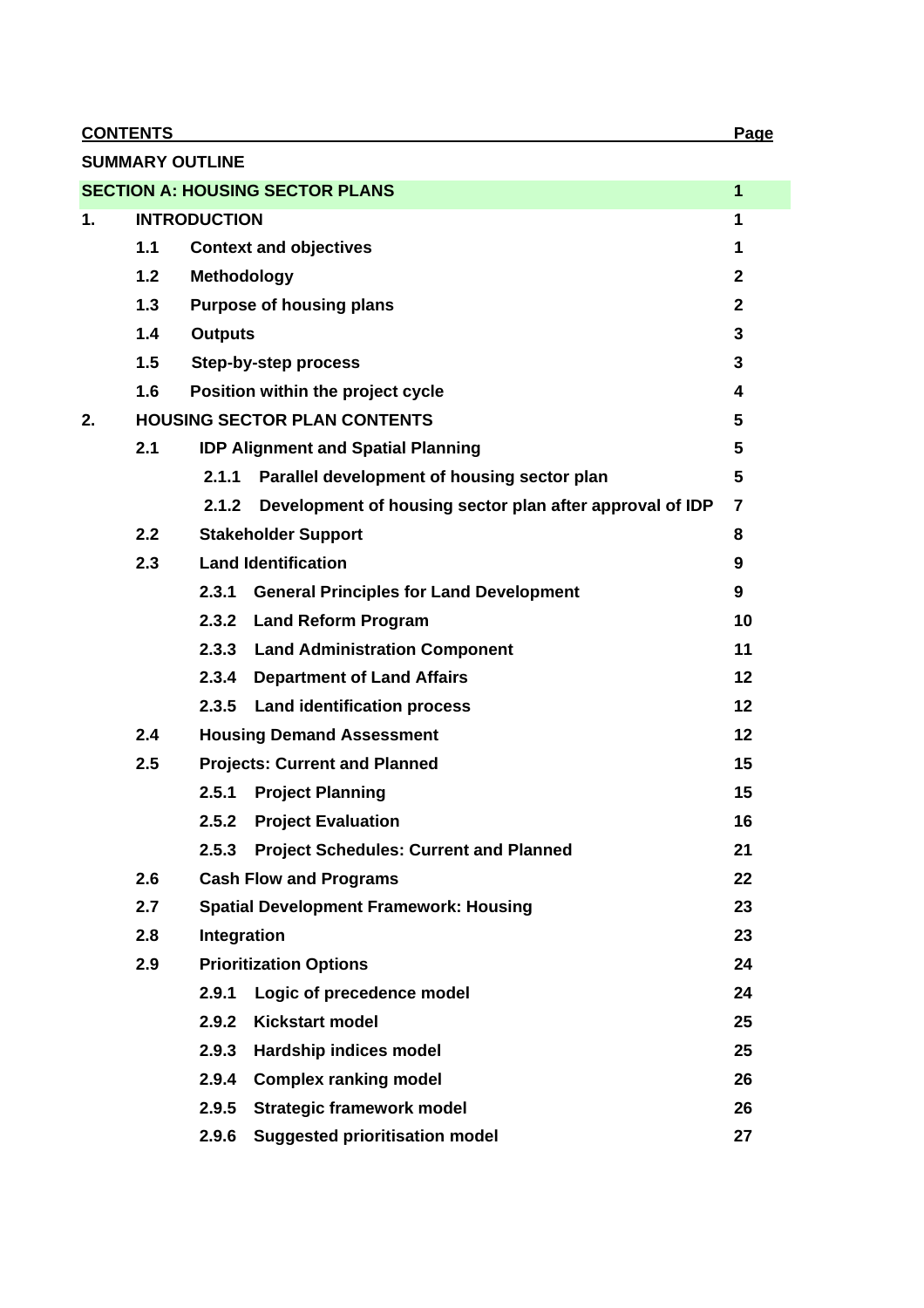| <b>SECTION B: PROJECT PREPARATION</b>                        |    |
|--------------------------------------------------------------|----|
| 3<br><b>PROJECT PREPARATION</b>                              | 28 |
| 3.1<br><b>Project Preparation And The Project Life Cycle</b> | 28 |
| 3.2<br><b>Stages of the Housing Project Life Cycle</b>       | 31 |
| <b>Project Identification and Prioritisation</b><br>3.2.1    | 31 |
| 3.2.2 Preliminary assessment                                 | 32 |
| 3.2.3 Pre-feasibility                                        | 32 |
| Feasibility<br>3.2.4                                         | 33 |
| <b>Review</b><br>3.2.5                                       | 33 |

# **SECTION C: INTEGRATED DEVELOPMENT 34**

| 4 |     | <b>INTEGRATED DEVELOPMENT</b>                                  | 34 |
|---|-----|----------------------------------------------------------------|----|
|   | 4.1 | <b>Definitions</b>                                             | 34 |
|   | 4.2 | The Need For Integrated Development                            | 36 |
|   | 4.3 | The Need For Project Level Integration                         | 37 |
|   | 4.4 | Integrated Development Plans (IDP's)                           | 38 |
|   | 4.5 | Model for the Alignment of the Housing Program with Integrated |    |
|   |     | <b>Development Planning</b>                                    |    |
|   |     |                                                                |    |

## **SECTION D: LEGISLATIVE FRAMEWORK 44 6 AND 100 MM 100 MM 100 MM 100 MM 100 MM 100 MM 100 MM 100 MM 100 MM 100 MM**

| 5. | <b>LEGILATIVE FRAMEWORK</b> |                                                               |                                             |    |  |  |  |  |
|----|-----------------------------|---------------------------------------------------------------|---------------------------------------------|----|--|--|--|--|
|    | 5.1                         | The Legal Context for Housing Provision in South Africa       |                                             |    |  |  |  |  |
|    |                             | 5.1.1                                                         | <b>Constitution: Bill of Rights</b>         | 44 |  |  |  |  |
|    |                             |                                                               | 5.1.2 National Housing Code                 | 45 |  |  |  |  |
|    | 5.2                         | <b>Municipal Legislative and Policy Framework For Housing</b> |                                             |    |  |  |  |  |
|    |                             |                                                               | <b>Sector Plans</b>                         |    |  |  |  |  |
|    |                             | 5.2.1                                                         | <b>The Constitution 1996</b>                | 46 |  |  |  |  |
|    |                             |                                                               | 5.2.2 Local Government Transition Act 1995  | 47 |  |  |  |  |
|    |                             |                                                               | 5.2.3 Rural Development Framework 1997      | 47 |  |  |  |  |
|    |                             | 5.2.4                                                         | <b>White Paper on Local Government 1998</b> | 47 |  |  |  |  |
|    |                             | 5.2.5                                                         | <b>Municipal Demarcation Act 1998</b>       | 48 |  |  |  |  |
|    |                             | 5.2.6                                                         | The Municipal Structures Act 1998           | 48 |  |  |  |  |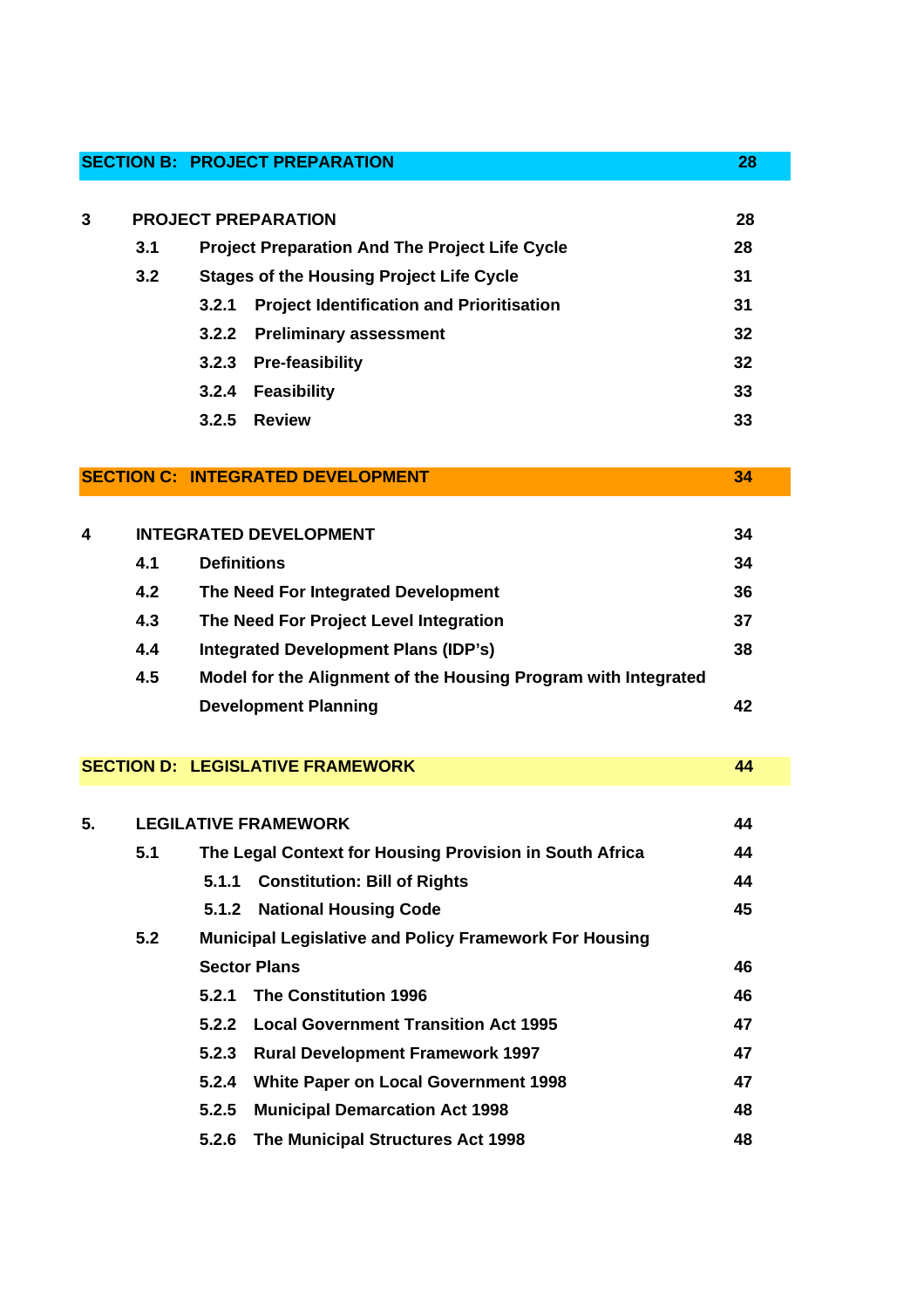|                                                                  |                    |                               | 5.2.7 Municipal Systems Act 2000                                    | 49 |  |  |  |  |  |
|------------------------------------------------------------------|--------------------|-------------------------------|---------------------------------------------------------------------|----|--|--|--|--|--|
|                                                                  |                    |                               | 5.2.8 The National Housing Act (107) of 1997                        | 49 |  |  |  |  |  |
|                                                                  |                    |                               |                                                                     |    |  |  |  |  |  |
|                                                                  |                    |                               | <b>SECTION E: KEY DOH POLICIES AND STRATEGIES</b>                   | 51 |  |  |  |  |  |
|                                                                  |                    |                               |                                                                     |    |  |  |  |  |  |
| 6.                                                               |                    |                               | <b>POLICY ENVIRONMENT</b>                                           | 51 |  |  |  |  |  |
|                                                                  | 6.1                |                               | A Comprehensive Plan for the Development of                         |    |  |  |  |  |  |
|                                                                  |                    |                               | Sustainable Human Settlements, 'BNG' strategy                       | 51 |  |  |  |  |  |
| 6.2<br><b>Current Provincial Housing Priority Programs</b><br>53 |                    |                               |                                                                     |    |  |  |  |  |  |
| 6.3<br><b>Municipal Capacity</b><br>54                           |                    |                               |                                                                     |    |  |  |  |  |  |
|                                                                  |                    |                               | <b>SECTION F: HOUSING SUBSIDY INTSTRUMENTS</b>                      | 56 |  |  |  |  |  |
|                                                                  |                    |                               |                                                                     |    |  |  |  |  |  |
| 7.                                                               |                    |                               | <b>HOUSING SUBSIDIES INTSTRUMENTS</b>                               | 56 |  |  |  |  |  |
|                                                                  | 7.1                |                               | <b>Subsidy Instruments and Components</b>                           | 56 |  |  |  |  |  |
|                                                                  | 7.2                |                               | <b>Basic Points of Departure for Housing Projects</b>               | 59 |  |  |  |  |  |
|                                                                  | 7.3                |                               | Implementation Of The Kwazulu Natal Rural Housing Policy, 2004/5 60 |    |  |  |  |  |  |
|                                                                  |                    |                               |                                                                     |    |  |  |  |  |  |
| <b>FIGURES</b>                                                   |                    |                               |                                                                     |    |  |  |  |  |  |
|                                                                  |                    | Fig 1: IDP alignment with HSP |                                                                     | 6  |  |  |  |  |  |
|                                                                  |                    |                               | Fig 2: Stages of the Housing Project Preparation Life Cycle         | 31 |  |  |  |  |  |
|                                                                  |                    |                               | Fig 3: Phases of the IDP process                                    | 41 |  |  |  |  |  |
|                                                                  |                    |                               | Fig 4: Roles of spheres of Government                               | 46 |  |  |  |  |  |
| <b>GRAPHS</b>                                                    |                    |                               |                                                                     |    |  |  |  |  |  |
|                                                                  |                    |                               | Graph 1: Housing typologies for Municipal area                      | 13 |  |  |  |  |  |
|                                                                  |                    |                               | Graph 2: The importance of project preparation                      | 28 |  |  |  |  |  |
| <b>TABLES</b>                                                    |                    |                               |                                                                     |    |  |  |  |  |  |
|                                                                  |                    |                               | Table 1: Housing typologies by geographical area1                   | 14 |  |  |  |  |  |
|                                                                  |                    |                               | Table 2: Current projects details                                   | 21 |  |  |  |  |  |
|                                                                  |                    |                               | Table 3: Planned projects details                                   | 21 |  |  |  |  |  |
|                                                                  |                    | Table 4: Cash flow example    |                                                                     | 22 |  |  |  |  |  |
|                                                                  | <b>APPENDICIES</b> |                               |                                                                     |    |  |  |  |  |  |
|                                                                  |                    |                               | Appendix 1: PPT Scopes of Work for Rural Housing Projects           |    |  |  |  |  |  |
|                                                                  |                    |                               | Appendix 2: DFA, Land Principles                                    |    |  |  |  |  |  |
|                                                                  |                    |                               | Appendix 3: Final Housing Sector Plan, Workshop Minutes             |    |  |  |  |  |  |

**Appendix 4: References**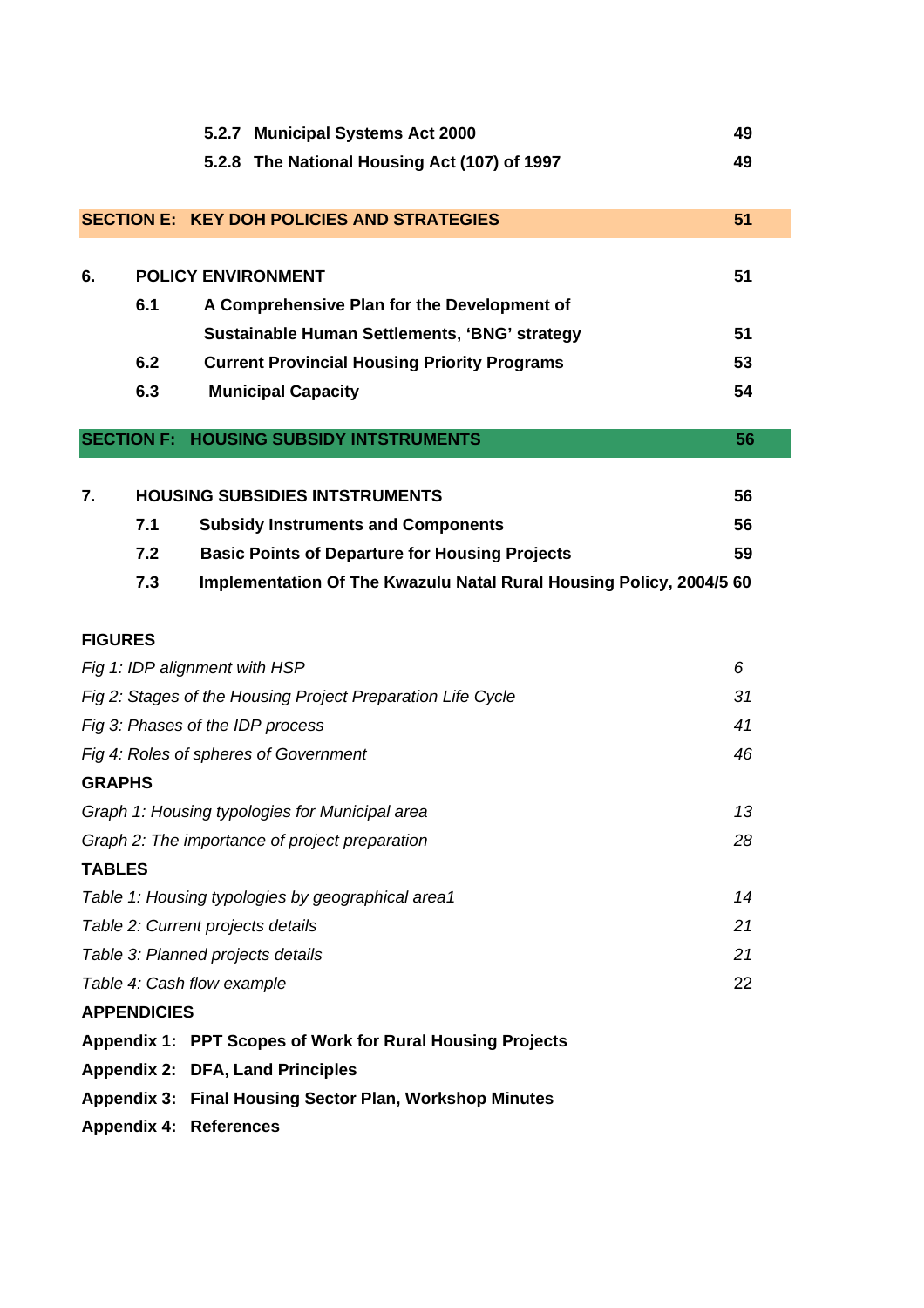#### **SUMMARY OUTLINE**

#### **SECTION A: HOUSING SECTOR PLANS**

**Section A** consists of an outline of the aim, outcomes and step-by step process to be followed when compiling a Housing Sector Plan. The detailed content of a Housing Sector Plan is presented, from the determination of Municipal Housing Demand to the prioritisation of all projects in the area. Strategies for the alignment of the HSP with the IDP and its process are also defined.

#### **SECTION B: PROJECT PREPARATION**

**Section B** details the generic project preparation principles including projects life cycle and PPT's process for the assessment of key project risks in the packaging stage.

#### **SECTION C: INTEGRATED DEVELOPMENT**

**Section C** defines integrated development and establishes its links with sustainable development. The distinction is made between integration at a project level and integration at a planning level. The need for integrated development at both these levels is emphasized. The process of Integrated Development Planning is introduced. The principles underlying the model for the alignment of the housing program with integrated development planning are presented.

#### **SECTION D: LEGISLATIVE FRAMEWORK**

and the contract of the contract of the contract of the contract of the contract of the contract of the contract of **Section D** introduces the context and legislative framework for Housing and Integrated Development Planning within South Africa. Thereafter the framework within which housing sector planning is carried out is discussed.

#### **SECTION E: POLICY ENVIRONMENT**

**Section E** includes main points of departure for the delivery of housing in South Africa as outline in the National Housing Code as well as the description of the most current and relevant policies that relate to housing. A summary of the relevant points from the 'Breaking New Ground' policy document, the Expanded Public Works Program (EPWP) and the Provincial Housing Priority Programs are presented. The Department of Housings Municipal Capacity Building Program and current capacity building initiatives are outlined.

<u> 1989 - Johann Stoff, Amerikaansk politiker (\* 1989)</u>

#### **SECTION F: HOUSING SUBSIDY INTSTRUMENTS**

**Section F,** provides a brief outline of the main housing subsidy instruments available. Rural Housings policy and practical requirements for Rural Housing delivery are also presented.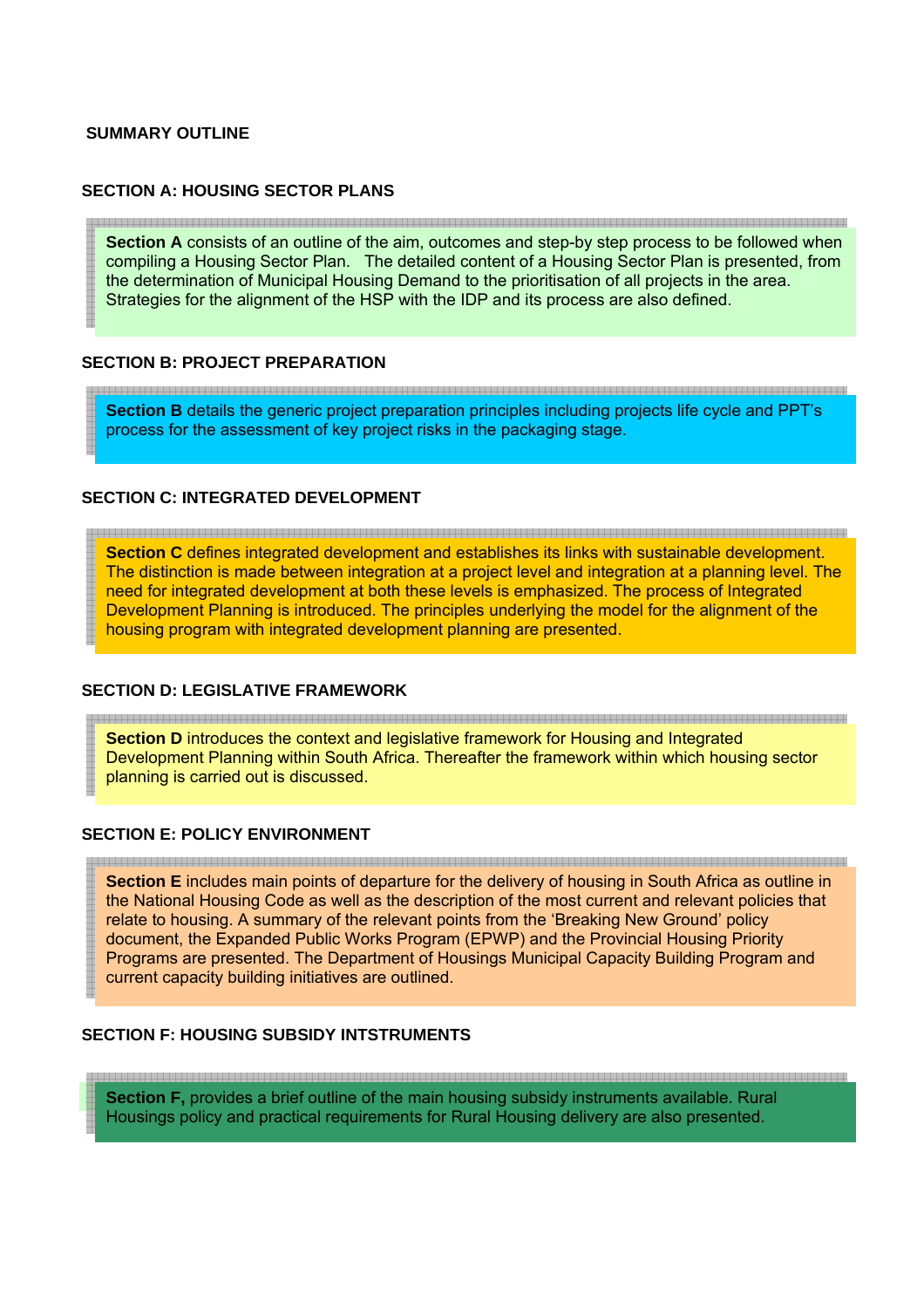#### **SECTION A: HOUSING SECTOR PLANS**

**Section A** consists of an outline of the aim, outcomes and step-by step process to be followed when compiling a Housing Sector Plan. The detailed content of a Housing Sector Plan is presented, from the determination of Municipal Housing Demand to the prioritisation of all projects in the area. Strategies for the alignment of the HSP with the IDP and its process are also defined.

#### **1 INTRODUCTION**

#### **1.1 Context and objectives**

The Municipal Systems Act of 2000 formally introduced Integrated Development Plans (IDP's), as the primary form of planning to be adopted by all metropolitan, district and local municipalities throughout the country. Furthermore the Act specifies that the planning undertaken by a municipality must be aligned with and complement the development plans and strategies of other affected municipalities and other state organs / government departments.

The Provincial Department of Housing (DoH) KZN supports the role of the Housing Sector Plan (HSP) in order to achieve this alignment and to provide a housing focus to the municipal IDP. To this end the DoH has provided both financial and capacity building support to local municipalities in order to assist them in drafting these plans. This draft manual has been developed, under the management of a Housing Sector Plan Steering Committee (HSPSC), funded by PPT's USAID 3 fund. The steering committee, consisting of relevant professionals in the field, officials from the DoH and expertise from Project Preparation Trust (PPT), was established, in order to manage the process of developing these guidelines, facilitating the delivery of HSP's and building the capacity of local municipalities.

The main objectives of this manual are as follows:

- \* To provide a practical, user-friendly guideline document for use by municipal and DoH officials as well as service providers involved in the preparation, implementation and revision of housing sector plans.
- $\cdot$  To create greater awareness of the function and value of housing sector plans as well as the mechanisms for their preparation and implementation.
- $\cdot \cdot$  To establish a best practice for housing plans by means of consolidating various sources of relevant information into one document and facilitating feedback from various stakeholders involved in housing sector plans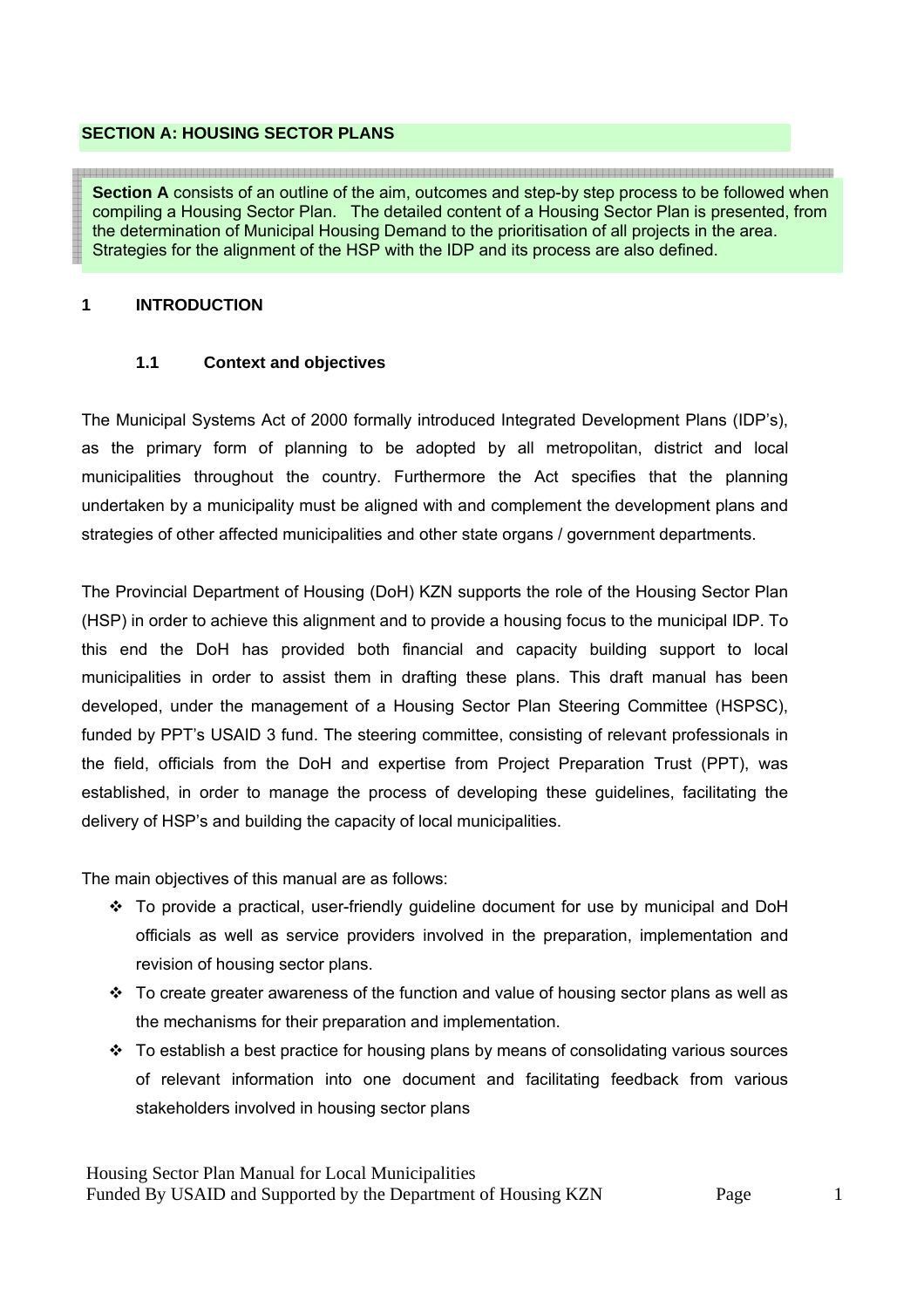$\cdot \cdot$  to promote a more integrated and sustainable approach to housing delivery which places housing in its development context alongside other aspects of development such as local economic development, education, health, and other infrastructure.

## **1.2 Methodology**

The development of this draft Housing Sector Plan Manual has been based on a capacity building programme implemented by the HSPSC. The local municipal capacity building process commenced with a series of workshops within the Coastal, Northern and Inland regions. These workshops were used as a stepping stone in order to assist the initial round of 20 targeted municipalities, which had received funding from the Department of Housing for the development of these plans. The workshop covered the general context, aim, process, content and goals of the HSP's and provided local municipalities with a forum in which to gain clarity and provide feedback relating to the development of these plans. This process was supported by a literature review of relevant information as well as a best practice review of a number of HSP's which had already been completed. The manual has also been developed based on feedback received from service providers, currently involved in the delivery of these HSP's.

The final stage of the process involved the presentation of the draft manual to the targeted municipalities and their service providers to enable feedback on the draft manual to be included in the final document.

## **1.3 Purpose of housing sector plans**

The main purposes of the HSP are as follows:

- To ensure the effective allocation of limited resources (specifically financial and human) to a large pool of potential development interventions.
- $\div$  To provide a formal and practical method of prioritizing housing projects and obtaining political consensus for the sequencing of their implementation.
- \* To ensure more integrated development through bringing together the relevant cross-sectoral role players to coordinate their development interventions in one plan.
- $\cdot \cdot$  To provide greater spatial linkages between the spatial development framework and the physical implementation of projects on the ground.
- $\div$  To ensure that there is a definite housing focus for the IDP.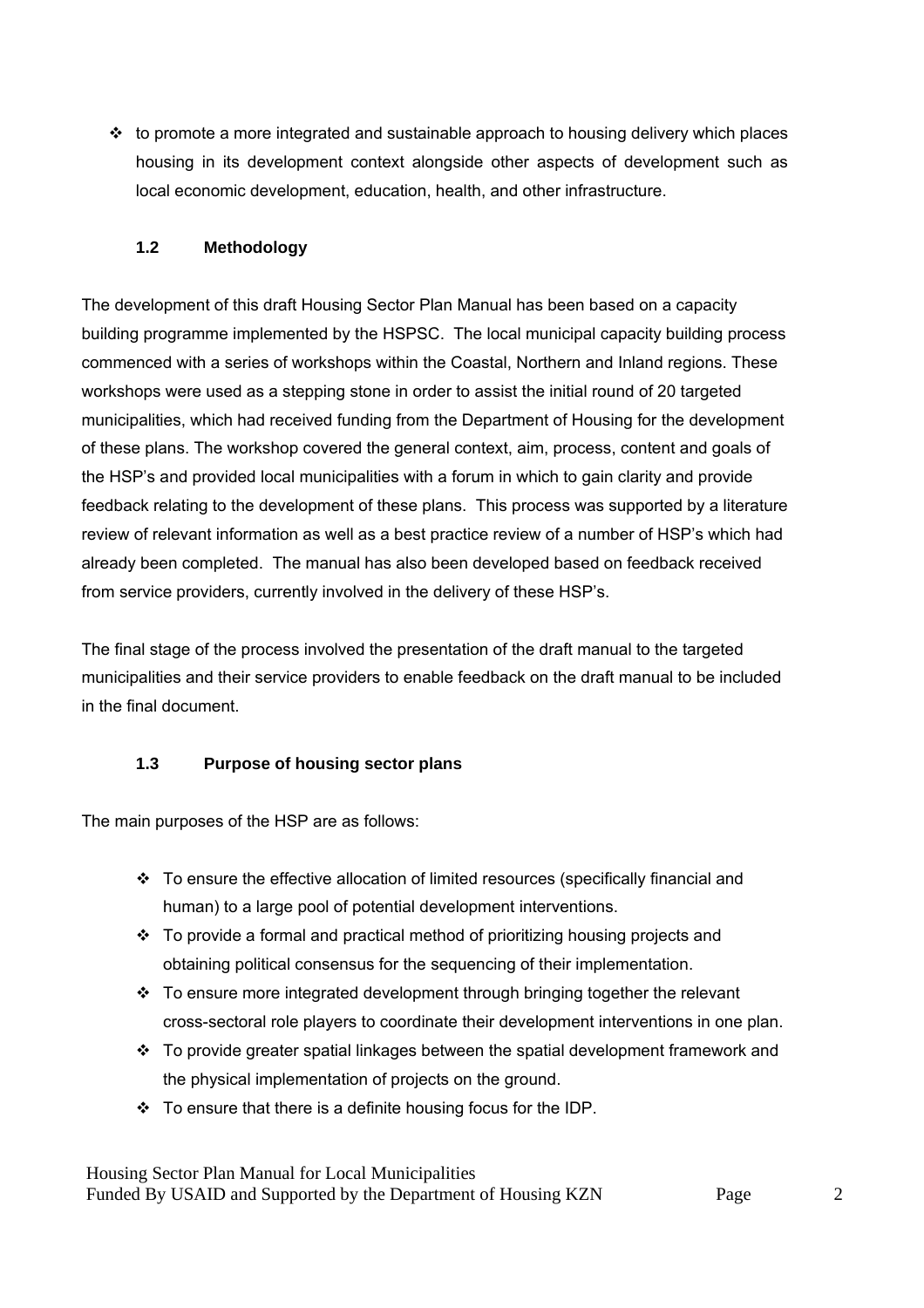- $\cdot \cdot$  To provide a critical link between integrated development planning and the practical reality of delivering housing projects on the ground.
- \* To ensure effective subsidy budgeting and cashflows both at the local municipal and provincial levels.

## **1.4 Outputs**

The main expected outputs from the HSP are as follows:

- A priority implementation list of the relevant housing projects in the municipal area.
- Preliminary assessment of the technical and social feasibility of all projects in the municipal area.
- Confirmation of IDP linkages for all prioritized projects.
- Coordination of MIG and other funding for projects.
- Confirmation of stakeholder involvement in the development process.
- ❖ Cash flows and broad project programmes.
- Transfer of skills to Local Municipalities.

## **1.5 Step-by-step process**

*Note: it is vitally important that service providers build the capacity of the local municipal housing officials throughout the process of the drafting of the HSP.* 

- Municipality accesses funding for housing plan (DoH/external funding source or municipal budget).
- $\cdot$  Municipality advertises and thereafter awards a contract for the development of the housing plan.
- Municipality ensures that service provider has been provided with the DoH housing sector plan guideline document
- Successful service provider confirms content, methodology and defines prioritization criteria with municipality.
- $\cdot \cdot$  Best practice research into other housing plans and methods by successful service provider. *(or access this guideline document)*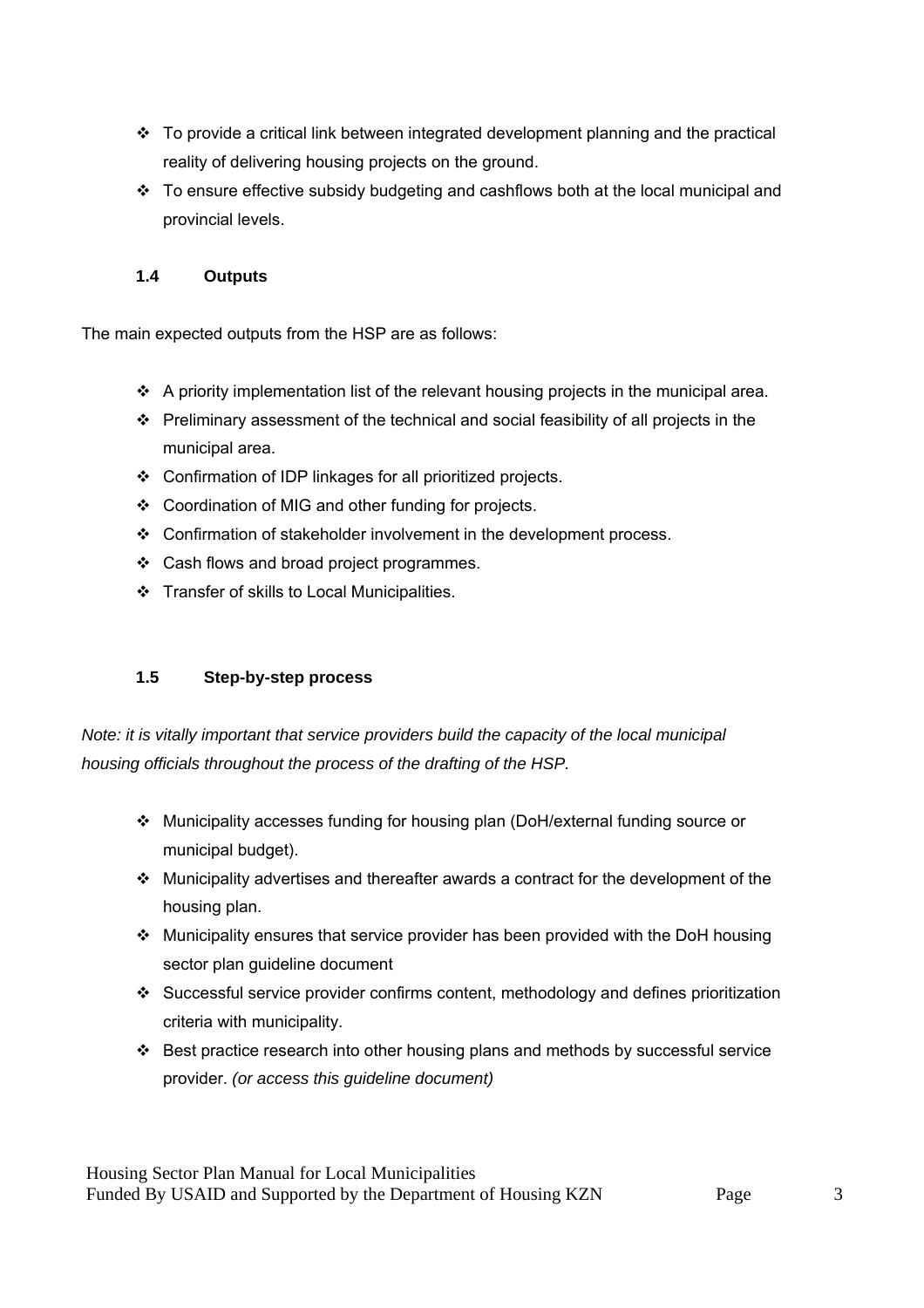- Collection of existing base information by service provider and municipal housing official.
- Stakeholder consultation (level of stakeholder consultation is critical and must be clarified before this process commences).
- $\div$  Preparation of draft housing plan by service provider.
- Draft Housing plan submitted to DoH for evaluation and 1st payment.
- Response received (proposed amendments from DoH).
- $\div$  Final product produced (amendments incorporated).
- \* Revised housing plan submitted to DOH for final evaluation.
- ❖ Housing Plan submitted to Council for approval.
- Approved Housing Plan submitted to DOH for 2nd (final payment).
- DoH place approved plan on Departmental Website.
- DOH and MIG allocate budget as per housing plan.
- $\div$  Housing projects implemented as per the approved housing plan.
- $\cdot$  Implementation of housing projects evaluated against the approved plan.
- Housing plan reviewed and updated on a yearly basis.

## **1.6 Position within the project cycle**

Housing sector plans form part of the project identification and prioritisation phase of the project cycle. This phase is the first step in the project life cycle and is followed by project feasibility/ preparation (subsidy application and approval), detail design, construction, commission and handover. Due to this positioning, housing sector plans have a critical role to play in respect of municipal housing and other related development.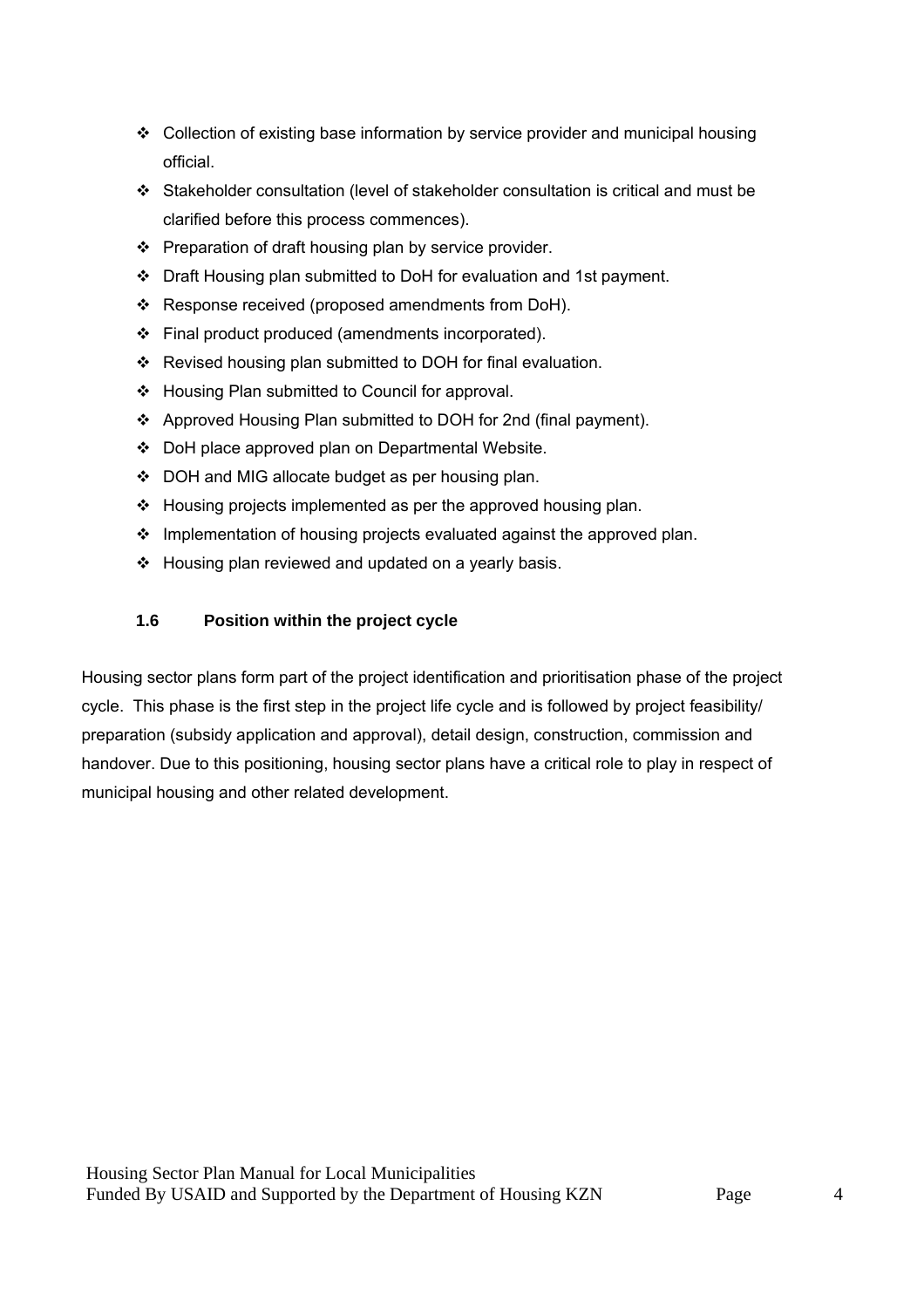## **2 HOUSING SECTOR PLAN CONTENTS**

## **2.1 IDP Alignment and Spatial Planning**

It is vital that the housing sector plan is aligned with the IDP for the municipal area. There are two potential scenarios that exist when developing a housing sector plan.

- $\div$  Firstly the housing sector plan is developed in parallel with the IDP.
- Secondly the housing sector plan is only developed after the IDP has been completed.

## **2.1.1 Parallel development of housing sector plan**

The 'Model for the Alignment of the Housing Programme with Integrated Development Planning' document submitted to the National Department of Housing in September 2004 details the indepth process of aligning the housing sector plan with the IDP (in section 5) where the housing sector plan is developed in parallel with the IDP. This methodology explores how housing can be incorporated into the IDP process by identifying and describing a housing voice into the IDP.

The following figure based on the 'Overview of the IDP process' (DPLG, 2001) provides a methodology for the inclusion of parallel housing related processes (marked in yellow) within the overall IDP process.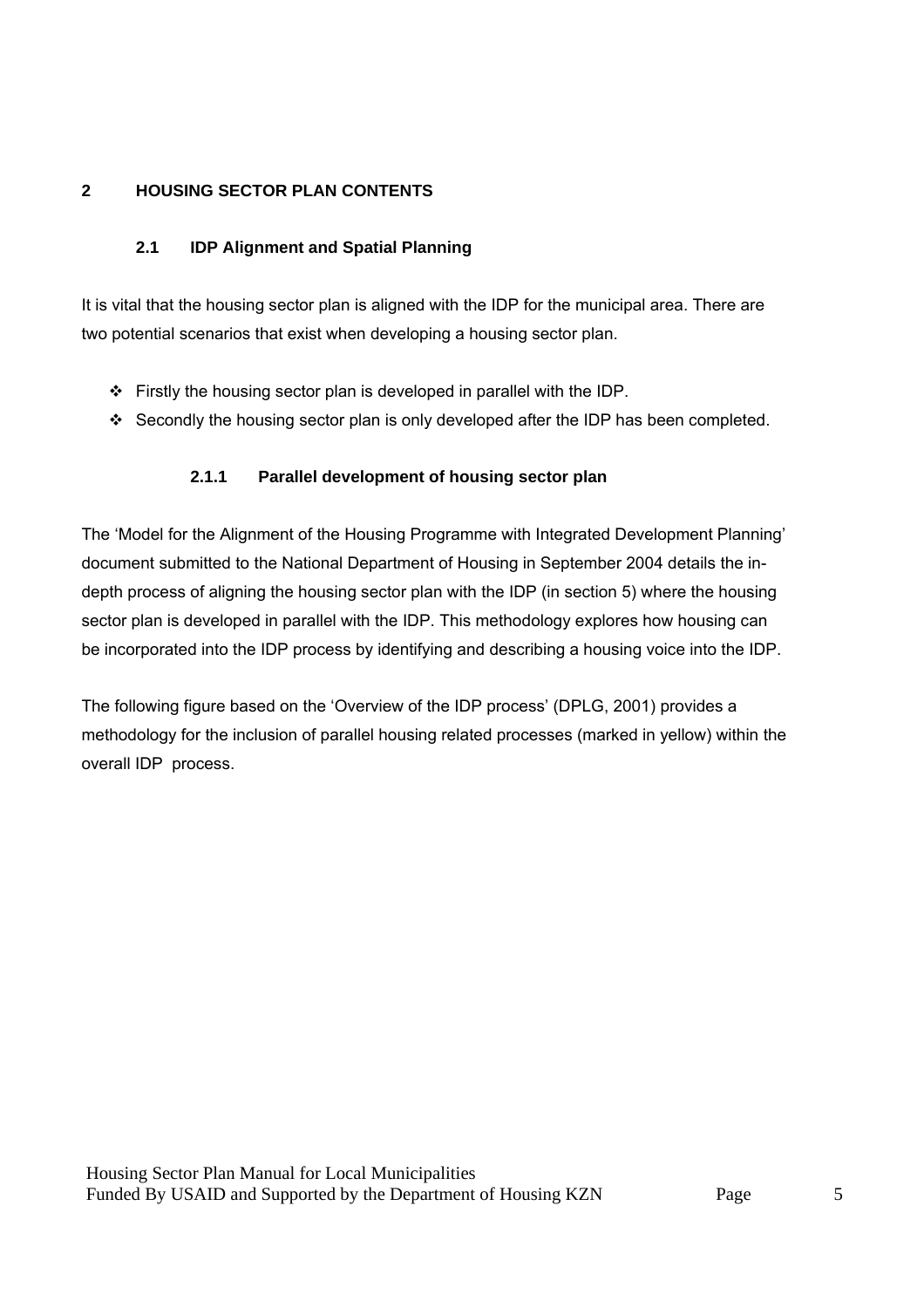

*Fig 1: IDP alignment with HSP* 

**Phase 1: Analysis:** This phase consists of identifying housing demand both through analysing existing data and through meeting with communities and relevant stakeholders. Thereafter demand is specified and defined to ensure congruence with the IDP requirements.

**Phase 2: Strategies:** This phase is about considering the relevance and applicability of housing sector policy guidelines within the municipal context. Targets for housing delivery would be specified and the methodology for their achievement clarified in this stage.

**Phase 3: Projects:** Housing projects formulated in the stage must fundamentally relate to the achievement of the objectives and strategies developed in phase 2.

**Phase 4: Integration:** The compilation of sector programmes and plans in this phase is meant to ensure that the collective impact and resource requirement of individual housing projects makes most efficient use of all available resources.

**Phase 5: Approval:** The stage requires the confirmation and amendment of projects to ensure:

- Alignment with overall IDP objectives and strategies,
- $\div$  Consolidation of the requirements of individual projects from resources available;
- The technical, financial, environmental and institutional viability of projects individually and collectively;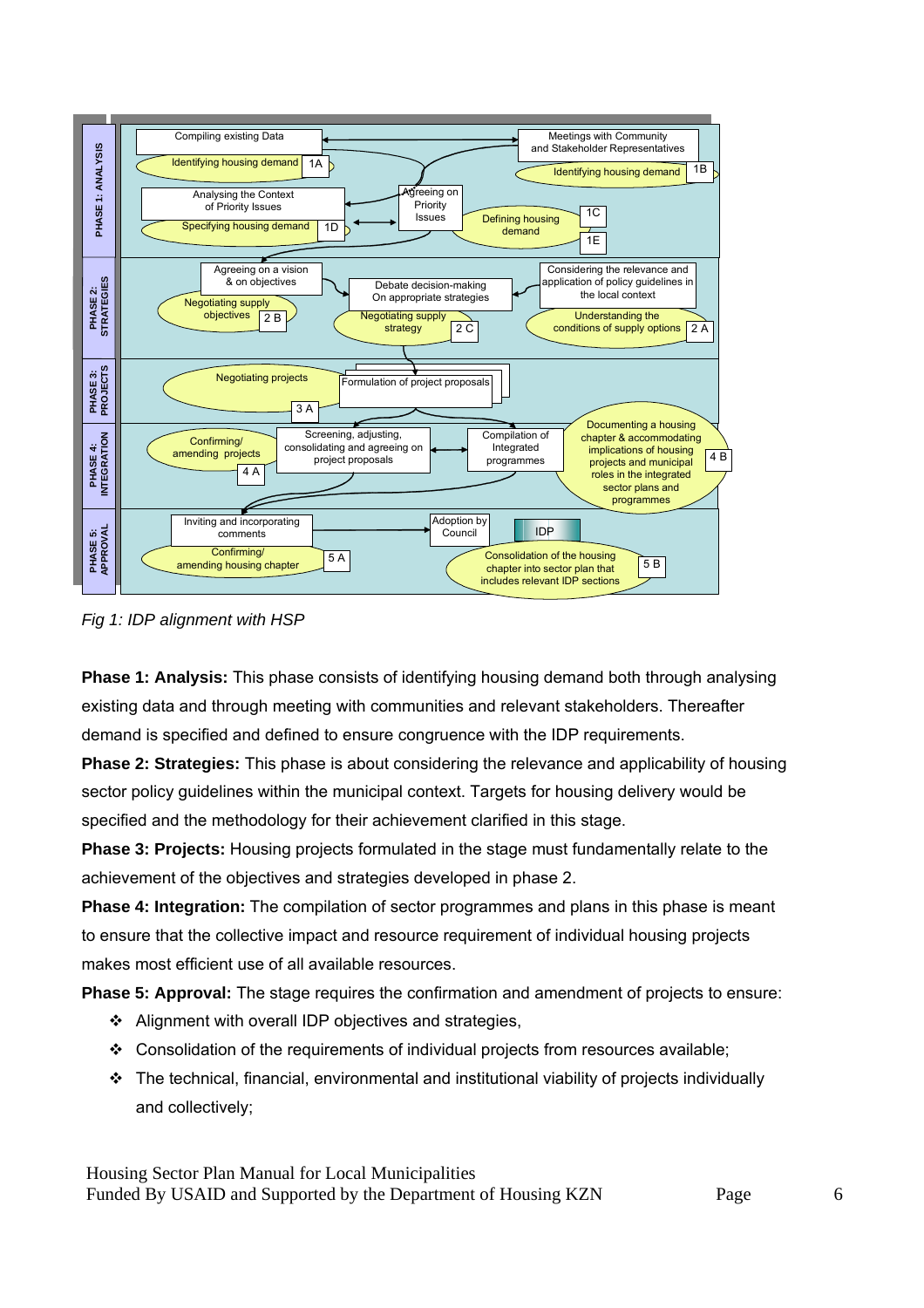- $\cdot \cdot$  The achievement of coherence and integration between the projects of different sectors;
- $\div$  The benefits of scale to be achieved by structuring similar projects as part of an integrated programme

And finally the process is closed off with the documentation of housing related information into a 'housing chapter' with in the IDP.

## **2.1.2 Development of housing sector plan after approval of IDP**

If the housing sector plan is developed after the approval of the IDP it is imperative that the information, strategies, and policy guidelines outlined in the IDP are followed. As with the first scenario it is imperative that all five process stages are followed, however in this case the housing strategies, targets and methodologies need to be developed with in the framework presented in the original IDP. Where significant incongruities exist it may be possible to adjust certain IDP strategies to align with housing programme, through the annual IDP review process, however this route should only be taken in extreme cases, which can be adequately justified.

**Phase 1: Analysis:** This phase consists of identifying housing demand through analyzing existing data and through updating current relevant stakeholder information. Once demand has been defined congruence with the IDP requirements must be confirmed.

**Phase 2: Strategies:** This phase is about analyzing the existing IDP strategies and ensuring that these strategies are aligned with the National and Provincial Department of Housing's priorities and strategies. Targets for housing delivery would thereafter be specified and the methodology for their achievement clarified.

**Phase 3: Projects:** Housing projects formulated in the stage must fundamentally relate to the achievement of the objectives and strategies developed in phase 2. Firstly it is imperative that housing projects identified in this phase are aligned with the original projects identified in the IDP, if such a project list exists. If no such project list exists or the list is incomplete, projects identified should be aligned with the IDP's SDF. Again slight adjustments to the original IDP or SDF may be required in the annual IDP revue process.

**Phase 4: Integration:** The alignment of projects identified in phase 3 should be confirmed through an analysis of the existing implementation plans of the various sector departments. Where major sector incongruities exist either the project should be delayed until correct alignment is achieved, or an attempt should be made to accommodate the project within the relevant sector plan. These alignment issues should be dealt with on a case-by-case basis.

**Phase 5: Approval:** as was the case in the first scenario this stage requires the confirmation and amendment of projects to ensure: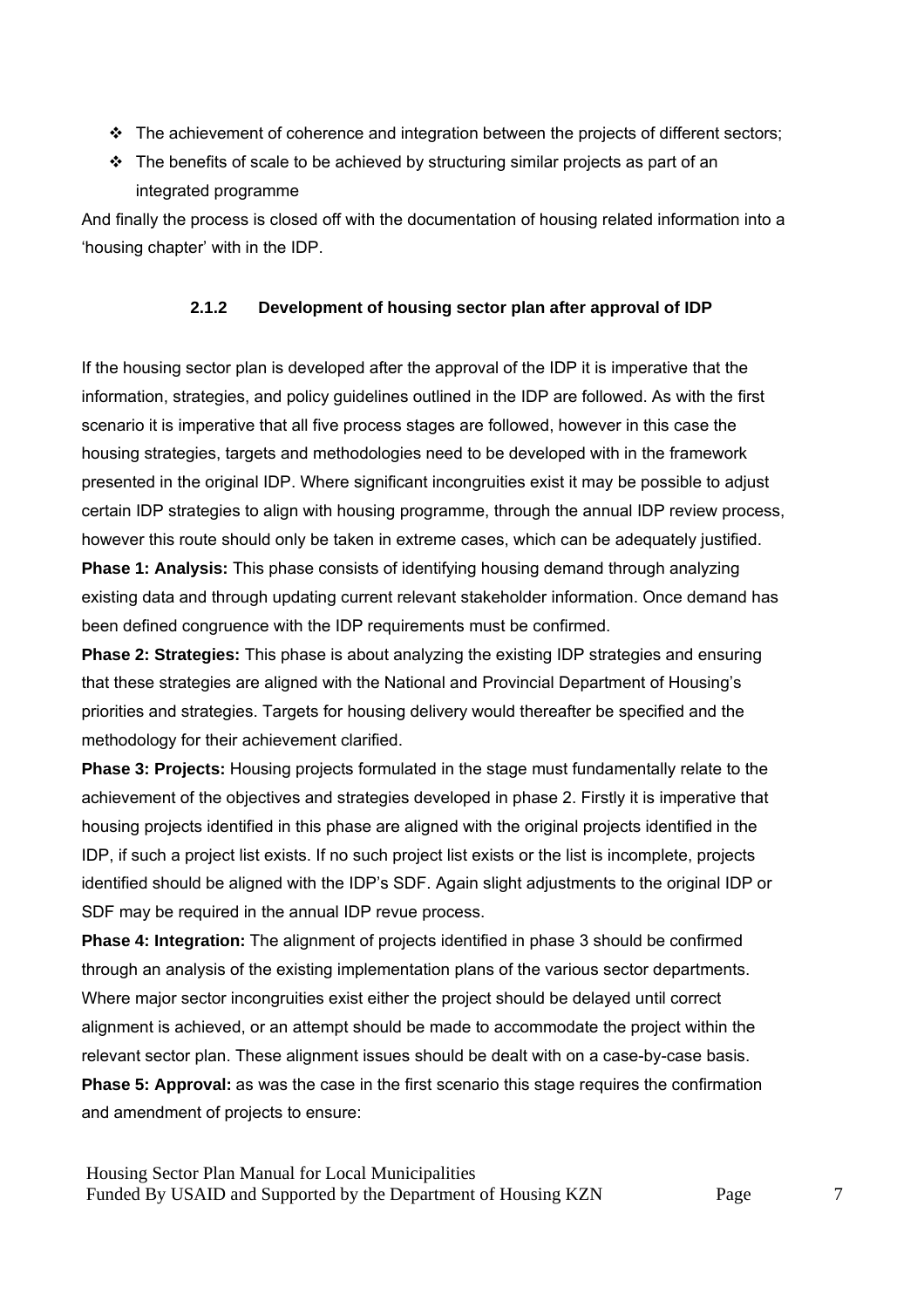- ❖ Alignment with overall IDP objectives and strategies,
- $\div$  Consolidation of the requirements of individual projects from resources available;
- $\cdot \cdot$  The technical, financial, environmental and institutional viability of projects individually and collectively;
- $\cdot \cdot$  The achievement of coherence and integration between the projects of different sectors;
- $\cdot \cdot$  The benefits of scale to be achieved by structuring similar projects as part of an integrated programme

And finally the process is closed off with the documentation of housing related information into a 'housing sector plan'.

## **2.2 Stakeholder Support**

The housing sector plan should aim to build on the stakeholder consultation process developed in the IDP. Stakeholder information drawn from the current IDP should have prioritized community needs and verified the municipal wide development strategies to be implemented through the Housing Sector Plan.

Furthermore any relevant current information emerging from community meetings, ward committees and councilors, the Housing Forum (on which provincial housing officials should sit), Community Based Organisation (CBO's), Non Governmental Organisation (NGO's) should also be included in the housing sector plan. Specific community consultation may be necessary as part of the project feasibility analysis if this aspect is highlighted as a key risk in the project. A primary source of stakeholder information can be drawn from the minutes of the Housing forum, if such a forum is not operating the sector plan should look at strategies to re-establish such a forum. It is however not necessary to re-implement the community wide consultation process carried out through the original IDP.

Once the plan has been conditionally approved by the local Municipal Council, an advert must be placed in the local media, inviting comments on the draft Housing Sector Plan from interested and affected parties.

And finally once the plan has been approved both by the Municipal Council and the Department of Housing, the Department will place a copy of the complete plan on its departmental website to allow easy access to the plan for all stakeholders.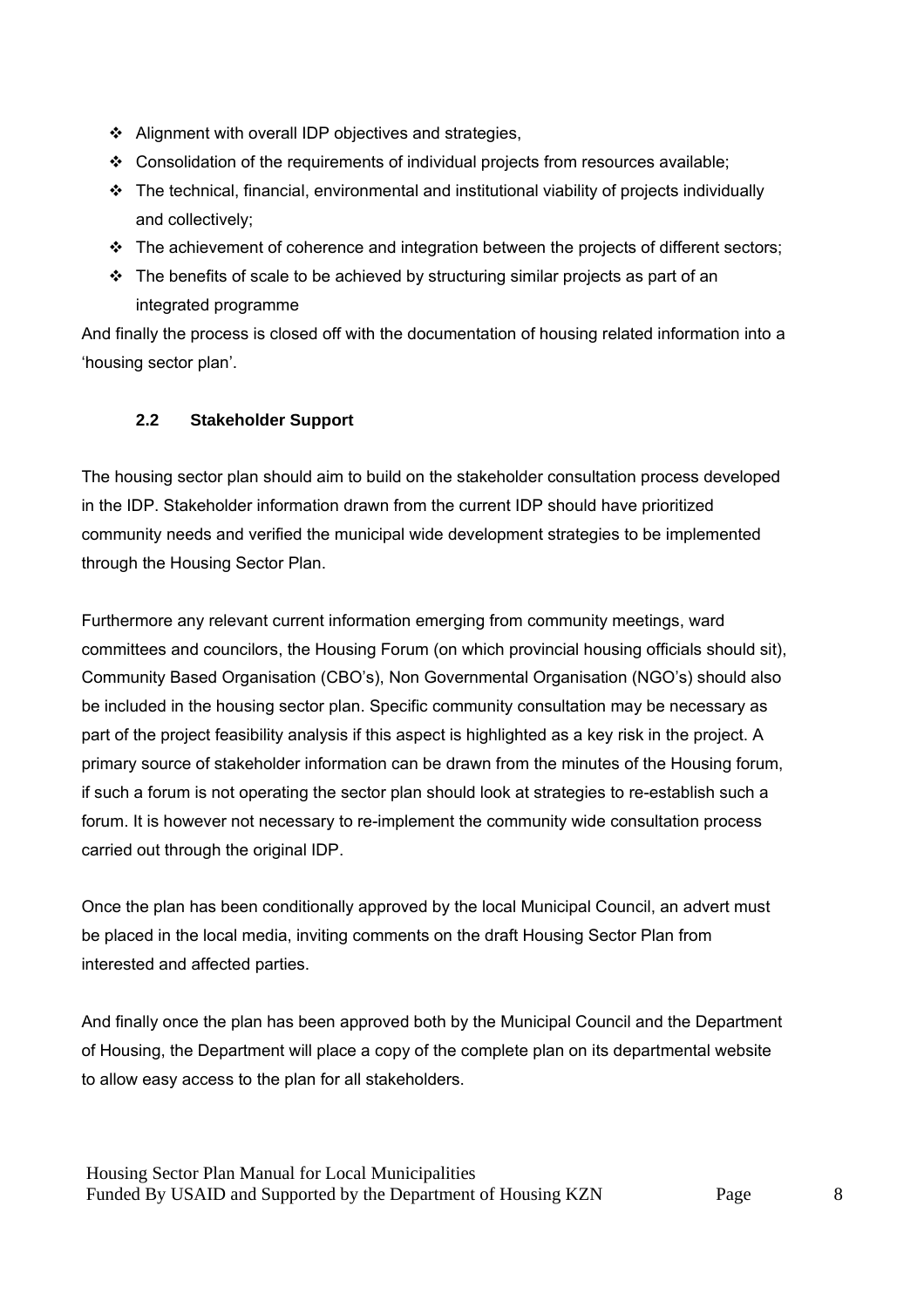## **2.3 Land Identification**

One of the primary project basics/risks **(See project risks: Section 3.1)** is the identification and acquisition of well located land for development. Many projects have historically been approved without outstanding land issues being resolved. Many of these projects remain on the books of the DoH as attempts are made at resolving the lengthy and difficult land acquisition process. It is therefore imperative that the process of land identification and acquisition is correctly planned and managed to ensure smooth project delivery within the municipality.

## **2.3.1 General Principles for Land Development**

As an initial point of departure the general principals for land development as laid out in the Development Facilitation Act No 1526, 1995 (Section 3 (1)) should be followed, key relevant principles are as follows **(All DFA land principles are presented in Appendix 2):**

Policy, administrative practices and laws should discourage the illegal occupation of land, with due recognition of informal land development processes.

Policy, administrative practice and laws should promote efficient and integrated land development in that they-

- promote the integration of the social, economic, institutional and physical aspects of land development;
- $\cdot \cdot$  promote integrated land development in rural and urban areas in support of each other;
- promote the availability of residential and employment opportunities in close proximity to or integrated with each other;
- $\cdot \cdot$  optimize the use of existing resources including such resources relating to agriculture, land, minerals, bulk infrastructure, roads, transportation and social facilities;
- discourage the phenomenon of "urban sprawl" in urban areas and contribute to the development of more compact towns and cities;
- contribute to the correction of the historically distorted spatial patterns of settlement in the Republic and to the optimum use of existing infrastructure in excess of current needs; and encourage environmentally sustainable land development practices and processes.

Members of communities affected by land development should actively participate in the process of land development.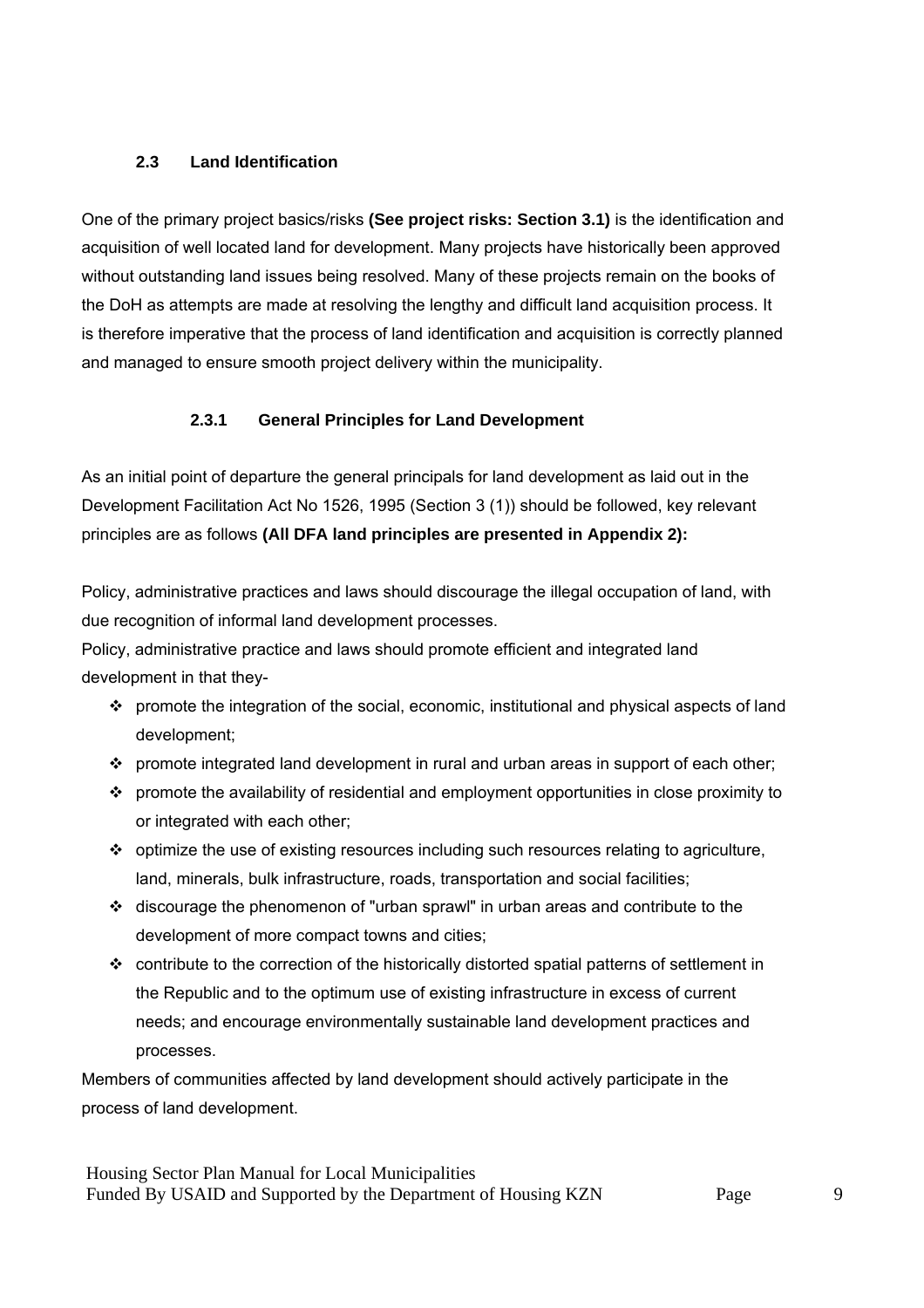The skills and capacities of disadvantaged persons involved in land development should be developed.

Policy, administrative practice and laws should promote sustainable land development at the required scale in that they should-

- $\cdot \cdot$  promote land development which is within the fiscal, institutional and administrative means of the Republic;
- $\div$  promote the establishment of viable communities;
- $\div$  promote sustained protection of the environment;
- $\div$  meet the basic needs of all citizens in an affordable way; and
- ensure the safe utilisation of land by taking into consideration factors such as geological formations and hazardous undermined areas.

Policy, administrative practice and laws should promote speedy land development. Land development should result in security of tenure, provide for the widest possible range of tenure alternatives, including individual and communal tenure, and in cases where land development takes the form of upgrading an existing settlement, not deprive beneficial occupiers of homes or land or, where it is necessary for land or homes occupied by them to be utilised for other purposes, their interests in such land or homes should be reasonably accommodated in some other manner.

## **2.3.2 Land Reform Program**

The overall goal of the South African land reform programme is to redistribute land, rights and economic benefits of land to disadvantaged sections of society. The programme is implemented under three components: restitution, redistribution and tenure reform.

For generations access to land in South Africa has been based on inequality which has evolved through colonisation and thereafter entrenched during the decades following the passing of the 1913 Natives Land Act. This infamous Act, and a number of subsequent laws, restricted black people's access to land and the agricultural economy, resulting in only 13% of the country's land belonging to this majority.

## South Africa's **land reform programme** has three pillars:

 Restitution, which seeks to restore land ownership or compensate those forced off land during white rule;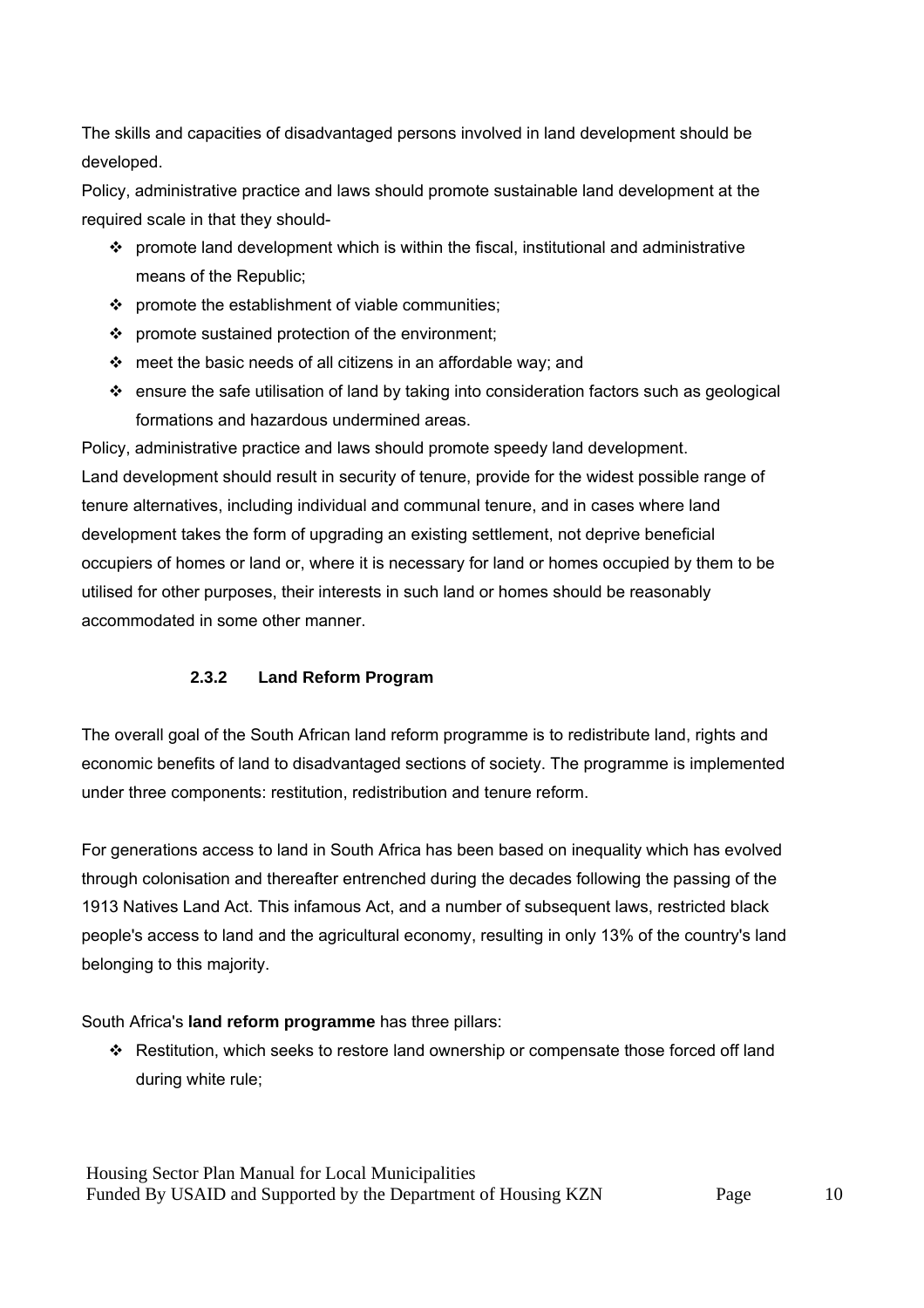- Redistribution, of mainly agricultural land, to redress the discriminatory colonial and apartheid policies by providing the disadvantaged and poor with access to land; and
- Land tenure reform, which seeks to secure tenure for all South Africans, especially the more vulnerable such as farm labour tenants

The Department of Land Affairs has implemented the Labour Tenant Strategy in terms of the Land Reform Act, 1996. In this regard an alignment document has been produced to ensure alignment between this programme and the DoH Housing Subsidies.

This document largely focuses on the alignment of land reform projects with the provision of housing subsidies. As part of this process, land reform projects, within each Municipality, must be identified by the Provincial Land Reform Office (PLRO), and be communicated to the Provincial Housing Department. It is suggested that these projects are listed in the Housing Sector Plan, and that project details are provided as per the requirements of the alignment document. (I.e. location, beneficiary profile, land details, topography, bulks, geotechnical, engineering infrastructure, planning details and timeframes. etc.)

## **2.3.3 Land Administration Component**

Municipalities must take cognizance of the functions and roles of the new Land Administration Component of the Department of Housing as presented in the housing policy communiqué circular No. 2/2005, September 2005.

The Department in recognizing the need to assist municipalities in the process of land identification and acquisition has established the Land Administration Component. (Coastal and Northern region, Mr. Mdu Buthelezi, 031 3605294 and Inland region Ms Gerda Opperman, 033 8452077)

The main function of this component is to conduct land audits and pre-conveyancing activities at no cost to the municipality/implementing agent. The land audit report is a prerequisite for the assessment of all housing projects being undertaken. It is therefore vital that municipalities utilize this component both to reduce the risk of blockages caused by lengthy land illegal issues and to maximise the subsidy payable to the beneficiary through realizing savings on this function.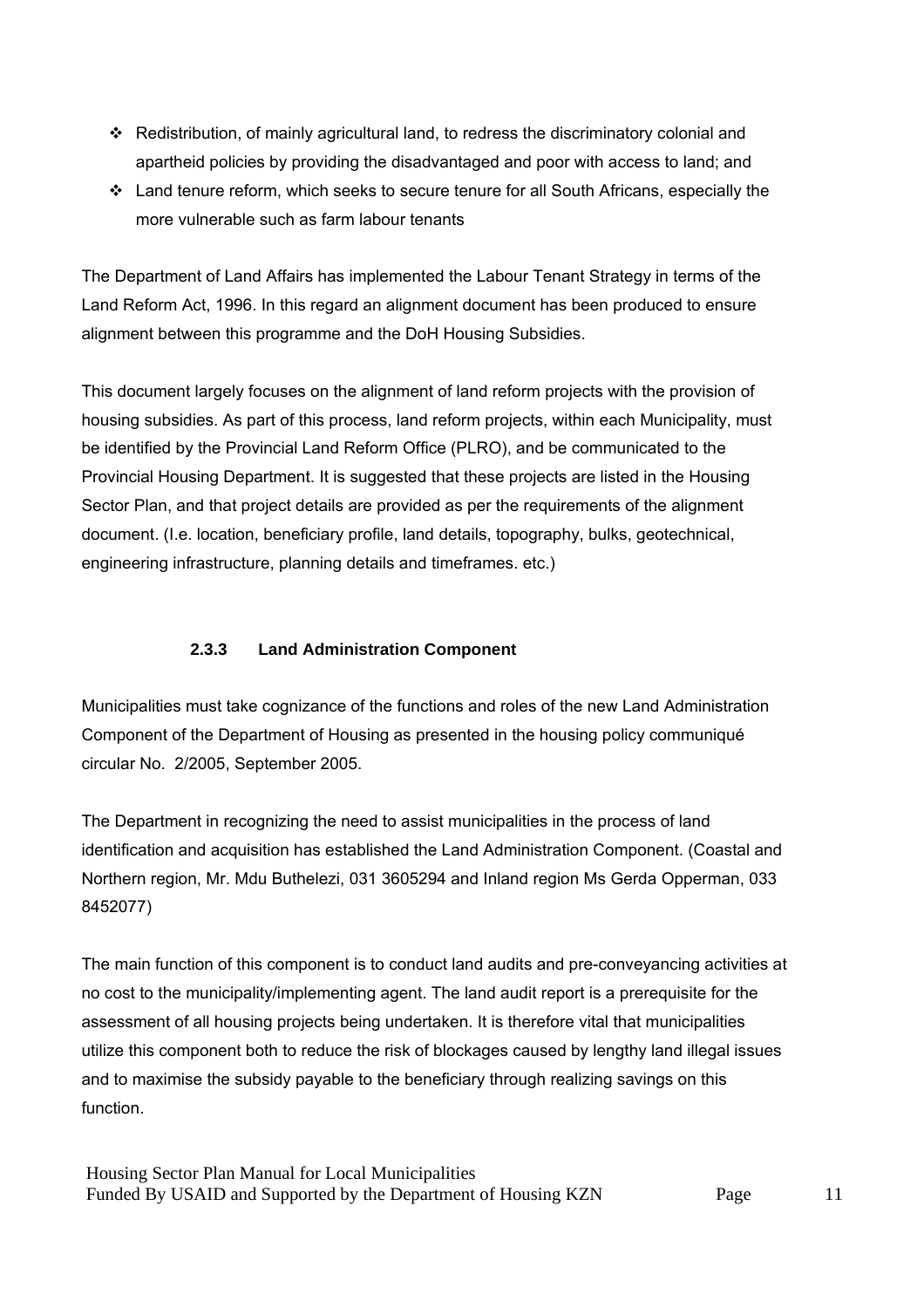## **2.3.4 Department of Land Affairs**

The 'Breaking New Ground" policy document, as one of its primary foci concentrates on strategies for the release of well located land for development. This document places the responsibility for the acquisition of such land on the Department of Land Affairs. Furthermore the document suggest that the funding for the acquisition of private land for housing purposes will no longer form part of the housing subsidy. The policy related to this strategic direction is currently being developed for implementation in the near future.

## **2.3.5 Land identification process**

The housing plan service provider should have ascertained through the collection of base data **(See Processes: Section 1.5)** if there is any existing information relating to the identification of land for development in the Municipality. Many municipalities have already realized the importance of the land identification and acquisition process through separate land identification studies. If such a study exists it will greatly assist the service provider in identifying suitable land for development. If there is no existing study, areas of development can be identified through the SDF as part of the IDP. Suitably located land identified through this process can then be further audited through the Departments Land Administration component. Depending on the time frames this land evaluation process can either be carried out as part of the Housing Sector Plan or as a separate project originating from the plan for future development opportunity identification. The principles for land development **(See: Section 2.3.1)** should also be considered when identifying land for development.

#### **2.4 Housing Demand Assessment**

It is vitally important that due to the limited number of housing subsidies per municipality, that housing projects are delivered primarily in areas where there is the greatest need. There are three main ways of determining housing demand/need within municipal areas, these are 1) using statistical calculations captured through the census or other relevant studies or 2) through the analysis of housing waiting lists and finally 3) through the Provincial housing demand data base.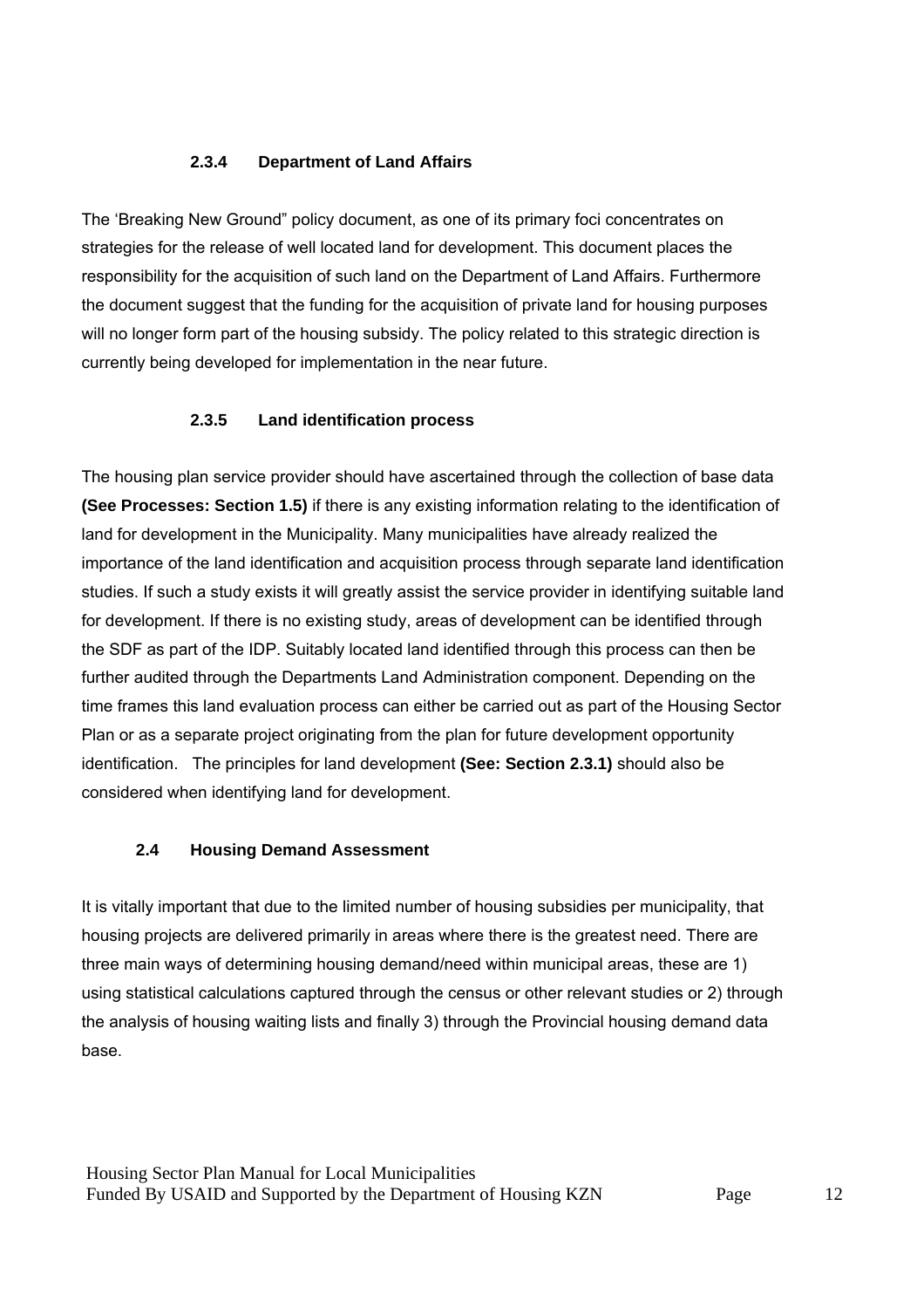Housing waiting lists have a number of short comings including, applicants putting their names down on more than one municipal housing waiting list, many potential beneficiaries have not placed their names on these lists (The Nquthu Socio-Economic Study indicated that only 19% of potential beneficiaries had placed their names on such lists1), and the problems related to maintaining such a large waiting list.

The Department of Housing and a number of municipalities have initiated the process of establishing an overall provincial housing demand data base. The establishment of this data base is supported by the DOH's Capacity Building component which is in the process of rolling this programme out throughout KZN. Once this data bases established it may be used to determine the housing demand with in a municipal area.

The current preferred method of calculating housing demand is through the use of statistical data collected in census 2001, unfortunately this data is currently 5 years old. However stats SA plan to update this data in 2007 through a nationwide sample survey for all municipalities. (*While a full census will be implemented in 2011*<sup>2</sup>). Census data on household income levels can be used to determine area of greatest need based on poverty levels while census data on housing typologies which indicate the number of informal dwellings per ward can be used to determine area of greatest need based on housing backlog.



Typical graphs and tables that can be produced from such data include the following: *(examples taken from Umhlathuze Census data)* 

*Graph 1: Housing typologies for Municipal area* 

Housing Sector Plan Manual for Local Municipalities

Funded By USAID and Supported by the Department of Housing KZN Page 13

 1 Nquthu, Housing Sector Plan, Dept of Housing, 2006

<sup>&</sup>lt;sup>2</sup> Kevin Parry, Dissemination Officer: Marketing, Statistics South Africa, 10 July 2006.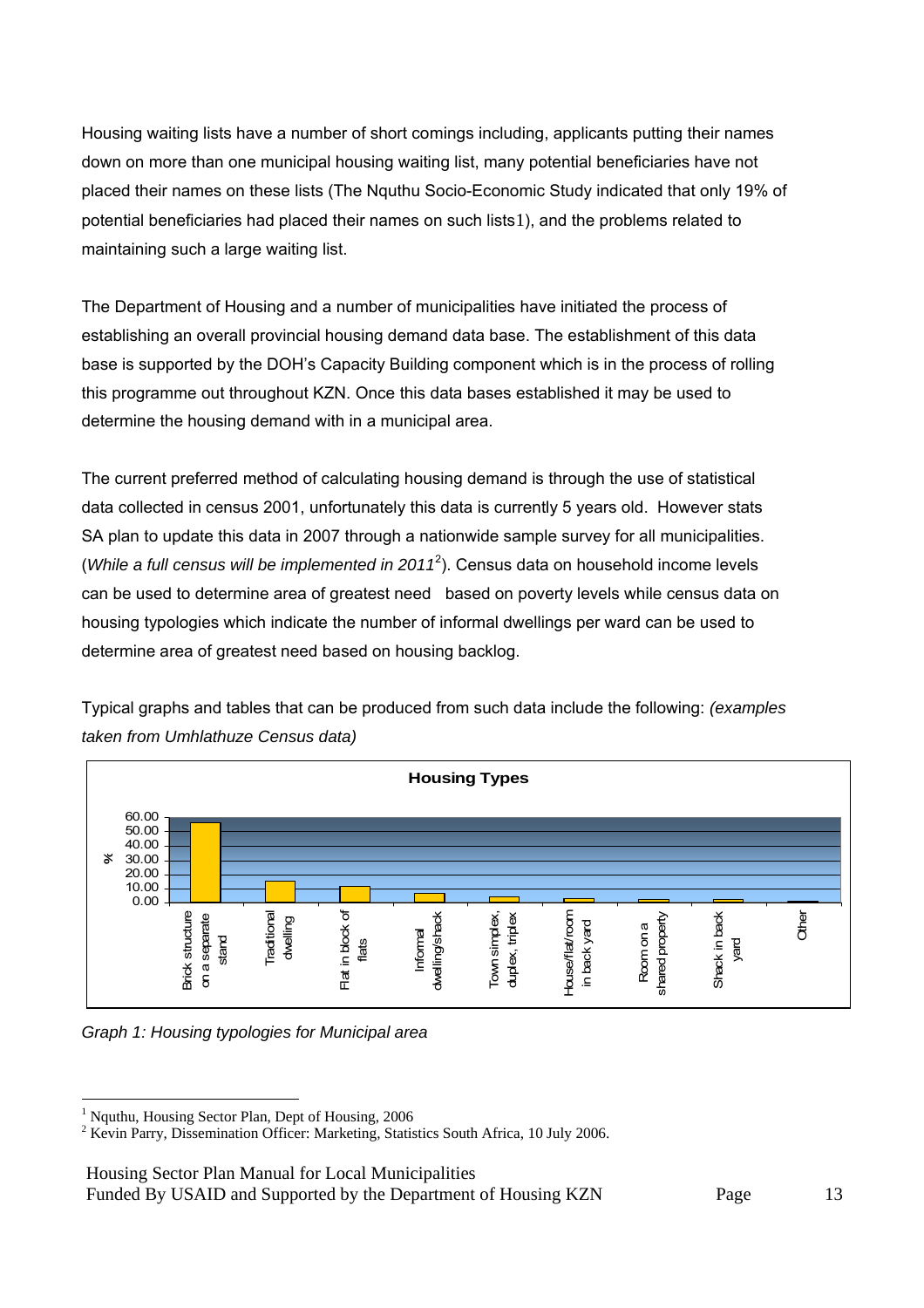| <b>GEOGRAPHICA FORMAL</b><br>NO.<br><b>LAREA</b> |                               | <b>TRADITIONAL</b> |                  | <b>INFORMAL</b> |                  | <b>BACKYARD</b> |                  | <b>SHARED PROPERTY</b> |                  | <b>TENT/CARAVAN/BOA</b> |                           | <b>TOTAL</b> |               |                 |
|--------------------------------------------------|-------------------------------|--------------------|------------------|-----------------|------------------|-----------------|------------------|------------------------|------------------|-------------------------|---------------------------|--------------|---------------|-----------------|
|                                                  |                               | <b>No</b>          | %                | <b>No</b>       | %                | No.             | ℅                | No.                    | %                | No.                     | $\mathbf{P}_{\mathbf{6}}$ | No.          | $\frac{9}{6}$ |                 |
|                                                  | 1 Dube                        | 8286               | 17%              | 2695            | 27%              | 855             | 20%              | 488                    | 16%              | 345                     | 27%                       | 42           | 14%           | 12711           |
|                                                  | 2 Richards Bay                | 9945               | 21%              | 628             | 6%               | 63              | 1%               | 366                    | 12%              | 87                      | 7%                        | 78           | 26%           | 11167           |
|                                                  | 3 Zungu/Madlebe               | 6697               | 14%              | 2110            | 21%              | 259             | 6%               | 811                    | 26%              | 136                     | 11%                       | 33           | 11%           | 10046           |
|                                                  | 4 Esikhawini                  | 7051               | 15%              | 78              | 1%               | 30              | 1%               | 133                    | 4%               | 31                      | 2%                        | 15           | 5%            | 7338            |
|                                                  | 5 Khoza                       | 2342               | 5%               | 1401            | 14%              | 2660            | 62%              | 507                    | 16%              | 138                     | 11%                       | 77           | 26%           | 7125            |
|                                                  | 6 Nkwanazi                    | 3149               | 7%               | 1259            | 13%              | 361             | 8%               | 369                    | 12%              | 217                     | 17%                       | 15           | 5%            | 5370            |
|                                                  | 7 Mkhwanazi                   | 1971               | 4%               | 1457            | 15%              | 39              | 1%               | 90                     | 3%               | 9                       | 1%                        |              | 0%            | 3566            |
|                                                  | 8 Empangeni                   | 3290               | 7%               | 36              | 0%               |                 | 0%               | 152                    | 5%               | 45                      | 4%                        | a            | 3%            | 3538            |
|                                                  | 9 uMhlathuze                  | 1963               | 4%               | 47              | 0%               | 15              | 0%               | $\overline{72}$        | 2%               | 224                     | 18%                       |              | 2%            | 2327            |
|                                                  | 10 Nseleni                    | 2182               | 5%               | 18              | 0%               |                 | 0%               | 77                     | 2%               |                         | 0%                        |              | 2%            | 2289            |
|                                                  | 11 Benjani                    | 554                | 1%               | 275             | 3%               | $\overline{27}$ | 1%               | 15                     | $\overline{0\%}$ | $\Omega$                | $\overline{0\%}$          | n            | 0%            | 871             |
|                                                  | 12 Vulindlela                 | 595                | 1%               | 30              | $\overline{0\%}$ |                 | $\overline{0\%}$ | 15                     | 0%               | 31                      | 2%                        | 15           | 5%            | 686             |
|                                                  | 13 Umlalazi Nature<br>Reserve | 51                 | 0%               |                 | 0%               |                 | 0%               |                        | 0%               |                         | 0%                        |              | 0%            | 54              |
|                                                  | 14 Kwambonambi F.<br>R.       | 18                 | $\overline{0\%}$ |                 | $\overline{0\%}$ |                 | $\overline{0\%}$ |                        | $\overline{0\%}$ |                         | 0%                        |              | 0%            | $\overline{18}$ |
|                                                  | <b>Totals</b>                 | 48094              | 100.00%          | 10034           | 100.00%          | 4321            | 100.00%          | 3098                   | 100.00%          | 1263                    | 100.00%                   | 296          | 100.00%       | 67106           |
|                                                  |                               | 71.67%             |                  | 14.95%          |                  | 6.44%           |                  | 4.62%                  |                  | 1.88%                   |                           | 0.44%        |               |                 |

*Table 1: Housing typologies by geographical area*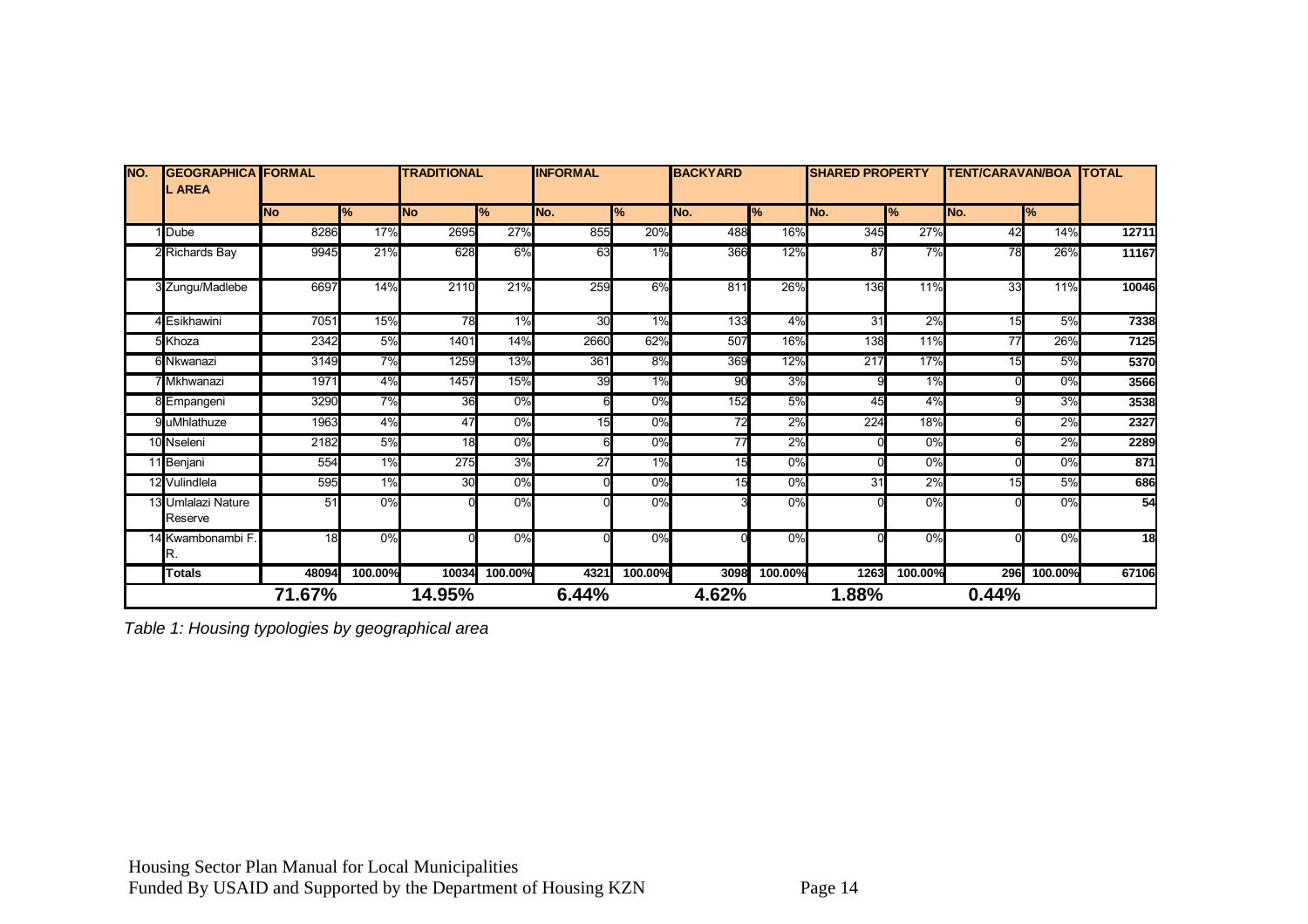Overall a total of 5 812 **informal dwellings/shacks** including 1225 **back yard shacks** and 266 **caravans/tents** being used as dwellings are identified. Of these 4321 are informal dwellings not in back yards or caravans and tents i.e. in informal settlements. Therefore the housing backlog in terms of slums clearance can be estimated at **5812.**

Furthermore the most pressing housing need, in terms of slum clearance, is to be found in Khoza with a total of 2660 (62%) informal dwellings (excluding shacks, tents or caravans). Dube follows with 855 (20%), then Nkwanazi with 361 (8%), and finally Zungu/Madlebe with 259 (6%) of informal dwellings.

The table above indicates that Dube has the largest number of **traditional dwellings** with 2 695 (27%), followed by Zungu/Madlebe with 2 110 (21%), Mkhwanazi 1 457 (15%), Khoza 1401 (14%) and Nkwanazi 1259 (13%). This information can then be used to determine the areas of greatest need in terms of the rural housing program.

Whilst many of the 10 034 **traditional dwellings** offer more than adequate housing, often in idyllic settings, the reality is that many of these traditional dwellings do not provide satisfactory shelter, compounded by the absence of basic services and amenities. Based the infrastructure backlogs determine in the district infrastructure master plan 66% of these households are below the acceptable RDP minimum standard in 2004/5. This therefore indicates that the backlog or need for rural housing can be calculated at **6622** housing units.

## **2.5 Projects: Current And Planned**

#### **2.5.1 Project Planning**

It is important to note that the process of project planning is an incremental approach that is limited by the availability of resources. The key resources, which limit a municipality ability to implement projects include the financial resources (Housing Subsidies, MIG Bulk Services funding and municipal funding to employ human capacity etc.) and human resources (skilled and competent municipal and professional capacity). It is therefore critical that these limited resources are effectively managing to maximise their efficiency. For this reason the ideal approach to project planning and selection includes the establishment of practical and realistic housing delivery goals and targets for projects.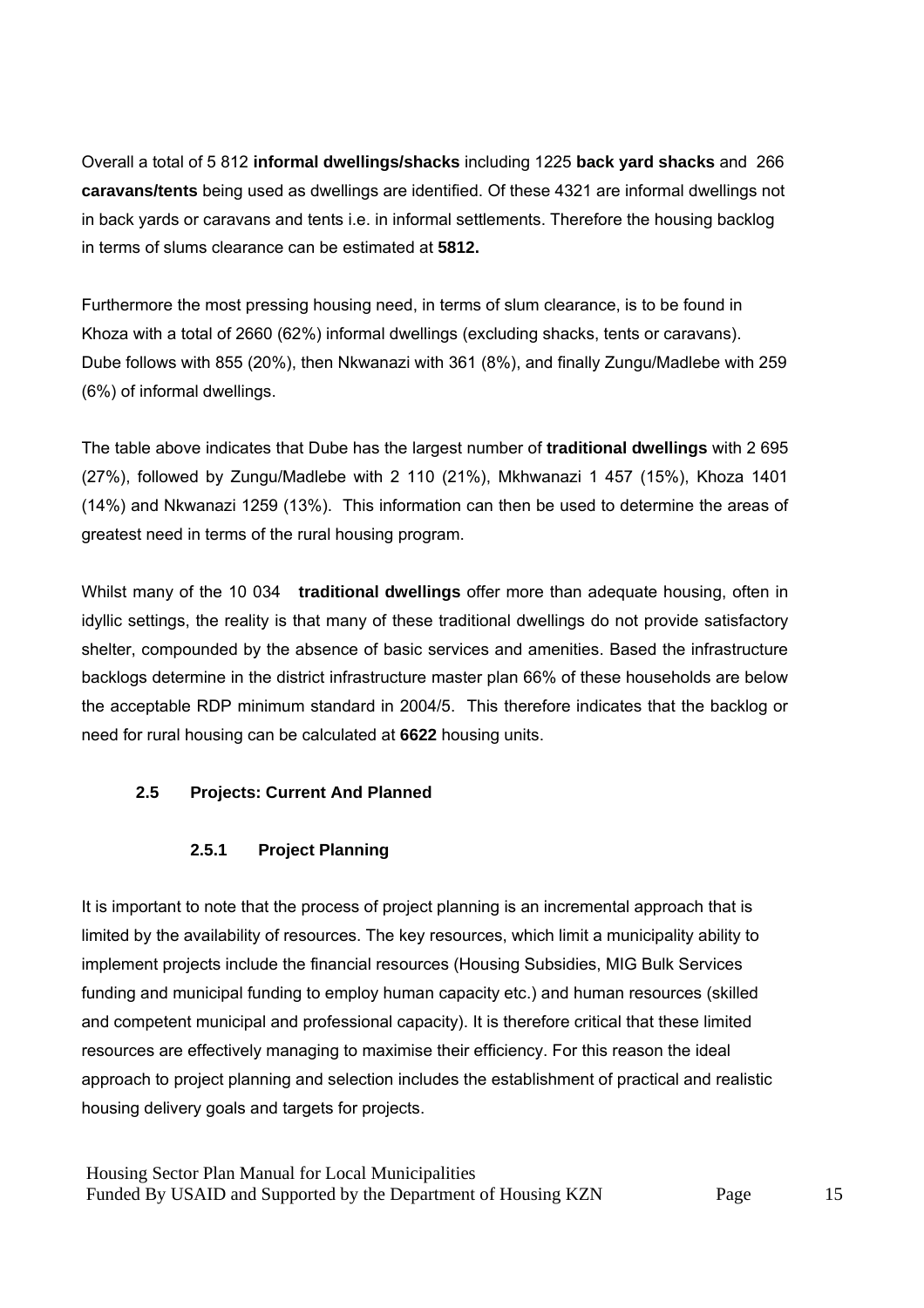This process enables a municipality to focus its limited resources more effectively, thereby enabling it to concentrate on a smaller number of housing projects with a greater possibility of successful implementation. Furthermore it is the responsibility of the local municipality (through the housing sector plan) to effectively balance its selection of projects to meet the specific needs of the municipal community within the overall framework provided by the provincial housing department. (I.e. the mix between rural and urban housing, slums clearance and credit linked housing, special needs, social and project linked housing etc.)

#### **2.5.2 Project Evaluation**

A critical requirement for the HSP would be the evaluation of the technical and social feasibility of all the current and planned projects. Current projects, by definition are those projects which have completed the packaging and feasibility stage and have a fully signed project agreement which is verified through the allocation of the Department of Housing's K number. While planned projects do not have a signed DoH agreement and are in the packaging and feasibility stage. **(See project cycle: Section 3)**

Current projects by definition have gone through a lengthy feasibility analysis. Therefore the project should have been evaluated at the conditional approval stage **(Pre-feasibility approval see: Section 3.2.3)** and thereafter at the full project feasibility approval stage, before the project agreement is signed by the MEC. However while many of these projects may be deep into implementation and others may have only recently had project agreements signed there may still be outstanding project risks which have not been adequately resolved, or issues that have surfaced through the implementation process.

When developing the housing sector plan, it is useful to distinguish between projects at the following four stages of development, since they require slightly different treatment in terms of the way that they are assessed and accommodated within the plan.

**Stage 1:** Projects which have only recently been identified, and will therefore have only limited project information available

**Stage 2:** Projects which are under preparation/packaging, and will therefore have varying amounts of information available arising from the feasibility work being undertaken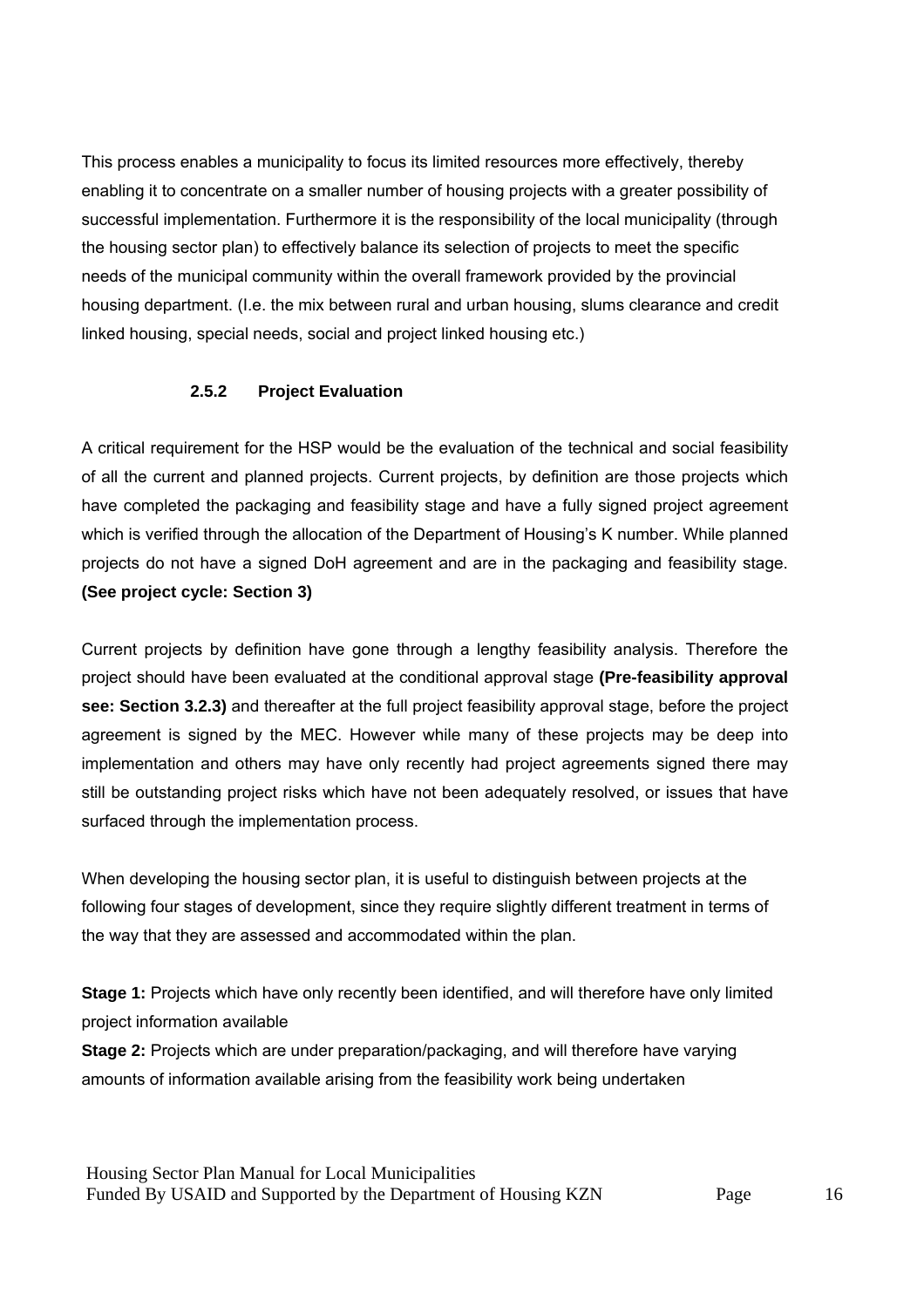**Stage 3:** Projects in which the preparation/packaging phase has been completed, however the project has not been approved by the Department of Housing. (full project information should be available)

**Stage 4:** Projects which have already been approved and are in the detailed design or construction implementation phase (full project information should be available)

Projects in stages three and four should have all the relevant project information required in the housing plan evaluation process, whereas projects in stage one and two will have less information available, and in some cases, very little. Notwithstanding these differences, project should not automatically be jeopardised in the prioritisation process, due to a lack of available information. The reason for this is that in some cases there will be projects in which the packaging phase has been completed or is well advanced, however some key project risks may still not have been eliminated. These projects should not block the implementation of other projects, with less available information, which may be feasible, and therefore prove more successful in the long run.

Projects will therefore have varying amounts of information available, depending on their current stage of development. Therefore the feasibility of all projects should be analyzed based only on the data available. It is important to note that certain municipalities have already applied broadbased evaluations of key project risks throughout their municipal area. These feasibility evaluations of key sectors such as, Environmental, Geotechnical, Land Availability and Bulk Service availability must be considered when implementing these project evaluations.

Therefore it is recommended that both current and planned projects are evaluated based on, the available information, within the framework below, drawn from PPT's pre-feasibility and feasibility project packaging requirements **(See PPT scopes of Work: Appendix 1)**

#### **2.5.2.1 Project Management**

- Who is the current project manager/implementing agent?
- Does the project manager have sufficient capacity and experience to implement the project?
- $\div$  Obtain the project budget, determine if this up to date and realistic.
- $\div$  Obtain the project program, determine if this up to date and realistic.
- $\div$  Has a suitable professional team been appointed?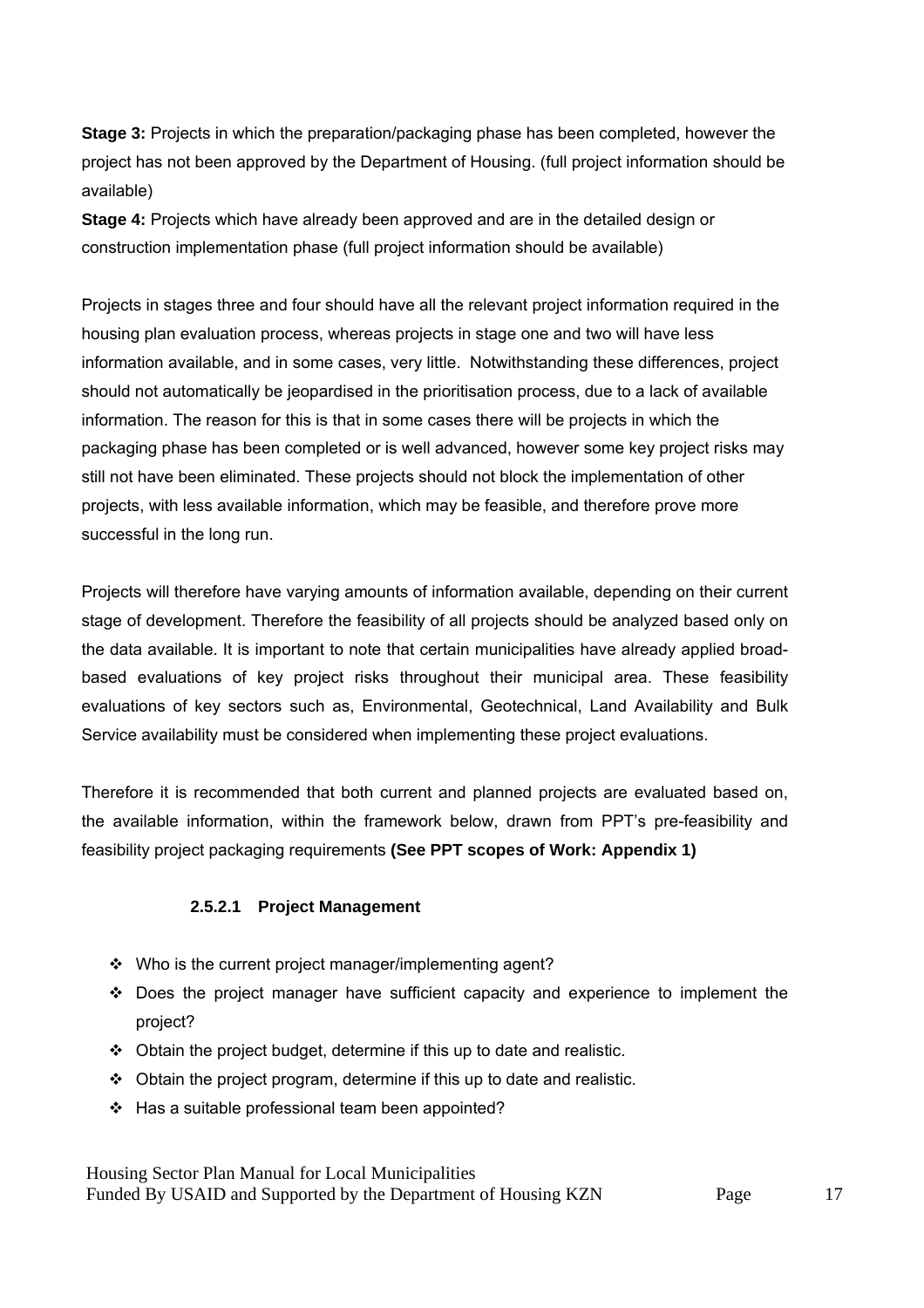- Are their any specific project management issues which need attention?
- $\div$  Based on your assessment of the information provided identify whether or not there appeared to be any material barriers to the proposed development from a project management perspective, what the barriers are, the viability of overcoming them, and if possible provide a way forward for their resolution .

## **2.5.2.2 Land**

- ❖ Has land been secured for development?
- $\cdot$  If not provide an update on the current land acquisition progress (i.e. willing seller willing buyer, expropriation progress etc.)?
- $\cdot$  If the developer has not access the land obtain a schedule of properties which provides the following information; current registered owner, extent, title deed number, servitudes and any restrictive conditions of title that might affect the project.
- $\div$  Comment on the proposed land acquisition process.
- $\cdot \cdot$  Based on your assessment of the reports provided identify whether or not there appeared to be any material barriers to the proposed development from a land legal perspective, what the barriers are, the viability of overcoming them, and if possible provide a way forward for their resolution .

## **2.5.2.3 Social**

- Has a Socio- Survey been carried out in the project area?
- Based on information collected from the Socio- Survey have the beneficiaries being correctly matched with the eligibility requirements of the subsidy route there are taking?
- $\div$  Have the CBP been workshop on the housing process, project cycle, timeframes, risks of project failure, roles & responsibilities of various parties?
- Confirm key stakeholder commitment to the projects implementation
- $\div$  Does the project have a signed social compact agreement?
- Based on your assessment of the reports provided identify whether or not there appeared to be any material barriers to the proposed development from a social perspective, what the barriers are, the viability of overcoming them, and if possible provide a way forward for their resolution .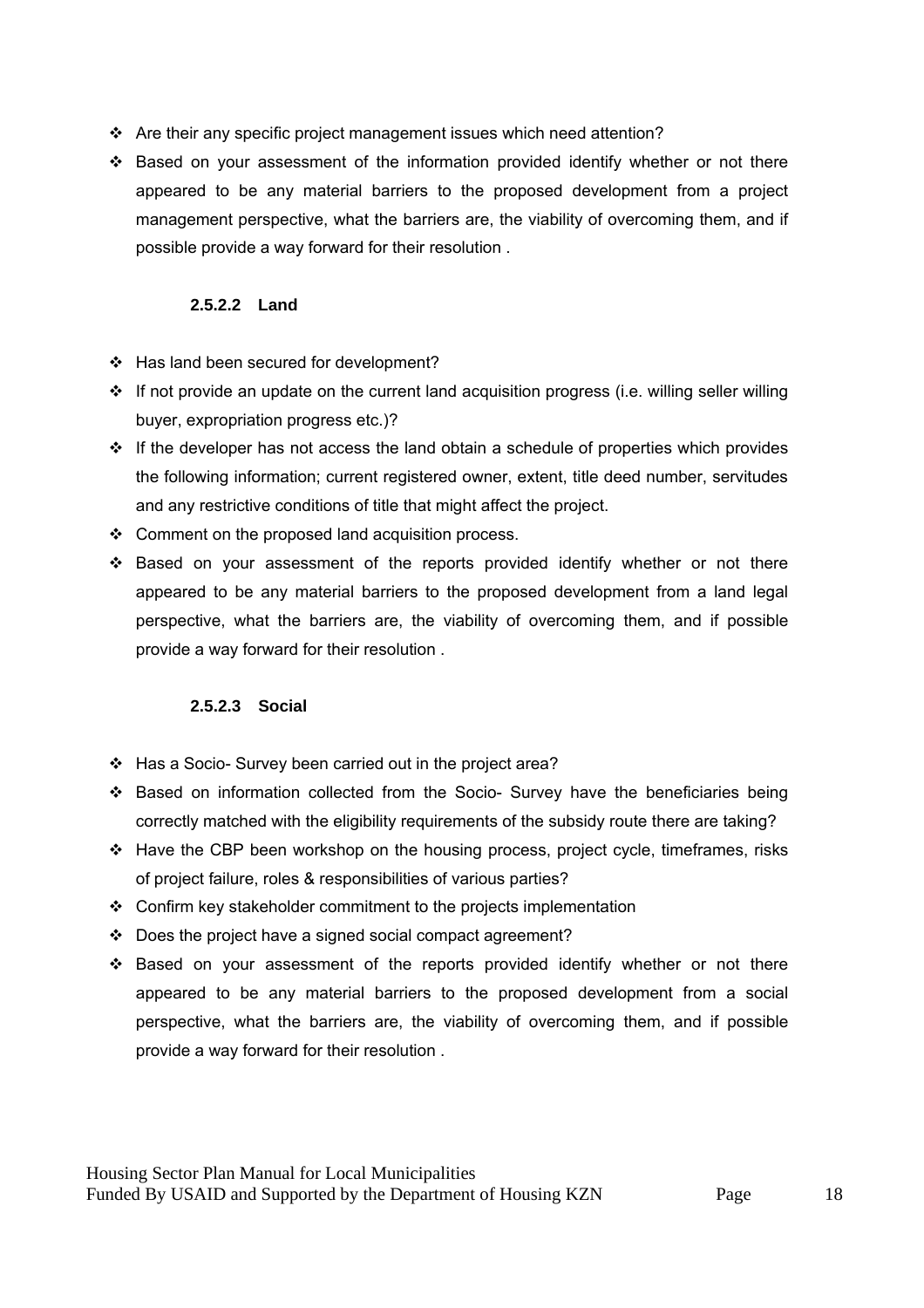## **2.5.2.4 Environmental**

- ❖ Has an environmental scoping report being compiled?
- $\div$  Is there a requirement for an Environmental Impact Assessment (EIA)?
- Based on your assessment of the reports provided, identify whether or not there appear to be any material barriers to the proposed development from an environmental impact perspective, what the barriers are, and the viability of overcoming them, and if possible provide a way forward for their resolution.

## **2.5.2.5 Bulk Services**

- \* Based on the preliminary engineering design and cost report, or the bulk services report determine the following;
- Adequacy of existing bulk services
- Estimates for additional bulks that may be required (water, sewer, road, stormwater / culvits, electricity).
- $\cdot \cdot$  Is there written confirmation from the relevant authority as to adequacy of bulks to meet the needs of the project.
- Has the requirement for additional bulks being factored into the overall MIG funding for the area?
- Based on your assessment of the reports provided, identify whether or not there appear to be any material barriers to the proposed development from a bulk services perspective, what the barriers are, and the viability of overcoming them, and if possible provide a way forward for their resolution.

#### **2.5.2.6 Geotechnical**

- Based on the geotechnical report for the project area determined the Implications of geotechnical conditions for development, specifically w.r.t. roads, stormwater control, cut & fill, platforms and founding conditions.
- Based on your assessment of the reports provided, identify whether or not there appear to be any material barriers to the proposed development from a geotechnical perspective, what the barriers are, and the viability of overcoming them, and if possible provide a way forward for their resolution.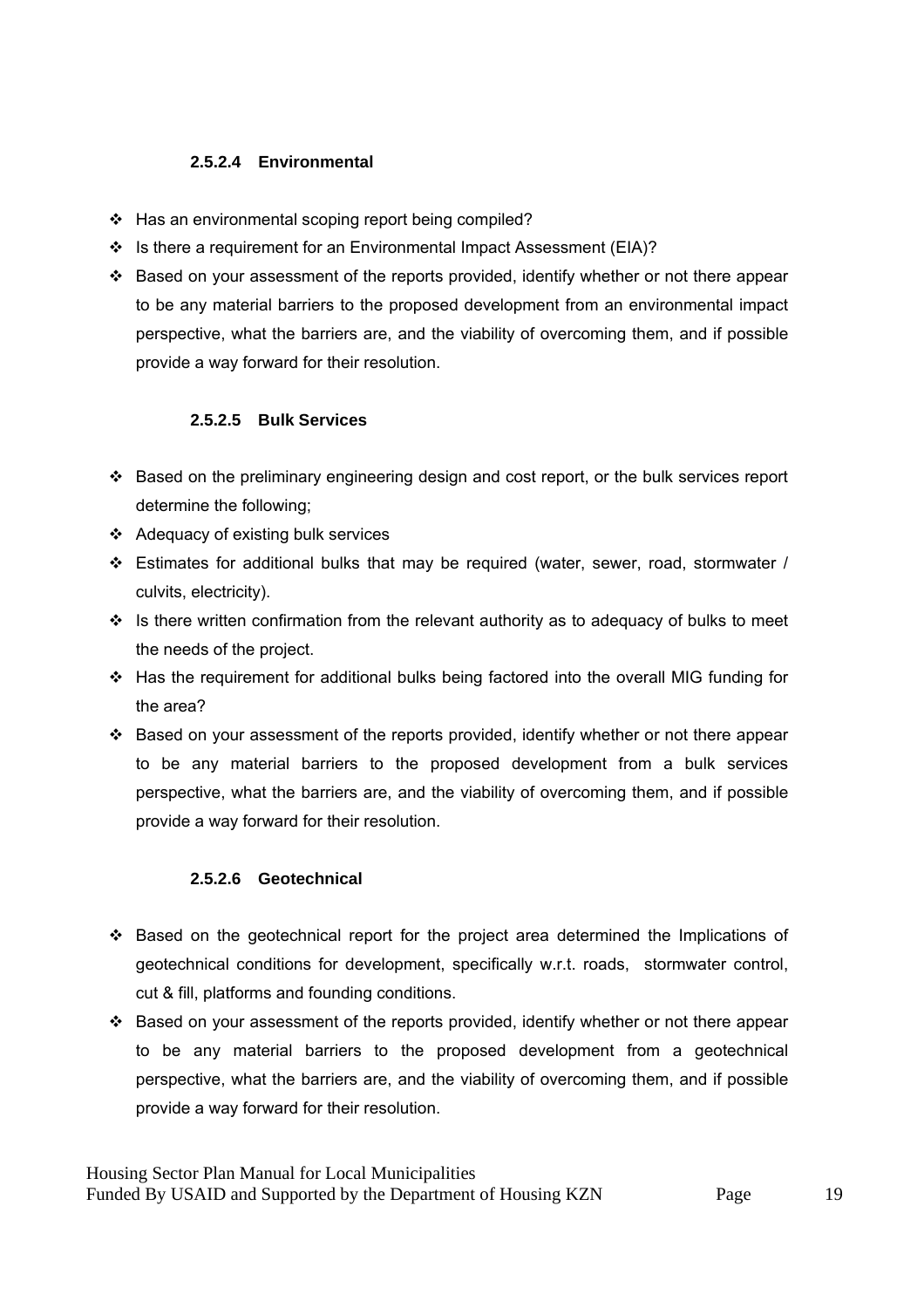## **2.5.2.7 Planning issues**

*Note: Information required in the planning and engineering sections outline below would usually only be available in projects that are either in a very advanced packaging phase or projects which have already have been approved by the DOH.* 

- $\div$  Obtain a preliminary layout plan/settlement plan and/or planning report for the project
- Based on your assessment of the layout and report/s provided, identify whether or not there appear to be any material barriers to the proposed development from a planning perspective, what the barriers are, and the viability of overcoming them, and if possible provide a way forward for their resolution.

## **2.5.2.8 Engineering design and costs**

- Obtain a preliminary engineering layout plan and design and cost report or budget for the project
- $\cdot \cdot$  Based on your assessment of the budget and design report provided, identify whether or not there appear to be any material barriers to the proposed development from a engineering perspective, what the barriers are, and the viability of overcoming them, and if possible provide a way forward for their resolution.

Finally summarize the above evaluation of all the projects with specific references to any blockages, providing strategies to resolve these blockages and thereby fast track the projects implementation.

However it should be noted again that while the information requirements presented above are extensive, they are provided only as a guideline to assist in a broad overall assessment of all the current and planned projects within the municipality.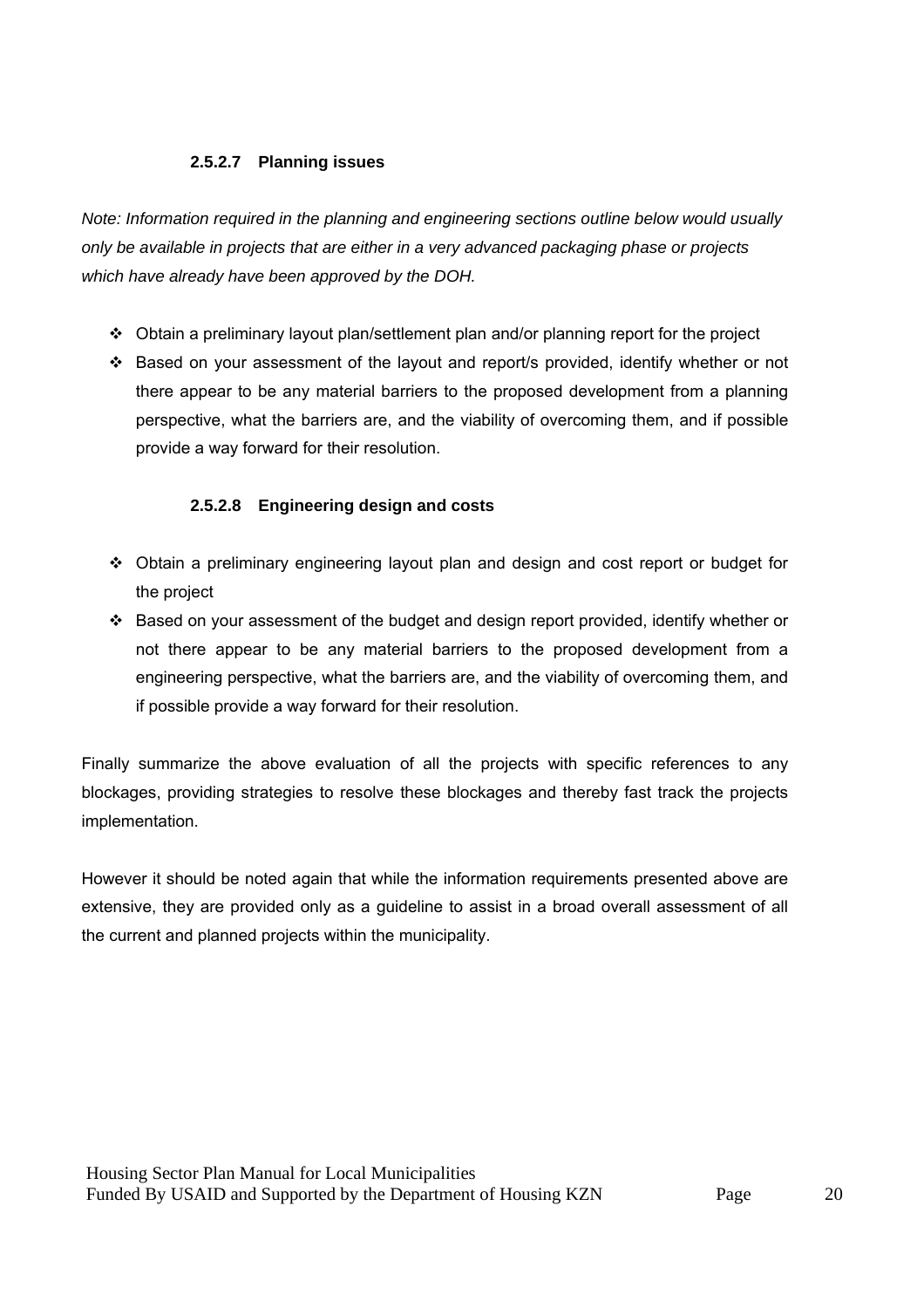## **2.5.3 Project schedule: Current and Planned**

The section would consist of details (project type, ward location, number of sites/beneficiaries, value etc.) concerning current and planned housing projects in the municipal area. Examples of the required schedules for current and planned project information are provided below:

| Ref       | <b>Project Title</b> | No of        | Project      | Ward | <b>Project Type</b> | Comments                           |
|-----------|----------------------|--------------|--------------|------|---------------------|------------------------------------|
|           |                      | <b>Sites</b> | Value        |      |                     |                                    |
| K19970032 | Vuka Hsg             | 400          | 12, 500, 000 | 5    | Rural               | Project nearing completion 350     |
|           |                      |              |              |      |                     | units constructed                  |
| K19970044 | Sila Hiv             | 400          | 12, 500, 000 | 4    | Hiv/Aids            | Project implementation             |
|           |                      |              |              |      | Special needs       | hampered by land issues            |
| K19970055 | <b>Highlands</b>     | 2000         | 35, 000, 000 | 8    | <b>PLS</b>          | Town planning approval             |
|           | Hsg                  |              |              |      |                     | outstanding                        |
| K19970066 | <b>Vuka Phase</b>    | 600          | 15, 000, 000 | 5    | Rural               | Project implementation to start in |
|           | 2 Hsg                |              |              |      |                     | <b>July 2006</b>                   |
| K19970077 | Hostel 1             | 400          | 32, 000, 000 | 7    | Hostel Upgrade      | 200 units have been refurbished    |

*Table 2: Current projects details*

| <b>Project Title</b> | No of        | <b>Project Value</b> | Ward           | <b>Project Type</b>   | Comments                           |
|----------------------|--------------|----------------------|----------------|-----------------------|------------------------------------|
|                      | <b>Sites</b> |                      |                |                       |                                    |
| Chili Hsg            | 800          | 24, 500, 000         | 3              | Rural                 | Land acquisition to commence in    |
|                      |              |                      |                |                       | 2007                               |
| Sila phase 2         | 400          | 12, 500, 000         | 4              | Hiv/Aids              | Project packaging in progress      |
| Hiv                  |              |                      |                | Special needs         |                                    |
| Sembeni              | 1500         | 25, 000, 000         | 3              | <b>PLS</b>            | Project packaging in progress      |
| Vuka Phase 2         | 600          | 15, 000, 000         | 5              | Rural                 | Project packaging in progress      |
| Hsg                  |              |                      |                |                       |                                    |
| Hostel 2             | 400          | 32, 000, 000         | $\overline{7}$ | <b>Hostel Upgrade</b> | To be packaged after completion on |
|                      |              |                      |                |                       | phase 1                            |

*Table 3: Planned projects details*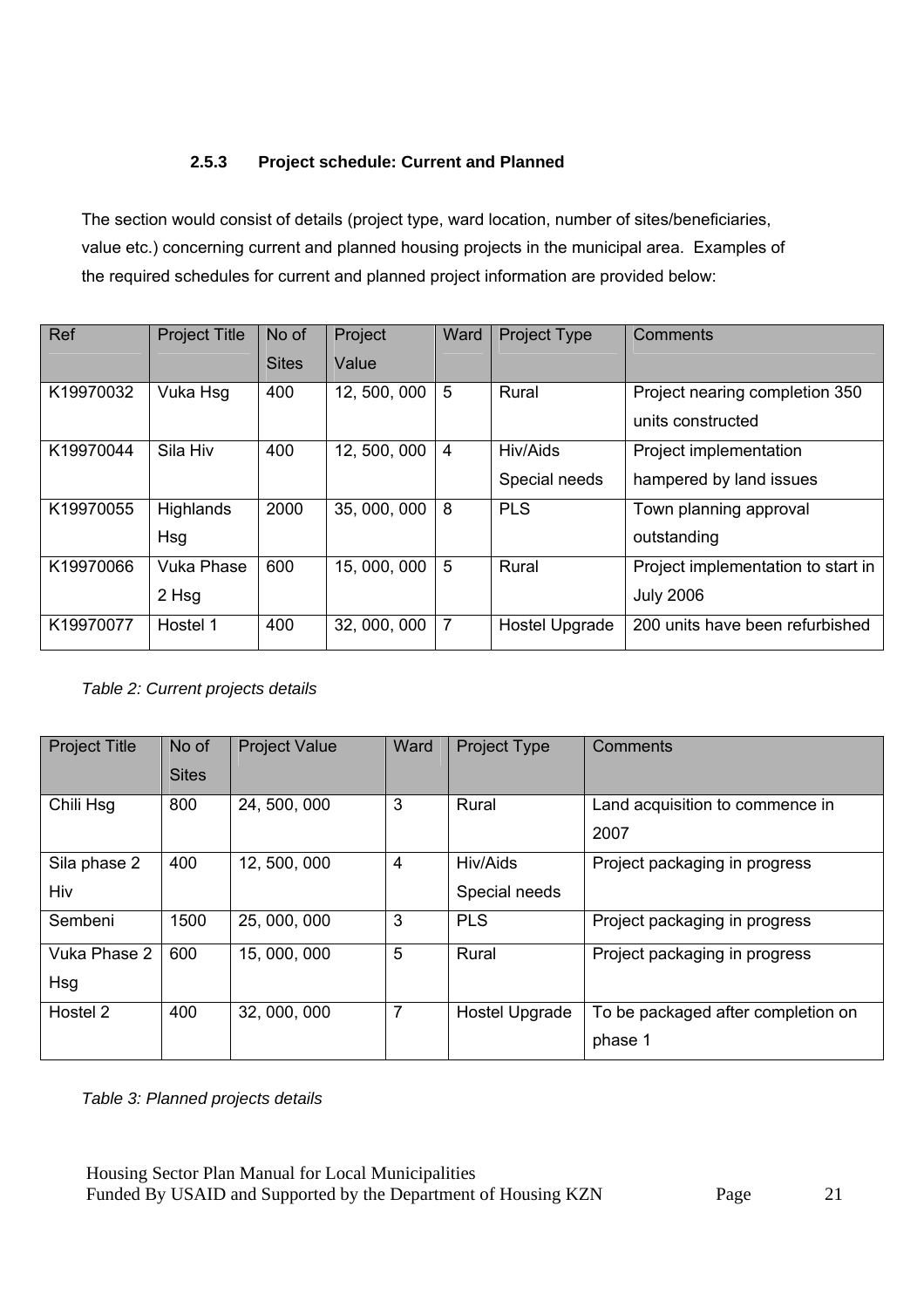## **2.6 Cash Flow and Programs**

Once all of the projects have been identified and initially prioritized, individual programs and cash flows should be determined. Once all of the programs and cash flows are complete they should be summaries and condensed into an overall project program schedule and then into a single cash flow spreadsheet. This spreadsheet should include the cash flow requirements (5 year time horizon) for all of the current projects in section 1 thereafter all of the planned project should be placed in section 2, the total of the two sections should then be added together to determine the municipal funding requirements for the 5 year horizon. An example the spreadsheet should indicate at least following basic information.

| Project                            | No of        | <b>Project Value</b> | Ex to          | Year           | Year           | Year           | Year                    | Year           | <b>Totals</b> |
|------------------------------------|--------------|----------------------|----------------|----------------|----------------|----------------|-------------------------|----------------|---------------|
| <b>Title</b>                       | <b>Sites</b> | X 1000               | date           | 1:             | $\mathbf{2}$   | $\mathbf{3}$   | $\overline{\mathbf{4}}$ | 5              |               |
|                                    |              |                      |                | 06/07          | 07/08          | 08/09          | 09/10                   | 10/11          |               |
| <b>Current Projects: Section 1</b> |              |                      |                |                |                |                |                         |                |               |
| Chili Hsg<br>800<br>24, 5          |              |                      | 1,5            | 5              | 5              | 5              | 5                       | 3              | 24.5          |
| Sila ph 2                          | 400          | 12, 5                | $\overline{4}$ | 3              | 3              | 2.5            | $\overline{0}$          | $\mathbf 0$    | 12.5          |
| Sembeni                            | 1500         | 25, 0                | $\mathbf 0$    | 5              | 5              | 5              | 5                       | 5              | 25            |
| Vuka Ph <sub>2</sub>               | 600          | 15, 0                | $\overline{0}$ | $\overline{3}$ | $\overline{3}$ | $\overline{3}$ | $\overline{3}$          | $\overline{3}$ | 15            |
| Hostel 2                           | 400          | 32, 0                | $\overline{0}$ | $\overline{4}$ | 6              | 8              | 10                      | $\overline{4}$ | 32            |
| <b>Totals current projects</b>     |              |                      | 5.5            | 20             | 22             | 23.5           | 23                      | 15             | 109           |
| <b>Planned Projects: Section 2</b> |              |                      |                |                |                |                |                         |                |               |
| Sisilo                             | 500          | 21.0                 | $\mathbf 0$    | 0              | $\mathbf{1}$   | $\overline{4}$ | 6                       | 10             | 21            |
| Manzi                              | 450          | 19.5                 | $\overline{0}$ | $\mathsf{O}$   | $\overline{0}$ | 5              | 5                       | 5              | 15            |
| Twini                              | 340          | 15.0                 | $\mathbf 0$    | 0              | $\mathbf 0$    | $6\phantom{1}$ | $6\phantom{1}$          | 3              | 15            |
| <b>Totals Planned projects</b>     |              |                      | $\mathbf 0$    | $\mathbf 0$    | $\mathbf{1}$   | 15             | 17                      | 18             | 51            |
| <b>TOTALS</b>                      | 5.5          | 20                   | 23             | 38.5           | 40             | 33             | 160                     |                |               |

*Table 4: Cash flow example*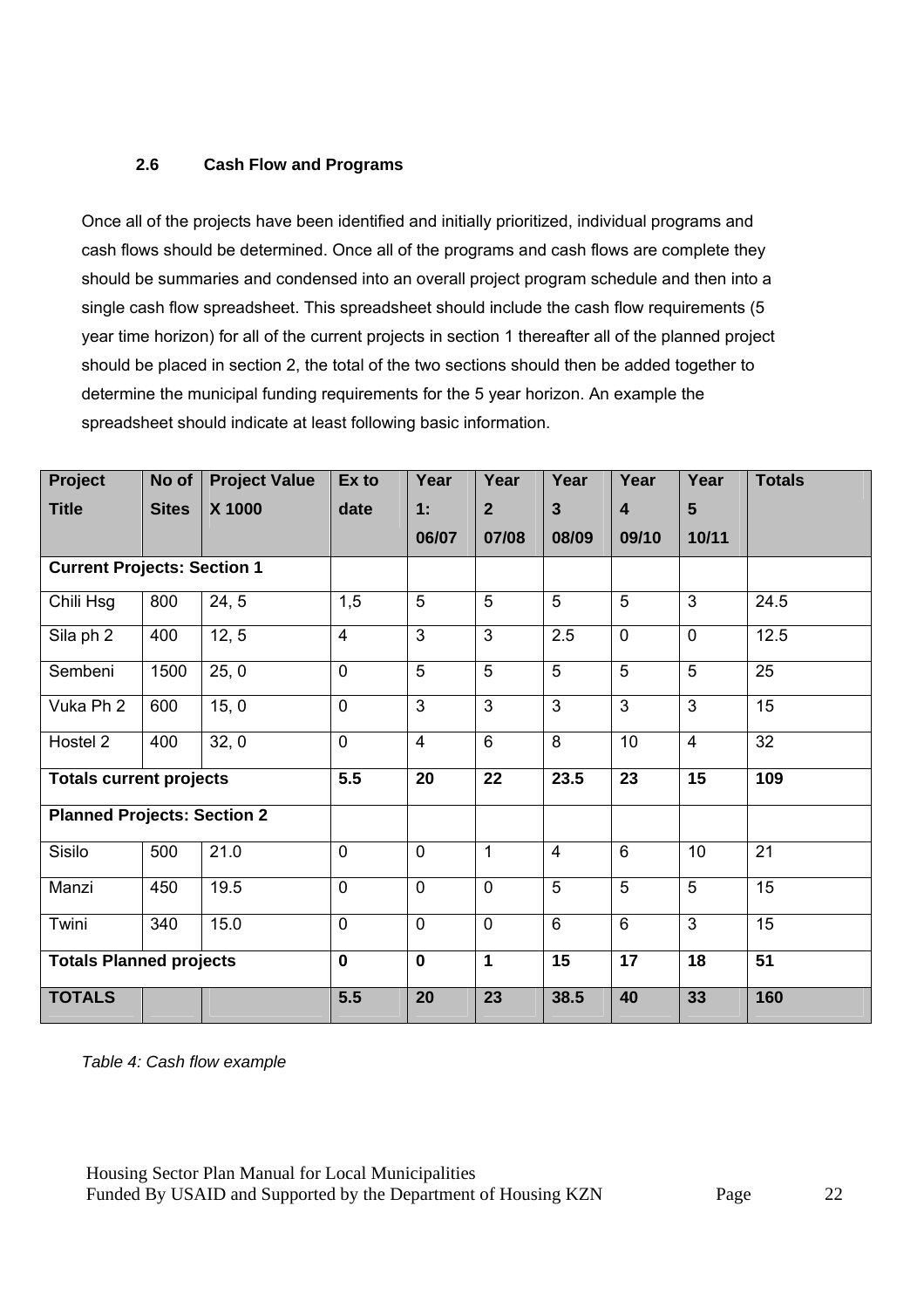The financial year indicated in the cash flows should be from the 1<sup>st</sup> of July to the 31<sup>st</sup> of June. It should be noted however that this does not coincide with the National and Provincial financial years which run from the 1<sup>st</sup> April to he  $31<sup>st</sup>$  of March each year. This overall cash flow statement and the summarized programs can then be used by the municipality as part of the housing annual work plan to all measure housing projects progress.

It is important to note that historically project managers have drastically under estimated cash flow projections. These under estimations can be attributed to a number of factors including the optimistic outlook of the project manager, pressure and urgency of delivery that drives all stakeholders and the complex nature of projects which hampers implementation. Therefore for cash flow projections to be as accurate as possible, service providers and local municipalities should be as conservative in their estimations.

## **2.7 Spatial Development Framework: Housing**

All housing projects prioritized and approved by council should be represented graphically in a spatial development framework for housing projects. This SDF for housing should be drawn from the existing IDP's SDF however it should indicate all current and planned projects clearly.

The representation of projects should indicate congruence both with the IDP principles and with the SDF's development strategies and vision.

## **2.8 Integration**

Integration of all the relevant sector department delivery programs should be achieved through an effective HSP. The Plan should summarises all relevant infrastructure development plans and then match them with the proposed multiple housing project delivery plan. It is the responsibility of the service provided (or Municipal Official if the HSP is completed internally) with the assistance of the Municipal Housing Official to collect all of the relevant sector plans and other relevant information in the IDP to ensure that the proposed housing delivery program matches the delivery of the other relevant sector department interventions. While infrastructural development requirements are of primary importance alignment of other sector departments such as health and education etc should not be ignored.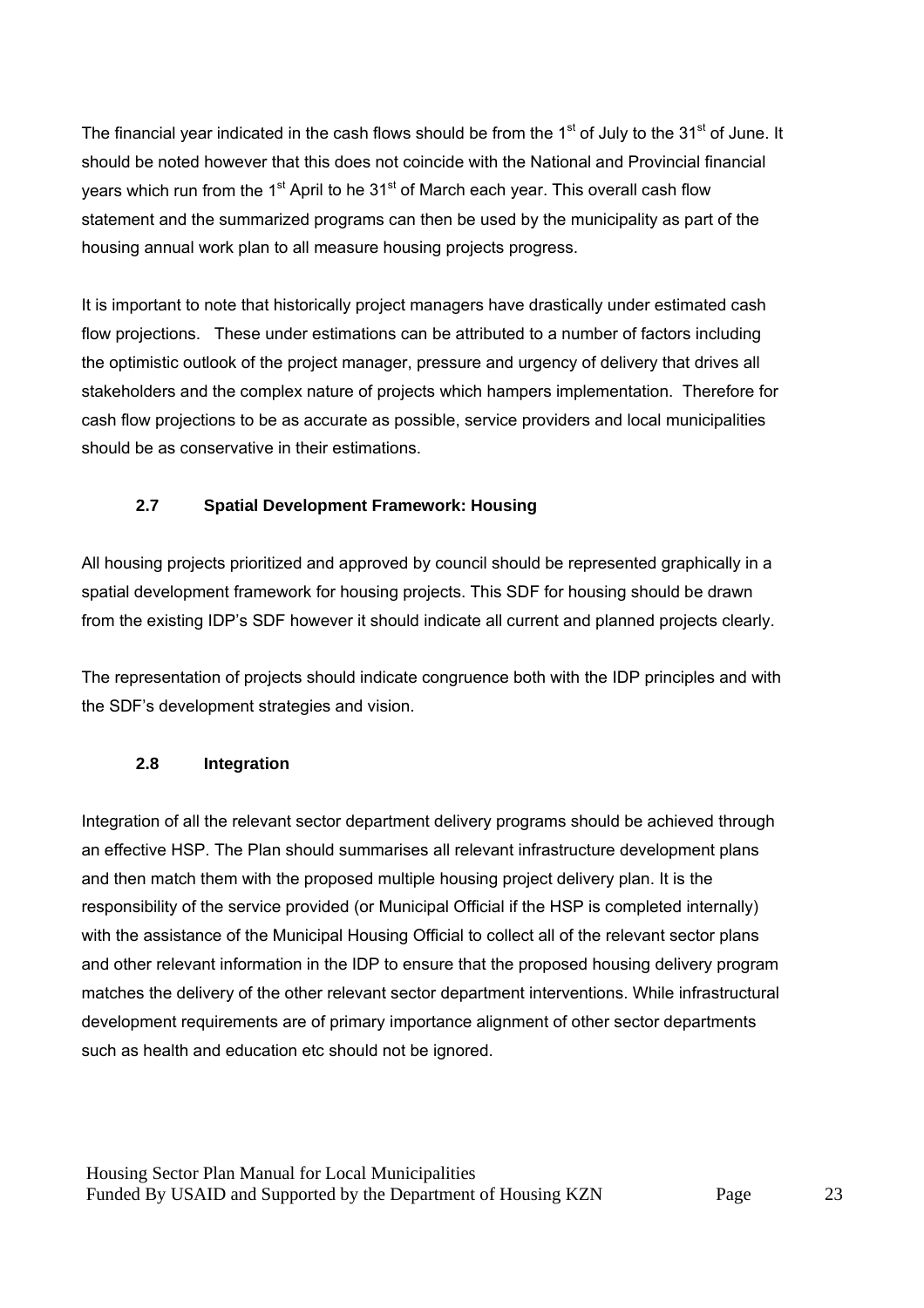The HSP should also be instrumental in detailing an institutional framework for housing delivery in the Municipality which has as its core function the integration of relevant governmental sectors (e.g. Water, Roads, Sewer, Electricity, Health, Education etc.) at a project level during implementation. It should be noted that whilst IDP's and specifically the HSP play an important role in co-ordinating and enabling development, additional work is required to ensure that they translate into meaningful integration at the project level **(See: Section 4.3)**

## **2.9 Prioritization Options**

The prioritisation process aims to ensure that there is the most efficient use of finances through selecting the most appropriate funding sequence for a selection of projects or programmes in a specific area. Of core importance is determining the most appropriate criteria against which project should be measured to maximise funding benefits.

A recent research document titled, "New skills for planners in managing implementation of integrated development plans" by Professor Peter Robinson (PhD) from the School of Architecture, Planning and Housing at the University of KwaZulu Natal, provides a historical background to prioritization models used in this province.

Professor Robinson outlines the following main prioritization models:

## **2.9.1 Logic of precedence model**

This model is based on the premise that there is a logical sequence in which projects should be undertaken. In order for some projects to start others have to be completed.

*This model has effectively been used in Port St Johns Municipality in 1999, where 71 projects were identified. However it was realised that in order for any of these projects to be successful three core aspects had to be established, namely:* 

- *improving institutional capacity, to ensure sustainability and provide managerial support for future expansion*
- *upgrading of infrastructure, to create an efficient system that attracts investment*
- *unblocking of land availability, to create opportunities for the expansion of the town.*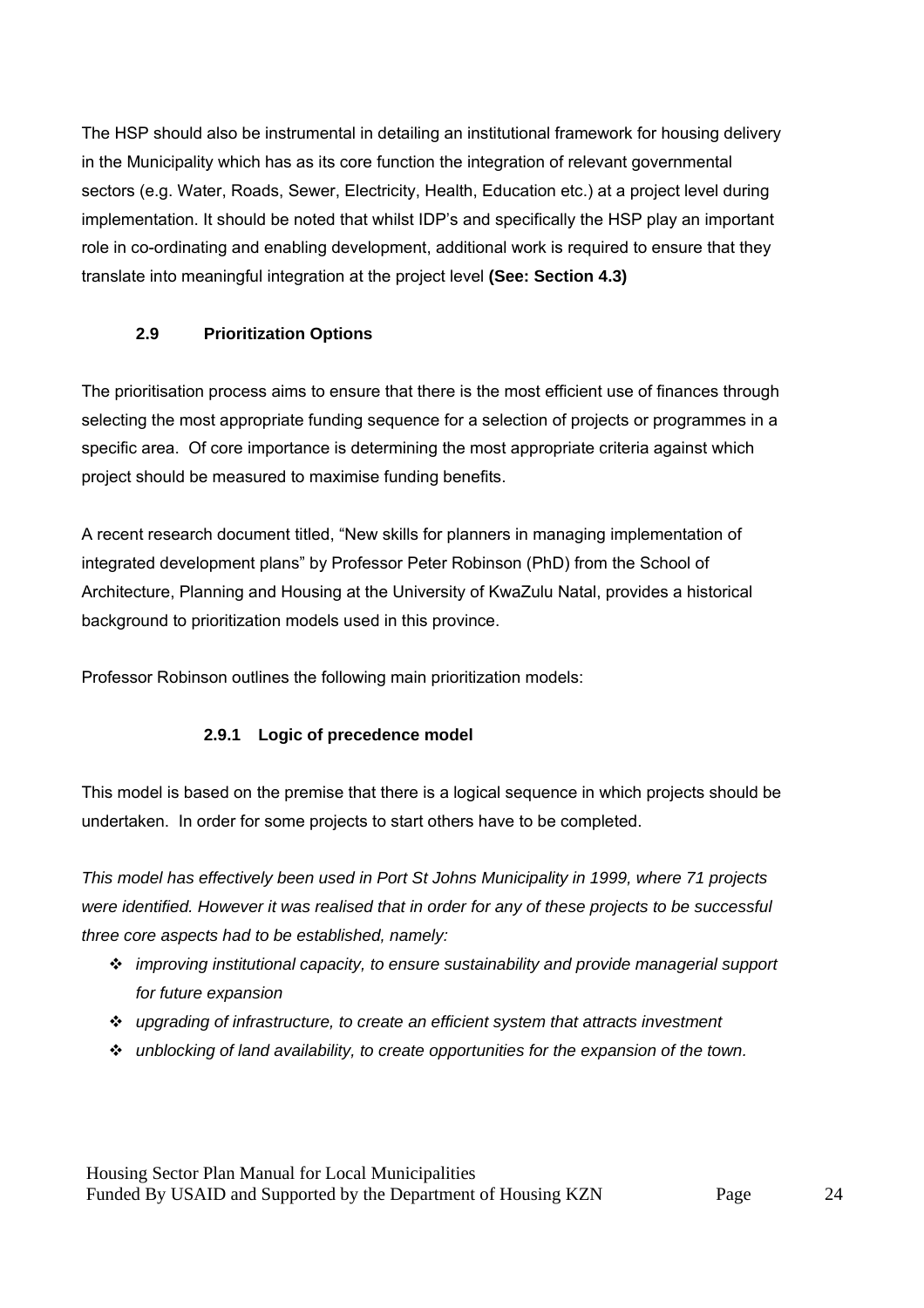*Thereafter the 71 projects were arranged into five categories, ranging from 1) urgent trigger projects to, 2) key projects, 3) urgent projects requiring prior intervention and 4) project relying on category 2&3 projects through to 5) medium to long-term projects.* 

#### **2.9.2 Kickstart model**

This model is strategically based and aims to ensure that projects which are prioritised have the ability trigger off other projects or activities.

*This model has effectively been used in Durban's Operations Jumpstart which was set up in 1991. This City led initiative aimed to unleash the potential strength of a greater Durban area in order to promote economic growth and job creation. Projects were therefore prioritised according to their ability to stimulate other potential projects. Five criteria for prioritisation were used ranging from the ability of projects to,1) stimulate economic growth 2) have immediate, widespread and significant impact 3) be multi-dimensional, 4) create joint ventures and partnerships, and 5) to optimise the programmes non-sectoral approach.* 

*This model was also used in the prioritisation of projects in Zululand and Ugu. Where projects were arranged and grouped into a logical sequence for implementation based on the following:* 

- *projects that have the potential to kickstart the development process*
- *projects needed as a base for other projects*
- *projects that already underway or able to commence in the near future*

*Projects which met these criteria were placed in the short-term category requiring implementation within the next two years, while projects that required the completion of other projects or were being delayed by some obstacles were placed in a medium term category with the rest placed in a long-term category.* 

## **2.9.3 Hardship indices model**

This model is based on the evaluation of the relative need of different communities using a calculation of backlogs, based on the agreed norms and standards. The basic premise of this model is that those settlements or communities which have the greatest need should have the highest priority and be developed first. Each settlement was ranked according to the accessibility and capacity of the surrounding services infrastructure (i.e. the provision of basic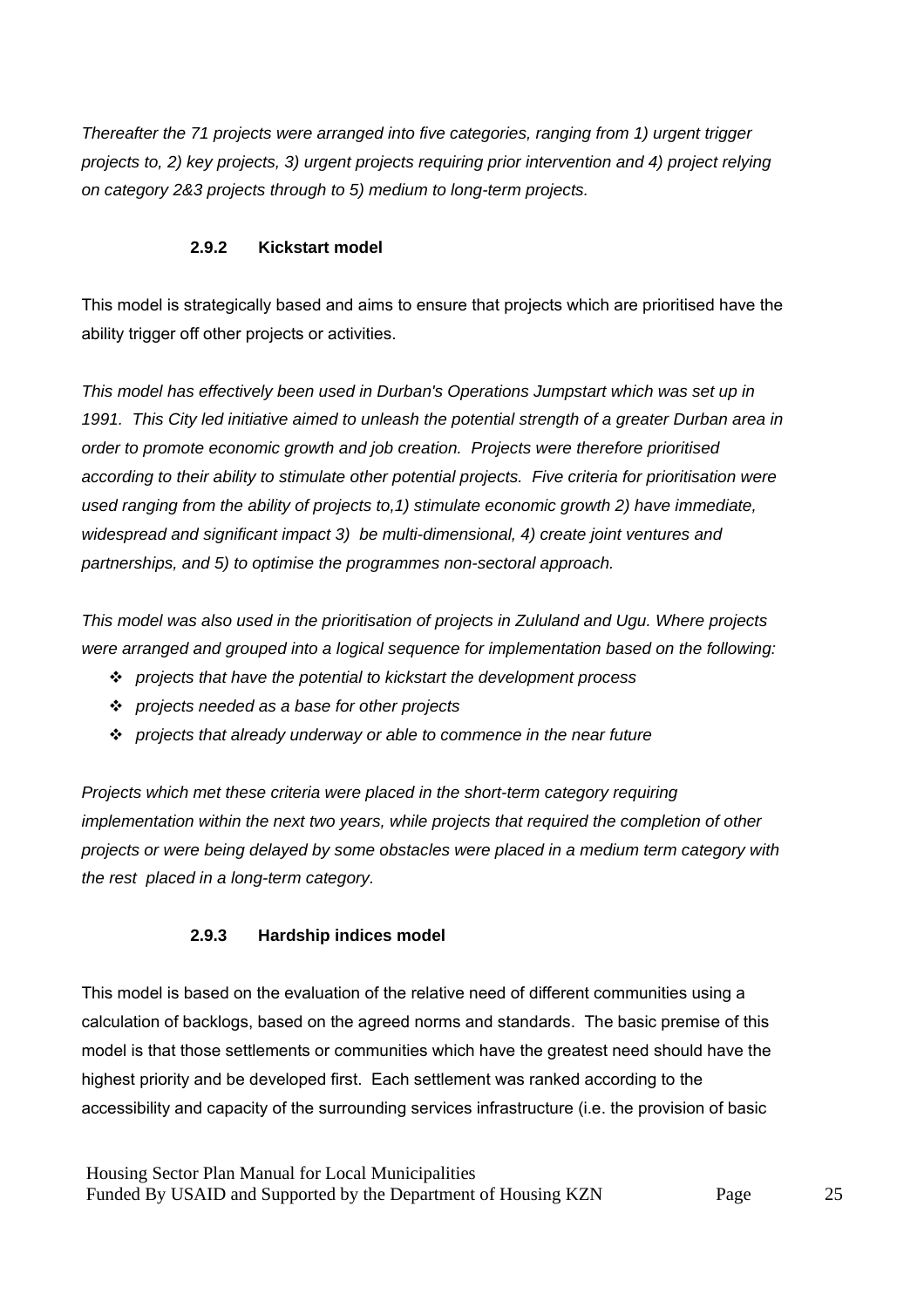services such as water, sanitation, education, health care etc.) measured against the standard for that service, and based on the population of the settlement.

When; *Backlog = Need – Supply & Hardship (%) = Backlog/Population x 100* 

*This model (called the 'Dalisu' model) was used by the Zululand regional Council in 2000.* 

#### **2.9.4 Complex ranking model**

This approach to prioritisation was based on the idea that in order to assign priority to any project, a decision had to be taken in regard to the following three questions.

- How does the sector in which the project belong rate in relation to other sectors? (I.e. is land reform more important to the municipality than water provision?).
- \* How do the criteria normally used for project prioritisation rate relative to one another? (I.e. developmental, operational, emergency).
- How does a particular project rate against these criteria?

Initially a technical team generated prioritisation criteria and thereafter evaluated projects on their technical feasibility , this process was followed by the councilors rating of the various projects based on their own criteria as well as information provided to them by the technical team.

*This model was used in the Zululand district IDP to prioritise 42 projects from all sectors. This process generated debate concerning the relative value of projects which have widespread geographical impact such as the black topping of a strategic section of the main road network as opposed to projects with localized impact.* 

#### **2.9.5 Strategic framework model**

The strategic framework model bases the prioritisation of projects on the existing IDP strategic framework. The premise of this model is that the spatial development frameworks developed in consultation with the communities in a specific area are sufficiently representative of the hierarchy of projects required in the area. *This approach has been used in a number of municipalities in the KZN Province.*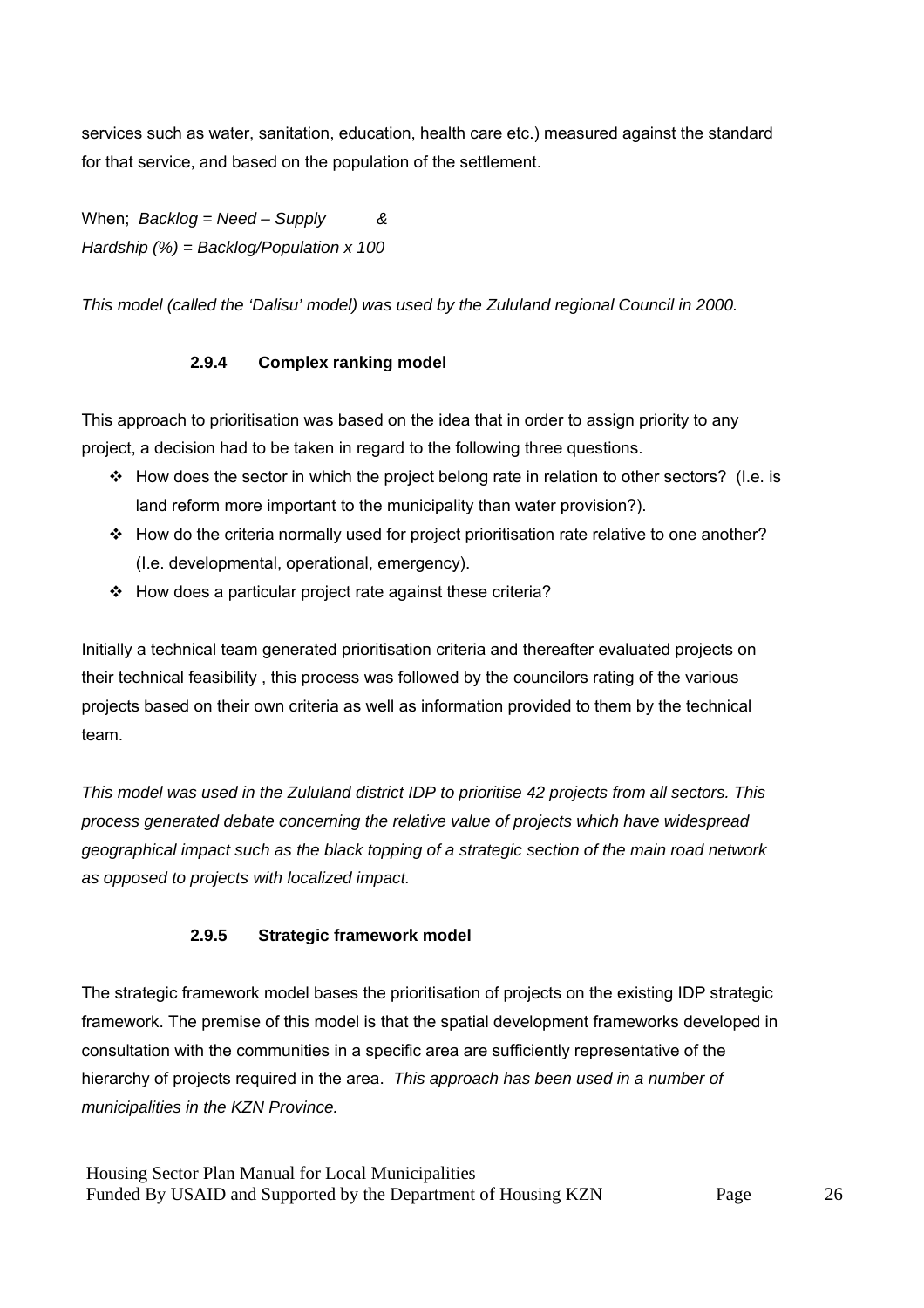## **2.9.6 Suggested prioritisation model**

Based on information presented above, the following model which combines the best aspects of the models described above is suggested for prioritisation of projects in housing sector plans in the KZN municipal areas.

- ► Firstly all projects should be broadly categorized according to the **primary provincial housing prioritization objectives** such as "slums clearance projects" or other DoH prioritization directives.
- ► **IDP and SDF compatibility**, ensure that all projects identified are compatible with the spatial development frameworks established in the original IDP.
- ► **Housing Need**, determine relative housing and infrastructure need between communities in the municipal area
- ► **Technical and Social feasibility:** evaluate the current and planned projects, to determine their technical and social feasibility for implementation.
- ► **Trigger issues** (i.e. Generating LED, Agricultural dev): evaluate projects to determine whether they have the potential to trigger other essential development.

Stage two of the suggested prioritisation model requires the political verification and/or potential adjustment of the prioritised projects through council's the approval process.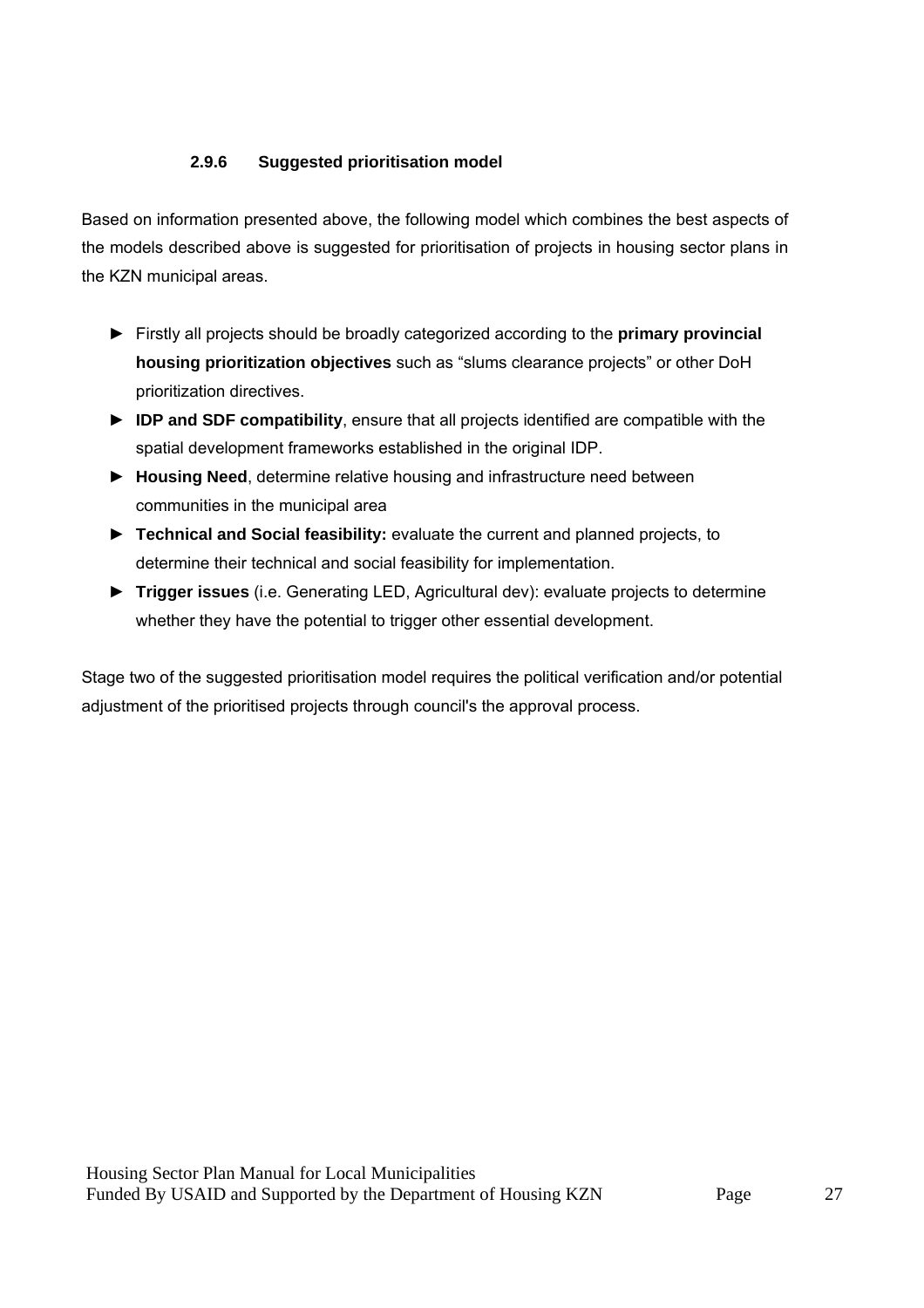## **SECTION B: PROJECT PREPARATION**

**Section B** details the generic project preparation principles including projects life cycle and PPT's process for the assessment of key project risks in the packaging stage.

#### **3 PROJECT PREPARATION**

## **3.1 Project Preparation and the Project Life Cycle**

Housing sector plans need to go hand in hand with systematic project feasibility and preparation work. There is a serious risk where funding is allocated to projects prior to adequate preparation and feasibility work having been done. Historically budgets have been often allocated without sufficient project and community information, seriously undermining the delivery of viable and appropriate projects at a grassroots level.

Municipalities need to make efforts to source the necessary preparation funding (from the DOH) and ensure that they have sufficient capacity to undertake effective project preparation.



*Graph 1: The importance of project preparation*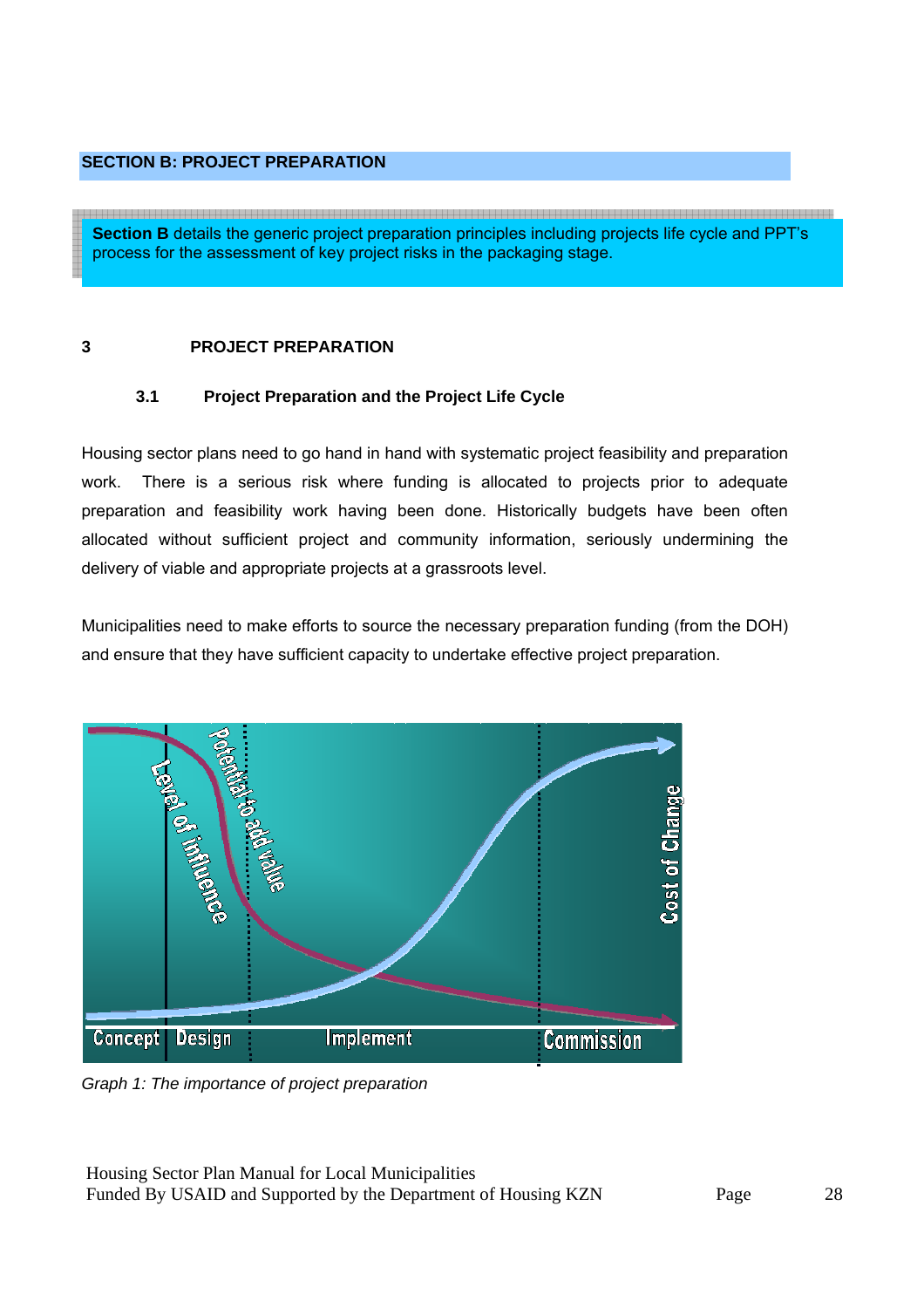The graph above highlights the importance of effective packaging and feasibility work in the initial stages of a housing project. As the project moves from concept through design toward implementation and commission the project manager and his/her team has less and less influence on the project outcomes, and therefore its success. Furthermore as the project life cycle elapses the cost to change aspects of the project increases exponentially.

The key message is therefore that the early stages of project are vitally important for its eventual success. The preparation process is a staged process which minimises risks and maximises opportunities. The most effective way to achieve this is to concentrate on the primary project risks, these risks can also be referred to as the project basics. These are factors which are fundamental to project success, without them project will surely fail and with them project is most likely to succeed. However if these threats are not effectively managed or resolved they will become the key threats to the projects success in the future. These project basics are outlined below:

- Demand / proven need
- **Funding availability**
- **Site suitability** 
	- **IDP and HSP compatibility**
	- **LOCATION suitable**
	- ACCESSIBLE to beneficiaries
	- SOCIAL SERVICES available (schools, health, transport etc)
	- EMPLOYMENT opportunities available
	- **LAND** availability (audit and assembly)
	- GEOTECHNICAL conditions "OK" (soil & rock)
	- **ENVIRONMENTALLY "OK"**
	- SLOPE
	- **BULK services availability:** 
		- water
		- $\blacksquare$  roads
		- **e** electricity (where appropriate)
		- **•** telecommunications (where appropriate)
		- $\blacksquare$  sewers (where appropriate or other sanitation solution possible))
		- solid waste disposal (where appropriate)
- **Stakeholder support** 
	- **Beneficiaries**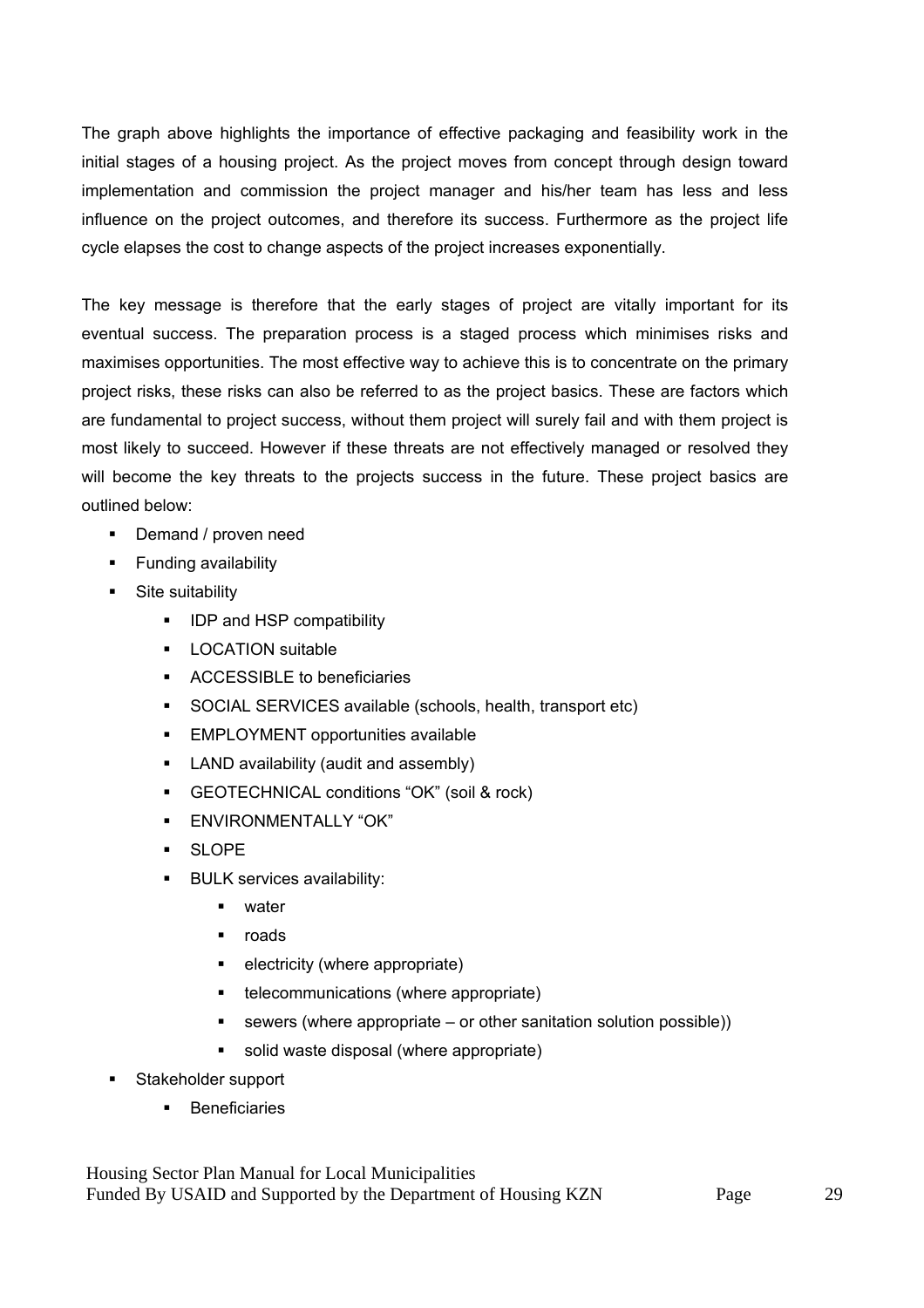- **Municipality (local/district)**
- Funders (e.g.: DoH, MIG) / implementation partners / relevant government departments (e.g.: Dept Housing; Dept Water Affairs; Private Sector / equity partners; Donor Funders)
- Availability of a professional team (specialists) to do the work required (usually essential for pre-feasibility and feasibility stages)

Project preparation results in the early identification of key project risks, weaknesses or threats. Where these cannot be resolved within the available project timeframes and resources, this can result in early termination of the project or the provision for special activities or sub-projects to address the threats (e.g.: dedicated land assembly process and funding). This usually implies that the project will take place over a longer time-frame and therefore the project will have to be re-programmed and the implication for capital budgets would have to be considered.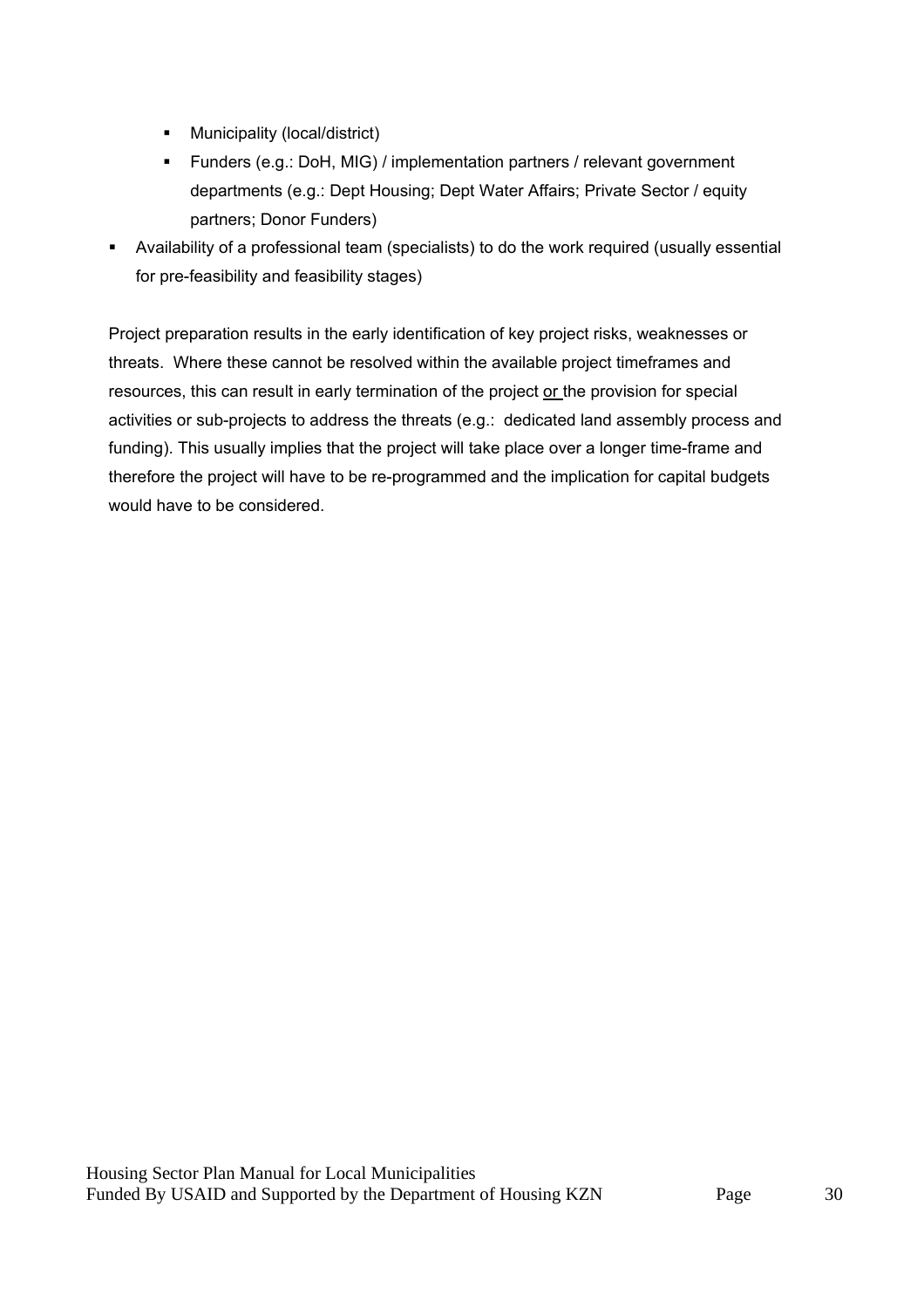

*Fig 2: Stages of the project preparation life cycle (source PPT)* 

## **3.2 Stages of the Housing Project Life Cycle**

*Note: Based on greefield or insitu upgrade projects*

# **3.2.1 Project Identification and Priorisation**

This stage involves evaluation of a number of the municipality's current and planned projects to ensure rational project selection and housing focus. Projects can then be correctly programmed over time ensuring the initiation of the right projects, in the right place, at the right time. This information should be captured in the HSP which confirms the projects links with the IDP and Spatial Development Framework. This prioritization process ensures that the volume of projects prepared and subsidy applications submitted is in line with the volume of subsidies allocated by and available from the DoH KZN. Furthermore if the initial project evaluation process is correctly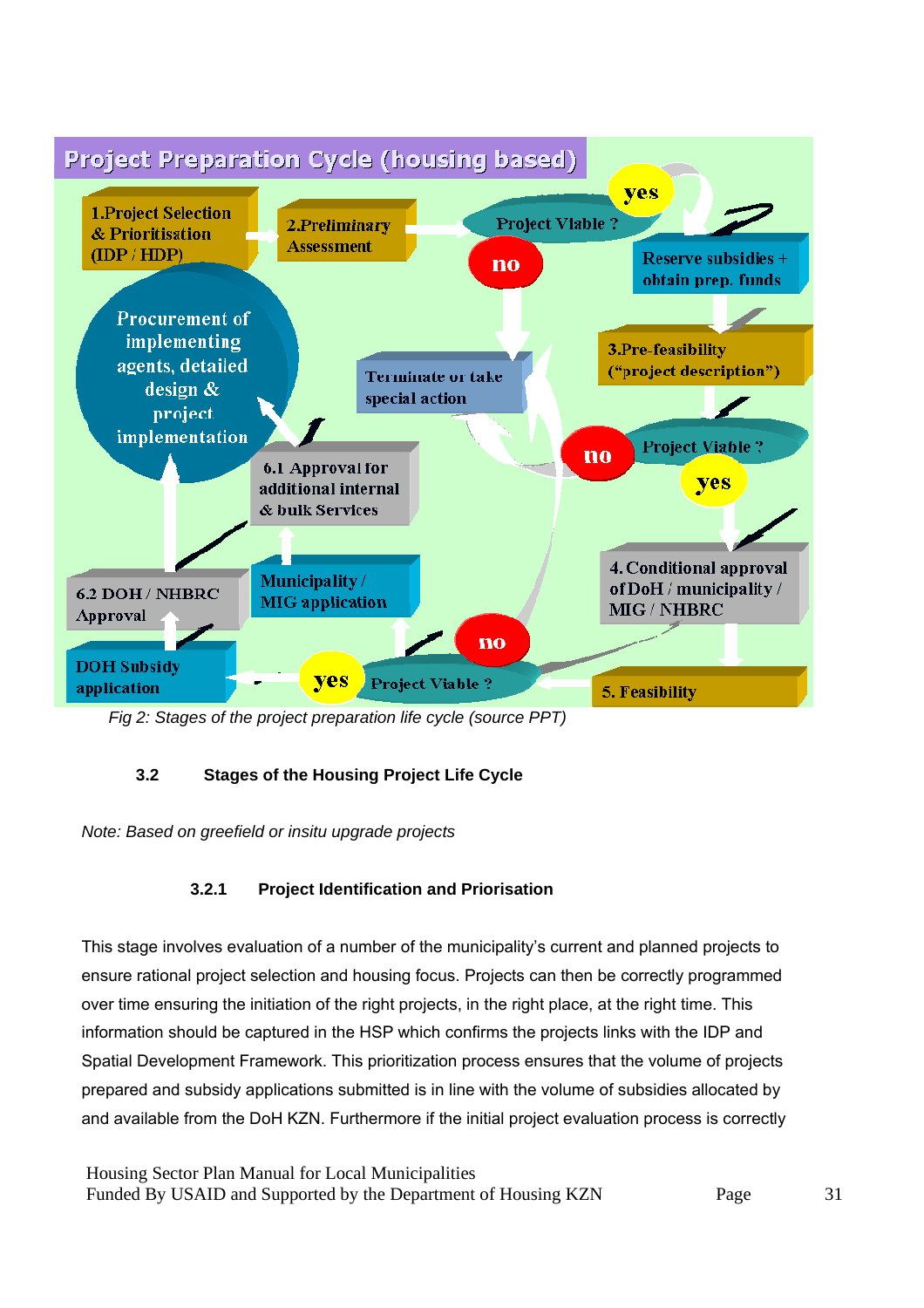implemented selected projects have a greater prospect for success. Housing Sector Plans capture the information compiled in this stage.

## **3.2.2 Preliminary assessment**

This stage involves a lightweight upfront project assessment which is mainly desktop, and usually requires a site visit where relevant stakeholders can also be met. Risks and opportunities are identified before commencing with full scale and costly pre-feasibility. It is in this stage that the rough budget and scope for pre-feasibility and feasibility are defined. Information collected in this stage should form the basis for motivating for the release of preparation funding.

## **3.2.3 Pre-feasibility**

It is in this stage that project preparation starts in earnest and significant project budget is required. It entails careful assessment of the project basics (e.g.: land availability, site suitability etc) by a team of specialists. The project concept and rough capital and operating budgets are produced. Key risks are eliminated, quantified or referred to the feasibility phase for resolution. The risks clarified in this stage form the basis for the projects success or failure. This stage equates to the conditional approval stage in relation to the DoH's approval process detailed in Chapter 3A of the Housing Code.

The main project risks clarified in this stage are as follows:

- Land Audit
- $\div$  Initial social facilitation (community and other stakeholder support)
- Environmental scoping report (preliminary)
- Assessment of Bulk Services *(of less importance in rural housing projects)*
- Preliminary Geotech *(of less importance in rural housing projects)*
- Planning issues site constraints and yield *(of less importance in rural housing projects)*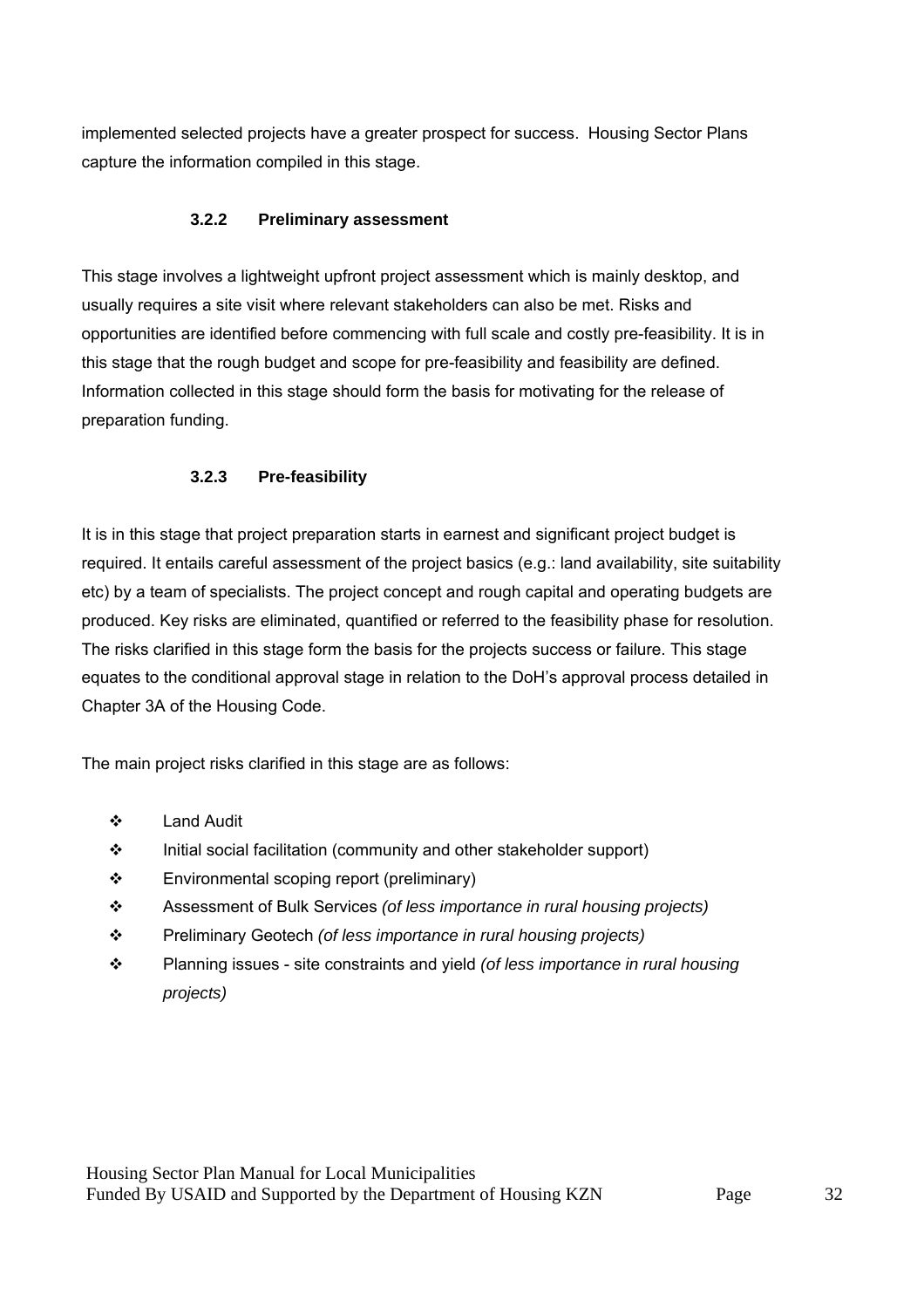## **3.2.4 Feasibility**

It is in this stage that more detailed work by project team takes place. The focus is to resolve outstanding risks (from the previous stage) and to finalise the project concept, design and cost parameters. Information clarified in this evaluation results in a final applications to the DoH for full project approval, through the PLS application form.

The main project activities carried out in this stage are as follows:

- Land assembly / land agreements
- ❖ Further social facilitation
- Socio-survey
- Social compact
- Preliminary town planning layout *(Settlement plan required for rural housing projects)*
- Preliminary engineering design and costs *(of less importance in rural housing projects)*
- Top-structure delivery
	- i. Designs and cost estimates
	- ii. PHP plan if required

## **3.2.5 Review**

This final stage, after project implementation, involves the assessment of how effective the project and the project preparation process have been to enable learning for future improvements. Quantitative and qualitative indicators are used to define the projects success. This information can be collected via telephonic interviews, community interviews and site visits. A review report on the main findings should be circulated to key stakeholders. This stage is usually absent in most development projects at both the project and program level, resulting in limited improvement in development methodology over time.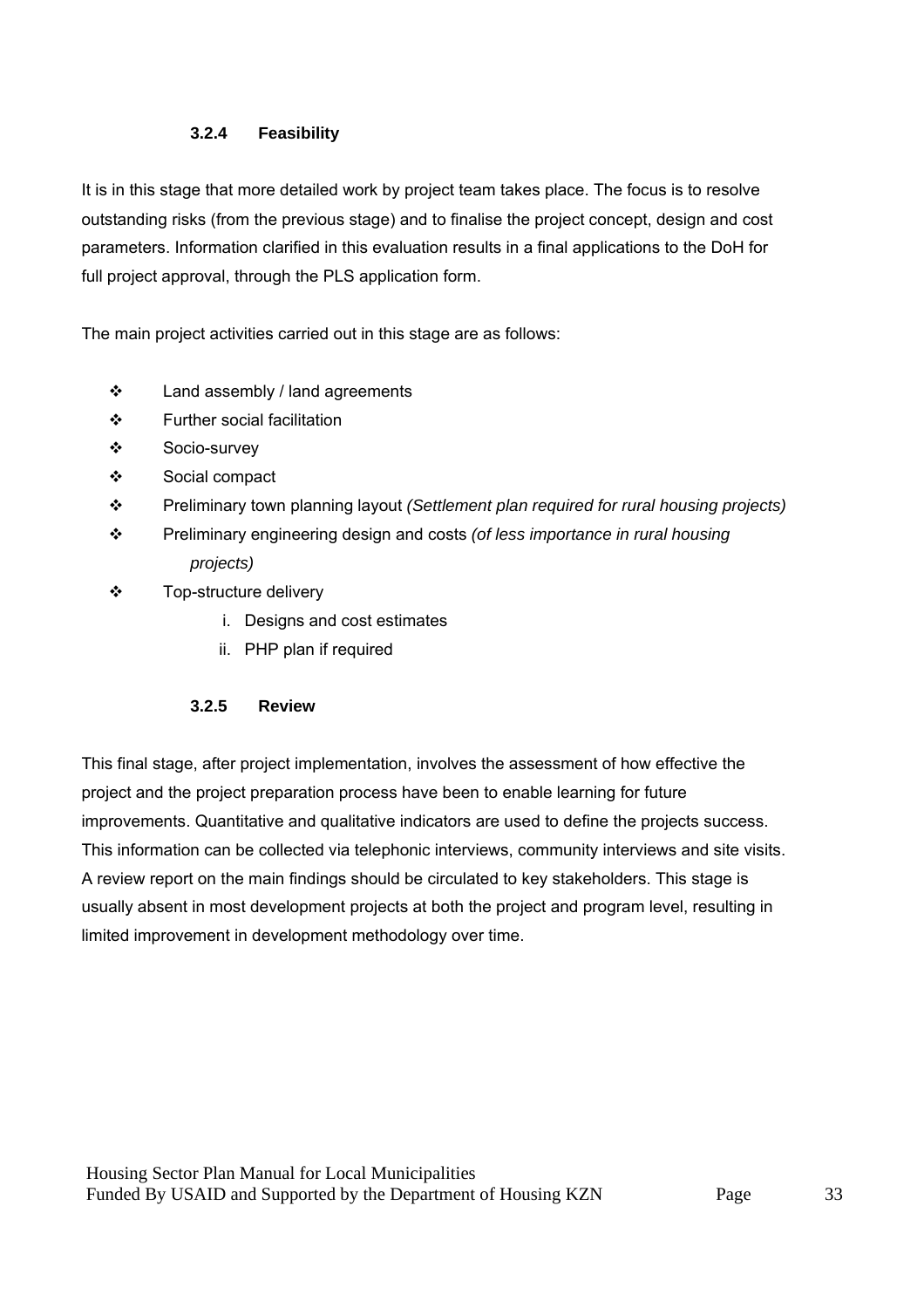## **SECTION C: INTEGRATED DEVELOPMENT**

**Section C** defines integrated development and establishes its links with sustainable development. The distinction is made between integration at a project level and integration at a planning level. The need for integrated development at both these levels is emphasized. The process of Integrated Development Planning is introduced. The principles underlying the model for the alignment of the housing program with integrated development planning are presented.

## **4 INTEGRATED DEVELOPMENT**

## **4.1 Definitions**

**Integrated development** can be defined as development which:

- *1.* is receptive and responsive to specific local needs *(and is therefore participative),*
- 2. is multifaceted *(a range of reinforcing interventions and support),*
- 3. involves multiple funders and support agents working together.

Integrated development is thus a participatory development process, which focuses on a range of supports related to different powers, functions and legislative requirements including better education, health care, economic development, food security, housing and infrastructure. It entails identifying and meeting the needs of the community as a whole, rather than looking at different aspects of development separately and in isolation from each other.

In 1995 the Forum for Effective Planning and Development (FEPD), an intergovernmental committee established by the RDP office, defined **integrated development planning** as:

"A participatory approach to integrate economic, sectoral, spatial, social, institutional, environmental and fiscal strategies in order to support the optimal allocation of scarce resources between sectors and geographical areas and across the population in the manner that provides sustainable growth, equity and the empowerment of the poor and marginalised."<sup>3</sup>

 3 FEPD, 1995, Vol 1

Housing Sector Plan Manual for Local Municipalities Funded By USAID and Supported by the Department of Housing KZN Page 34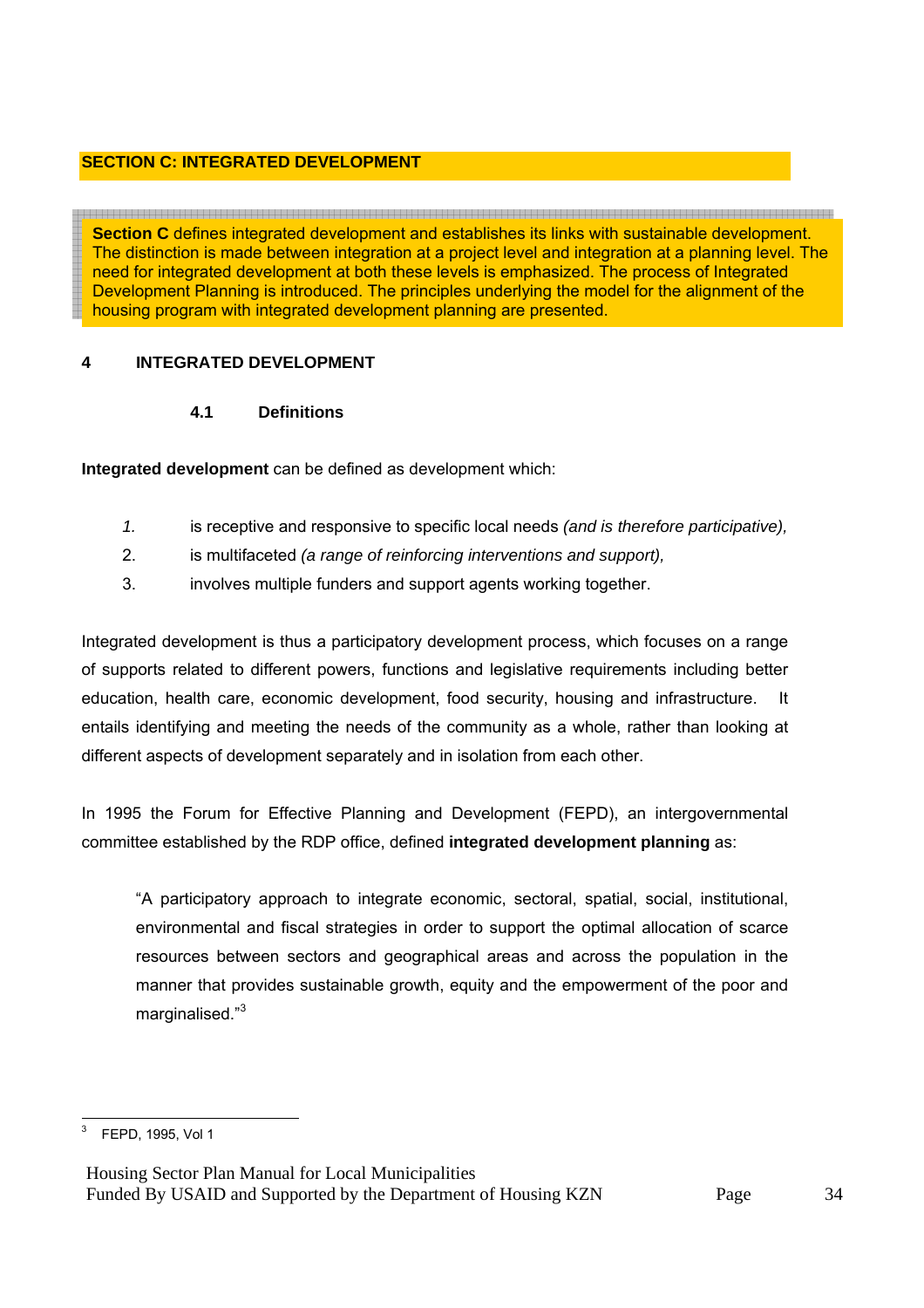Robinson defines *integration* in a number of complimentary senses<sup>4</sup>:

- 1. "A key concern of integrated development planning is to move beyond fragmented projects that do not link to one another, and that do little to address causal issues. Integration, in this sense, refers to the development of plans, programmes and projects that are mutually reinforcing and that combine to address the real strategic issues in an area. This may be called the **strategic framework** dimension of integration.
- 2. Achievement of this in practice will require good internal linkages and consistencies within a plan, well-coordinated actions within a local authority, and between local government plans and the actions of other spheres of government. This is often referred to as **vertical integration**, while **horizontal integration** refers to coordination between various line function agencies.
- 3. In another sense, integrated development also refers to understanding **cross-cutting** issues, such as environment, gender, poverty, etc., which inform the social, economic, biophysical and spatial dimensions of development problems. These cross-cutting issues are fundamental in formulating strategies, programmes and projects.
- 4. Similarly, **spatial integration** emphasises networks and linkages between places and areas, the respective role that each plays in the space economy, and relative investment needs.
- 5. In another sense, integrated development involves explicit attention to the **links between planning and implementation**.
- 6. A sixth dimension of integration involves achievement of a sense of **consensus** among role players about the issues to be addressed, the strategies and priorities".

There is an important link between integrated development and sustainable development where **sustainable development** can be defined as development which:

- 1. cannot be achieved without integrated development,
- 2. must bring about decreased dependency on outside support agents,
- 3. must have as its core objective the development of people.<sup>5</sup>

 4 Robinson, P, Methods of achieving integration independent planning: Early experiences from South African municipalities, P3

<sup>&</sup>lt;sup>5</sup> PPT, Project Packaging and Evaluation Training Program, Module 4, Integration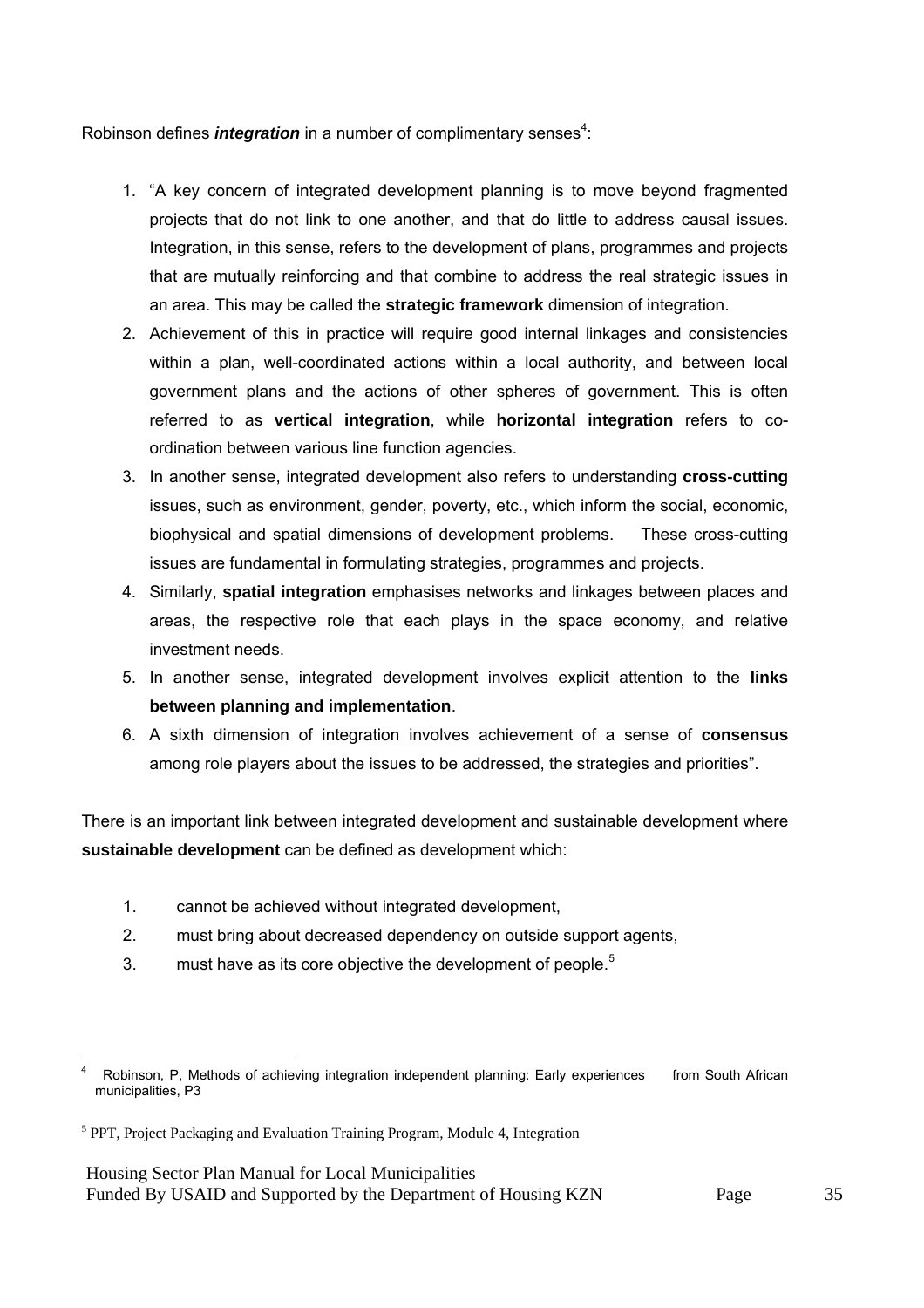In the context of integrated development planning, to achieve sustainability two key aspects have to be considered throughout the planning process:

- 1. The use of resources to meet the needs of present generations in such a way as to ensure that the needs of future generations can also be met; and
- 2. To achieve sustainability as an outcome of the planning process, all dimensions of development (social and economic) as well as the natural environment within which it occurs needs to be considered when planning.<sup>6</sup>

## **4.2 The Need for Integrated Development**

Integrated development is necessary for many reasons including the following:

- The need to optimize scarce development resources,
- The need to ensure projects are adapted to local needs, conditions, assets,
- The need to ensure a multi-sectoral approach to development,
- The need to ensure community participation.

The concept of integrated development has been the topic of many policy documents and publications prepared by National, Provincial and Local spheres of Government as well as the private sector since 1994. Due to the severe development backlogs in rural areas, these areas have become the target of special focus for integrated development strategies and initiatives. In South Africa we have many examples of where integrated development planning has not been implemented and where projects have been undertaken without adequate reference to the spatial planning context. In many instances the resultant projects have been ineffective or unsuccessful.

Many of these initiatives have failed due to a lack of effective participation of local communities or a lack of basic situational analysis, primary ingredients in all integrated development planning processes. One of the greatest challenges for rural municipalities therefore lies in translating IDP strategies into projects for implementation and the subsequent management of the integrated implementation process. The process by which this integration can be achieved through the Housing Sector Plan is detailed in **(See: Section 2.8).**

 6 DPLG, IDP Guide pack, Section v, 2004, P13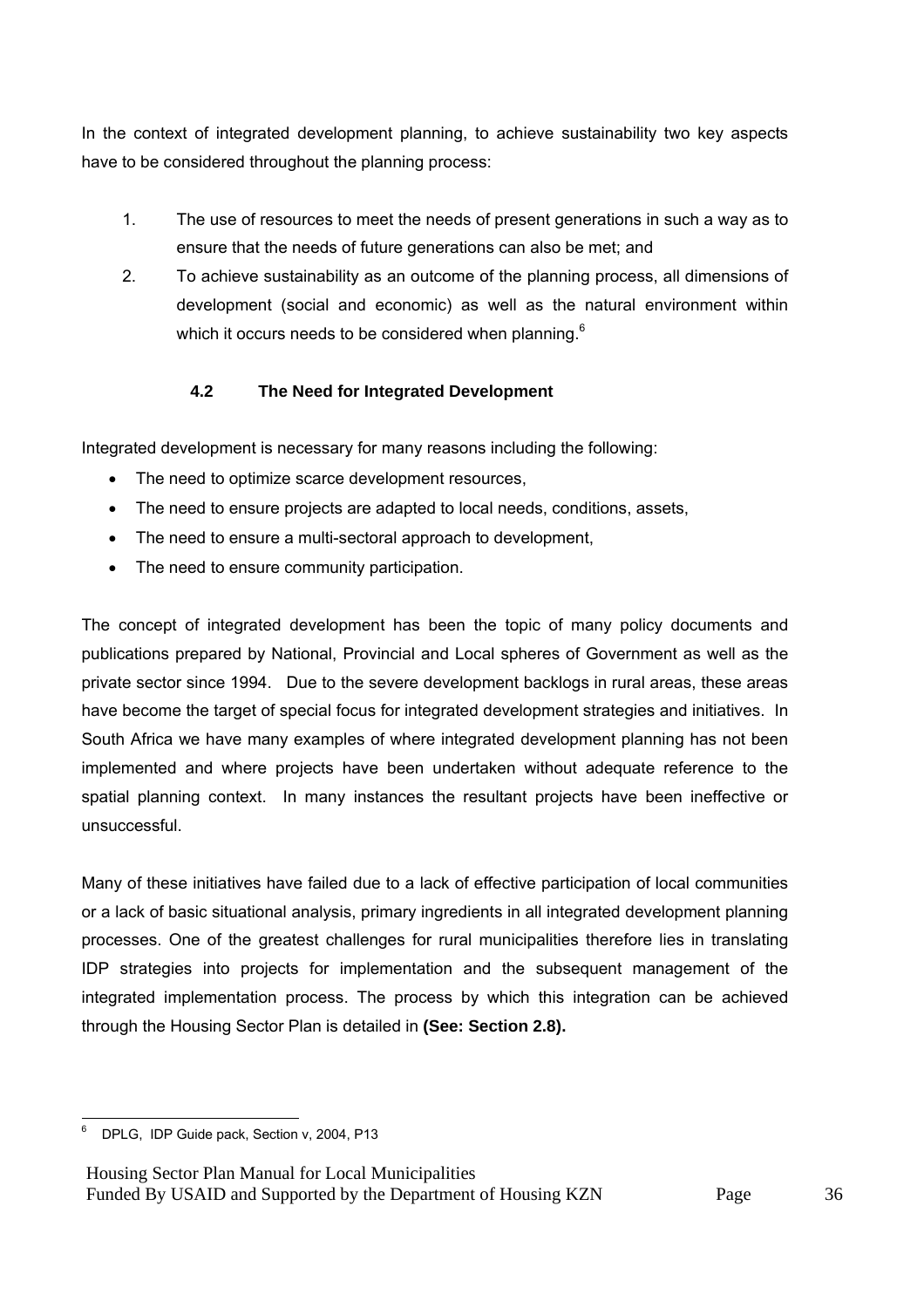The legislation of integrated development planning through the Municipal Structures Act and the formalization of municipal service delivery process and responsibilities through the Municipal Systems Act and Municipal Demarcation Act has laid the foundation for effective integration in South Africa. With this foundation firmly in place and planning process improving in each round, it is hoped that the historical process of scattered, un-coordinated and ad-hoc development which has often had limited effectiveness in rural areas, will soon become a thing of the past.

#### **4.3 The Need for Project Level Integration**

Often when the concept of integrated development is discussed, sole reference is made to IDP's and their role in the development. In reality however, IDP's although extensive, have not been effectively focused to a project or community level. Whilst IDP's and HSP play an important role in co-ordinating and enabling development, additional work is required to ensure that they translate into meaningful integration at the project level. This would facilitate development that is multi-faceted or multi-sectoral and therefore truly answers to the specific needs and circumstances of communities on the ground.

It is thus critical that the distinction is clearly understood between integration at the broad IDP and HSP level and integration at the project level. It is also critical that integration is enforced at both of these levels. There is a need for government and others involved in development to work both from the top down (i.e. utilizing IDP, HSP frameworks) as well as from the bottom up (i.e.: consulting with communities on the ground, understanding needs and community assets, identifying appropriate projects, and then feeding these back into the IDP and budgeting processes).

Integrated development planning should therefore include all levels from IDP and HSP level down to project level integration, but usually it fails at the project level.

Project level integration is concerned mainly with ensuring that development at the community or project occurs in a manner that is holistic, multi-sectoral, appropriate and sustainable. This means ensuring that housing is accompanied, not only by the necessary water road, water and sanitation infrastructure, but also by other forms of development such as:

• agricultural and economic development (e.g.: support to de-facto micro enterprises),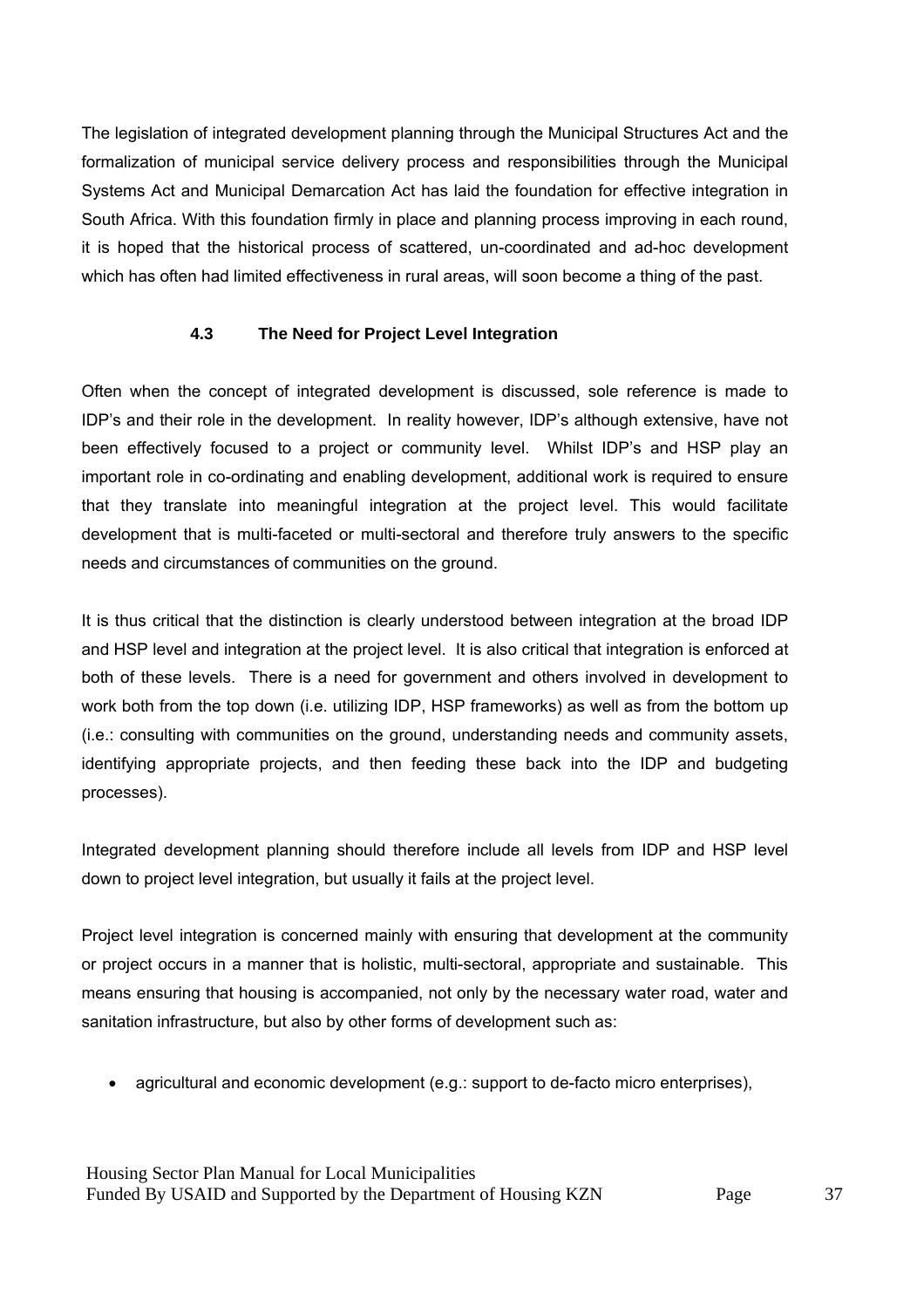- the provision of appropriate social facilities such as those relating to education and primary health care,
- assistance to special needs groups (e.g.: those infected or affected by HIV / AIDS, orphans and vulnerable children, the aged etc).

Referred to above as cross-cutting integration, there are three main elements that are necessary to support such project level integration:

- The existence of adequate HSP's which translate the delivery of housing through clear spatial development frameworks at the local level;
- Co-operation and partnership between different sector departments;
- Appropriate participation of and consultation with communities on the ground to ensure that development projects and other support respond to local needs and optimize community assets.

An integrated approach formulated in the HSP must ensure the appropriate prioritization of projects or supports that will most effectively gear up local community initiative and energy, thereby reducing dependency in the long run.

## **4.4 Integrated Development Plans (IDP's)**

Integrated development planning is a process through which municipalities prepare a strategic development plan, for a five-year period. The Integrated Development Plan (IDP) is a product of the integrated development planning process. The IDP is a principal strategic planning instrument, which guides and informs all planning, budgeting, management and decision making in a municipality. IDP's also serve as a "basis for engagement between local government and citizens at local level" <sup>7</sup>.

According to the Municipal Systems Act of 2000 all Municipalities must undertake an integrated development planning process to produce integrated development plans (IDP's). As the IDP is a legislative requirement it has a legal status and it supersedes all other plans that guide development at local government.

The IDP is made up of the following five core components:

 7 DPLG, IDP Guideline Pack, 2004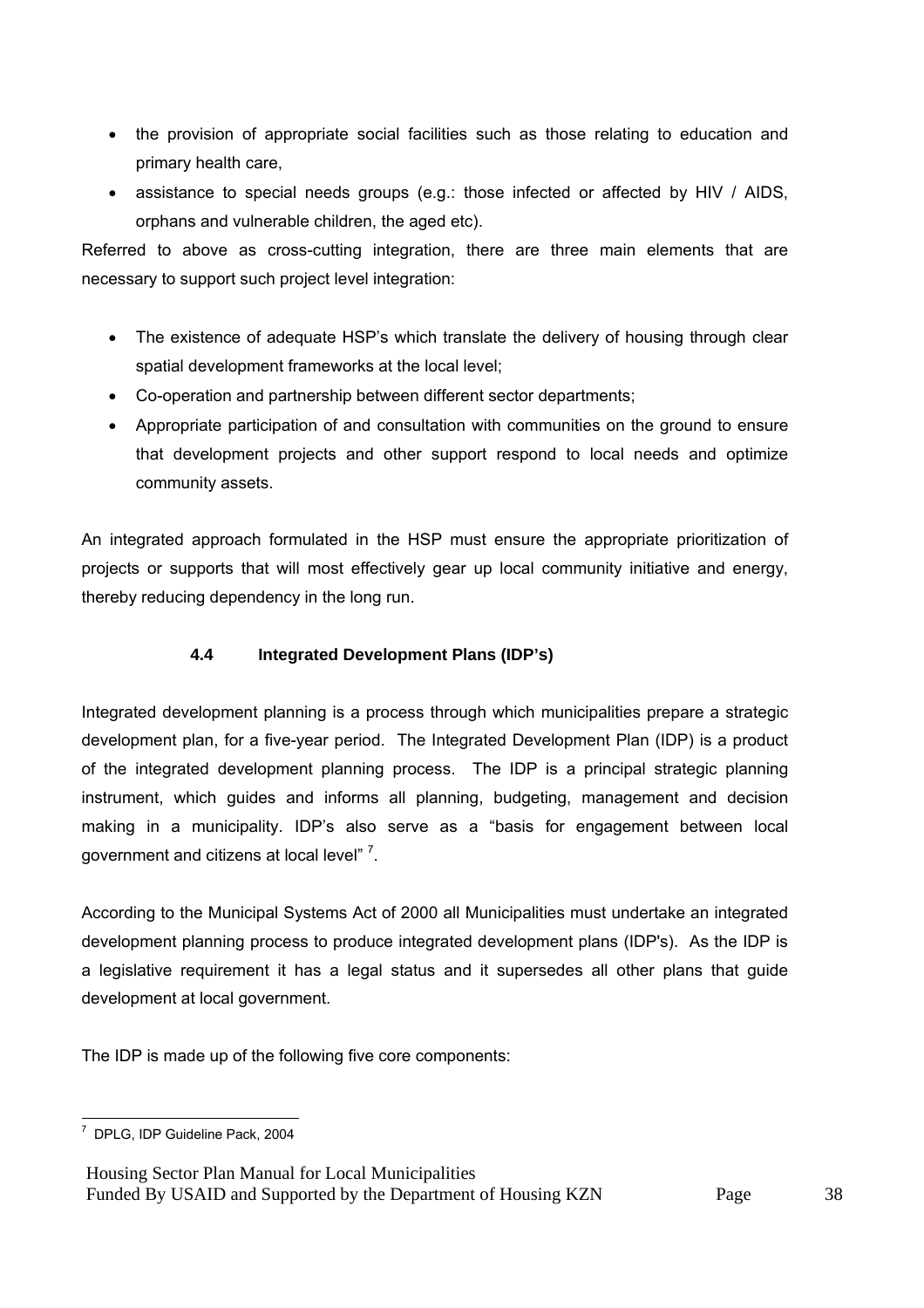- The analysis
	- $\circ$  an assessment of existing level of development, which includes identification of communities with no access to basic services
	- o development strategies
	- o the municipalities vision (including internal transformation needs)
	- o the council's development priorities and objectives
- The council's development strategies
- **Projects**
- **Integration** 
	- o a spatial development framework
	- o disaster management plan
	- o integrated financial plan (both capital and operational budget)
	- o other integrated programs
	- o key performance indicators and performance targets,
- Approval<sup>8</sup>

The IDP should guide where national and provincial sector departments allocate their resources at the local government level**.** Therefore it is important that the municipality take into consideration the sector departments policies and programs when developing its own policies and strategies. Furthermore it is in the interests of the sector departments to participate in the integrated development planning process to ensure that there is alignment between its programs and that of the municipalities.

Ideally, IDP's should ensure the vertical and horizontal integration of various spheres of government and co-ordination between functional agencies, but in reality additional work is required to ensure that this actually occurs at the level of grassroots project delivery. There are various activities that need to accompany IDP's in order to ensure their effective implementation but which do not form part of the IDP process itself. The most important of these are HSP's, sector forums and Land Use Management Systems (LUMS) or equivalent local level integrated development plans. It is further noted however, that the implementation of these activities in most areas is still not complete which in turn compromises the effectiveness of IDP's in delivering integrated and sustainable development at the local, community level.

and the matter of the matter of the matter of the matter of the matter of the morntal of the morntal of the mo<br>Information Package on Integrated Development Planning, DPLG, Aug 2001, pg 43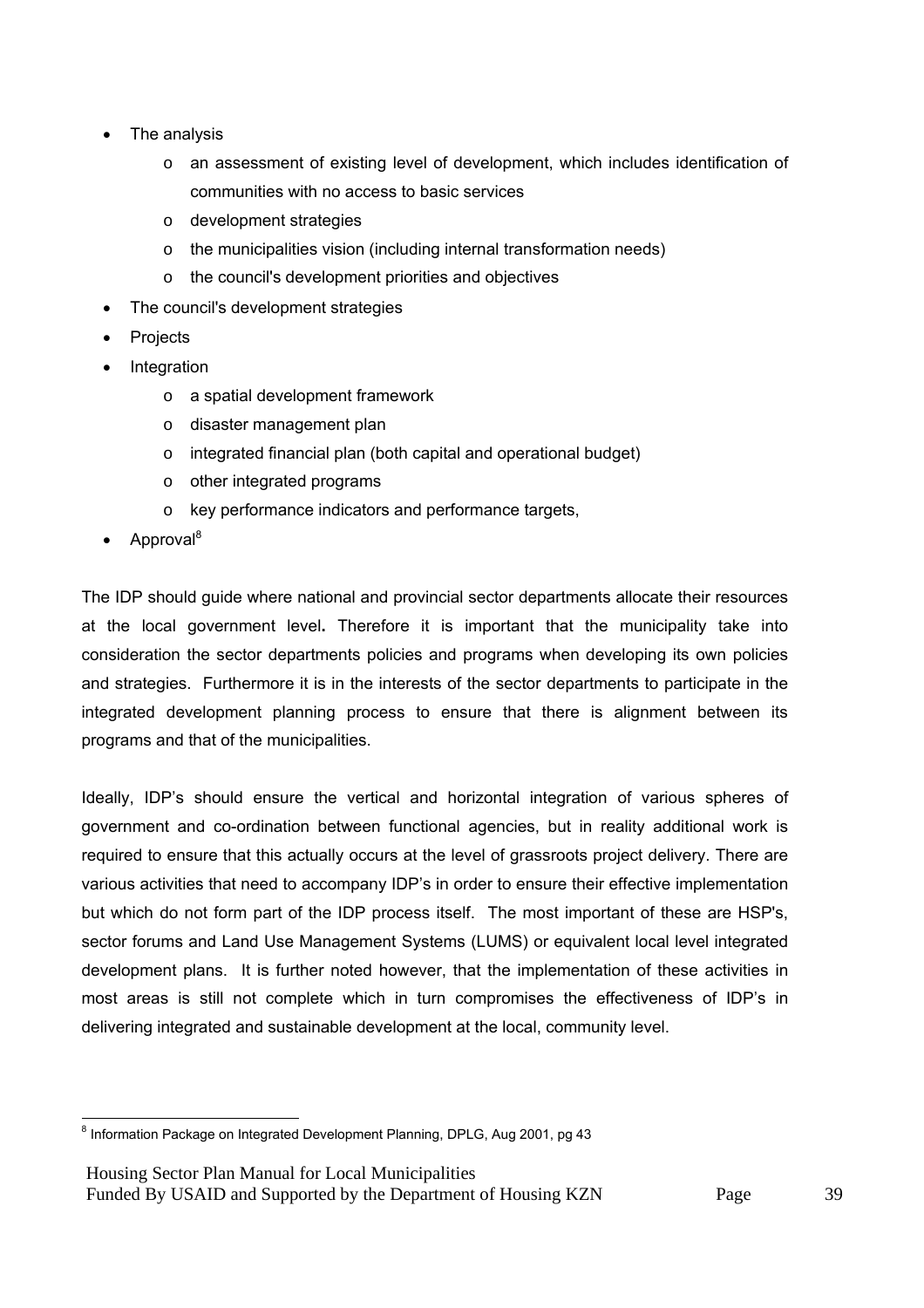IDP's are therefore designed primarily to create an enabling environment for integrated development, especially at the broad planning level. Additional activities are required to ensure that IDP's deliver at grassroots, project level and that sustainable needs based development at a local level is therefore achieved.

As a municipality implements an IDP, it is important that it checks that project delivery is happening in a planned integrated manner, that resources are being employed efficiently, that the quality of delivery is acceptable and that overall delivery has the planned effect on the lives of the communities in the municipality. This is achieved through the implementation of a performance management system and undertaking an annual review of the IDP. This performance management system is framed by the 'Best practice guide for municipal organisational performance management in KwaZulu Natal', and is a requirement of the Municipal Systems Act.

The IDP sector planning process is clearly outlined in Guide 3 of the IDP guideline pack, while this complicated planning process is still in its teething stage the process for cross-cutting sector integration at a project level is virtually non existent. While service provider forums are the medium for sectoral integration at a planning level the lack of effective sectoral plans which link to the IDP's often hampers this integration process.

The IDP guidelines propose that project level integration should be based on inter-sectoral, multidisciplinary project task teams to input into the design of projects. However the pressure to deliver, expend finances and the lack of incentive for integration usually ensure that these task teams are non-existent.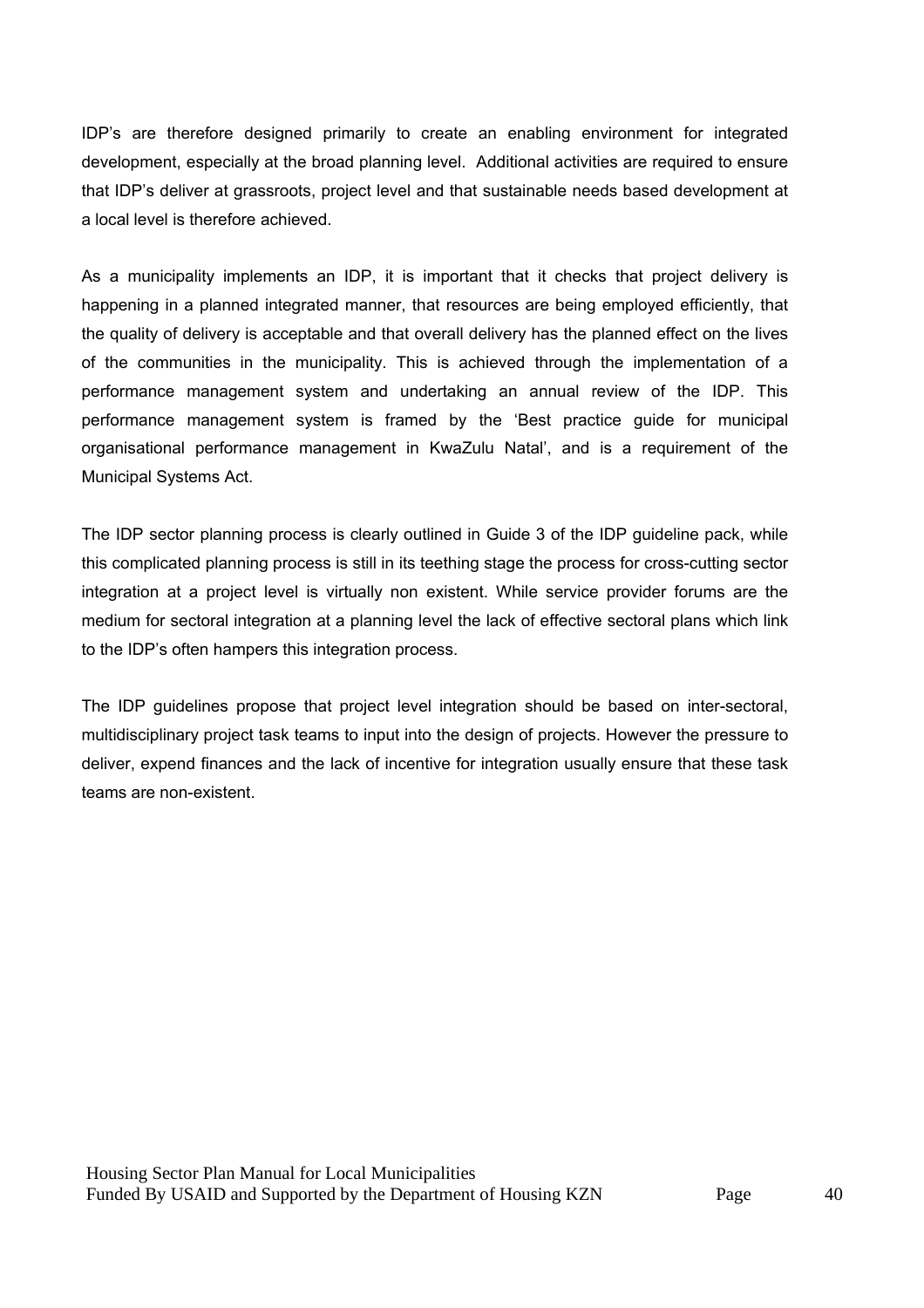

*Fig 3: Phases of the IDP process<sup>9</sup>*

In addition to what is outlined above, the following important points relating to IDP's are noted:

- IDP's should not be considered as rigid roadmaps for development but as living documents. They need to be flexible and adapted over time in response to feedback and changes in their operating environment (including changes in: conditions on the ground, available funding, and government policy).
- Inputs from sector forums and sector plans as well as local spatial development plans such as LUMS need to be considered as extensions of IDP processes.
- Most IDP's were based on only very preliminary community consultation (due to time and resource constraints) and additional community participation is desirable at the local level.
- It should be recognised that original, consultant lead IDP's will not contain a comprehensive project list (although some projects may be identified). Ideally IDP's should therefore have project priority lists attached to them or incorporated in them *(or*

Housing Sector Plan Manual for Local Municipalities

Funded By USAID and Supported by the Department of Housing KZN Page 41

 <sup>9</sup> Adapted from: Draft guideline document for service providers and Municipalities on how to engage in the IDP process of the 2005/2006 IDP review.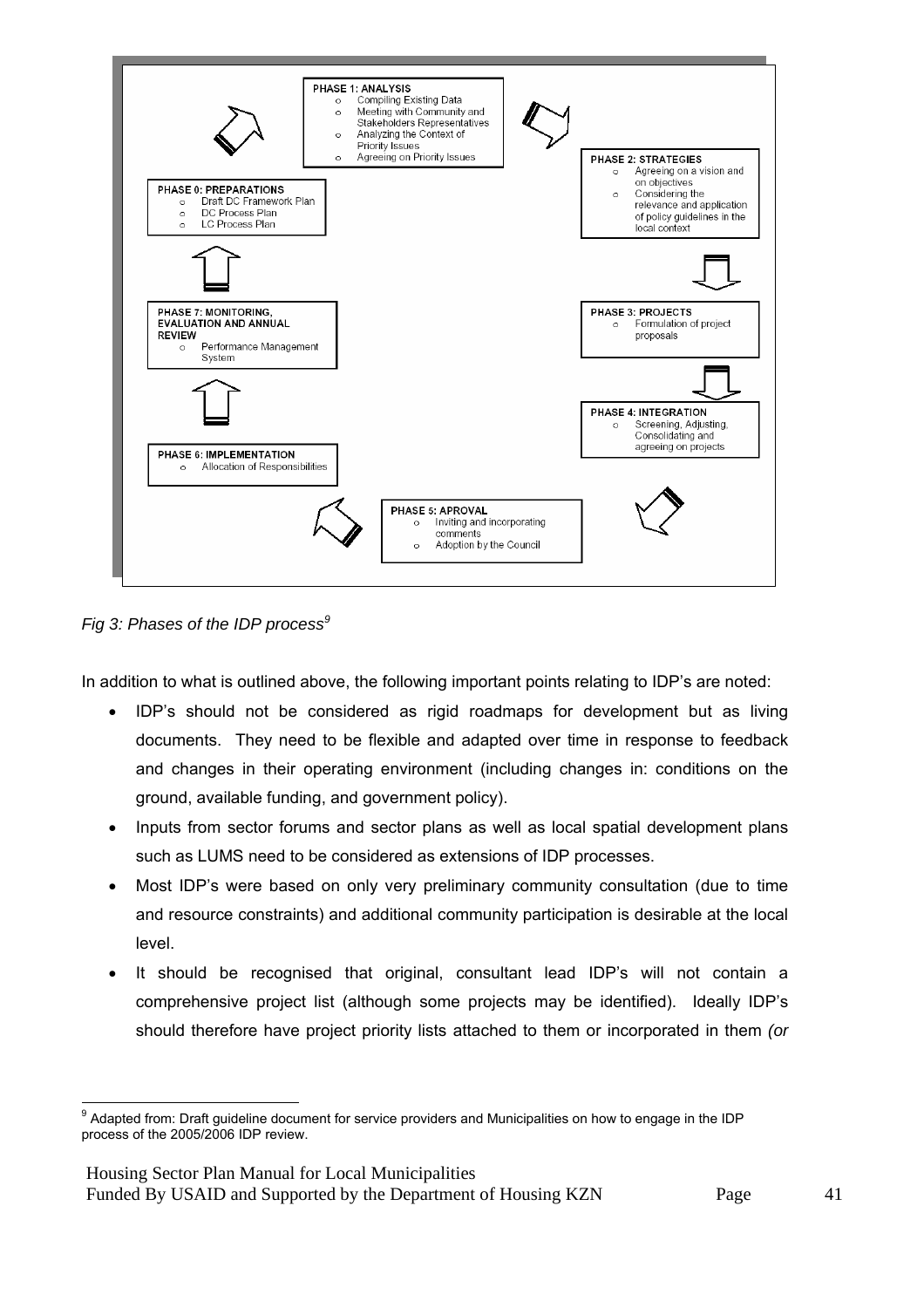*drawn from sector plans such as housing and local spatial planning inputs).* Such lists / sector plans would need to be updated from time to time and approved by Council.

- IDP's require an appropriate process for prioritising projects based on credible developmental criteria and not only political imperatives.
- IDP's cannot solve development challenges or backlogs although they can assist in creating an enabling environment to do so. Ultimately these challenges need to be solved at the community or project level.
- It should be recognised that these points are generally covered in the IDP process but have not as yet been implemented in most cases.

# **4.5 Model for the Alignment of the Housing Program with Integrated Development Planning**

The housing programme alignment model was developed and submitted to the Department of Housing in September 2004. This model has two main objectives firstly to provide an overview of internal and external factors which hinder integration of the housing programme with the local spheres of government, and secondly to develop guidelines for the integration of housing with integrated development plans.

There are four main principles which guide the model for alignment:

## **4.5.1 Sustainable settlement development and asset creation**

This relates to the shift in current policy from shelter provision to sustainable human settlements and communities. Housing sector interventions should aim to maximise the value of housing as an asset to the resident household (as a usable support for a sustainable livelihood and as a bankable or saleable asset) and to local government (as a component of a well performing city or town with a strong rates base), and improving its value with the financial and other sectors (linked to stimulating the emergence of a secondary housing market).

This approach rests on a three main factors.

- $\div$  Firstly, the achievement of multi-sectoriality and co-ordination at project, policy and institutional levels is required.
- Secondly, spatial integration concerns are also noted, in respect of city scale interventions, access to well located land, easing land assembly as well as supporting settlement development through the lens of making places of opportunity out of existing settlements and when developing new settlements.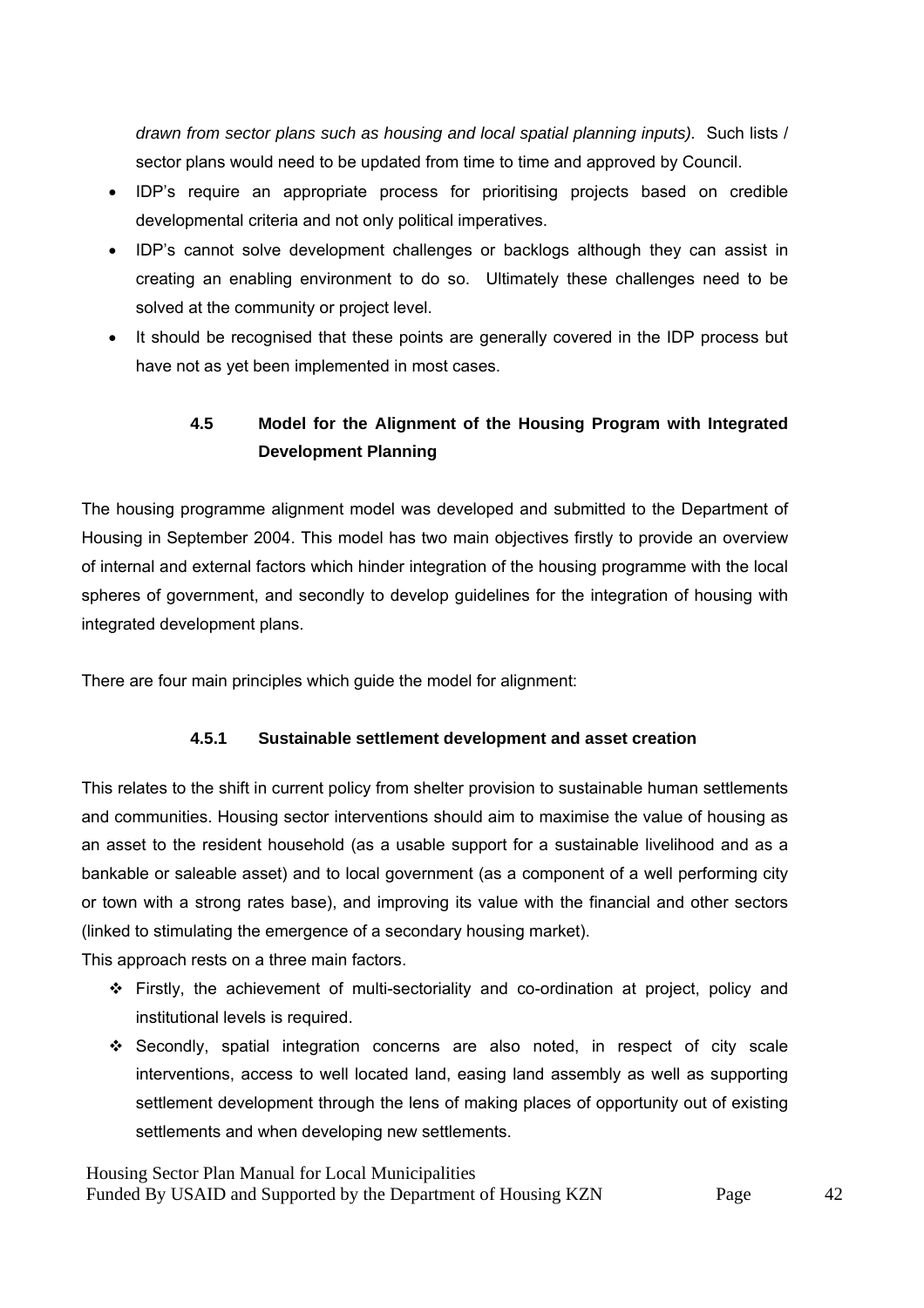Thirdly, supporting the long-term aim of poverty reduction is defined as entailing the provision of security of tenure and improving access to urban land and services.

#### **4.5.2 Demand-defined and supply-negotiated approach**

Current strategic concerns of the Department emphasise the promotion of development which is demand-defined (by households according to their needs, and through local government-based processes such as the Integrated Development Planning process) and is supply-negotiated with housing suppliers once the nature of the demand has been established through an empowering and participative process which results in well located, quality housing environments.

## **4.5.3 Restructuring of the institutional architecture for housing**

In order to leverage individual and collective responsibility for meeting the housing demand, changes in the roles being performed as well as the need to mobilize and enable new actors to perform these roles are needed. The model calls for the establishment of partnerships between local government, communities and the private sector in which risks and resources are more evenly spread and mechanisms are developed to mobilise and distribute resources efficiently and equitably.

# **4.5.4 Transformation of the intergovernmental planning and fiscal system**

The Turnaround Strategy emphasise the need to bring housing policy instruments and their implementing agencies into greater alignment so that the funds flow better and achieve the desired outcomes more effectively*.* Trends emerging in the overall governmental approach to development emphasises the role of municipalities as the place where demand is being defined and supply negotiated across a range of sectors.

The introduction of the Municipal Infrastructure Grant (MIG), pooling together a range of previously separate conditional grants is set to afford municipalities much greater flexibility to support demand defined and supply negotiated planning and implementation. Further, efforts are also being made to bolster policy and programme co-ordination in the other spheres. The introduction of multi-departmental clusters aims to support cross-sectoral co-ordination in respect of shared policy objectives. Finally, support is being mobilised to enhance municipal capacity to plan and undertake implementation.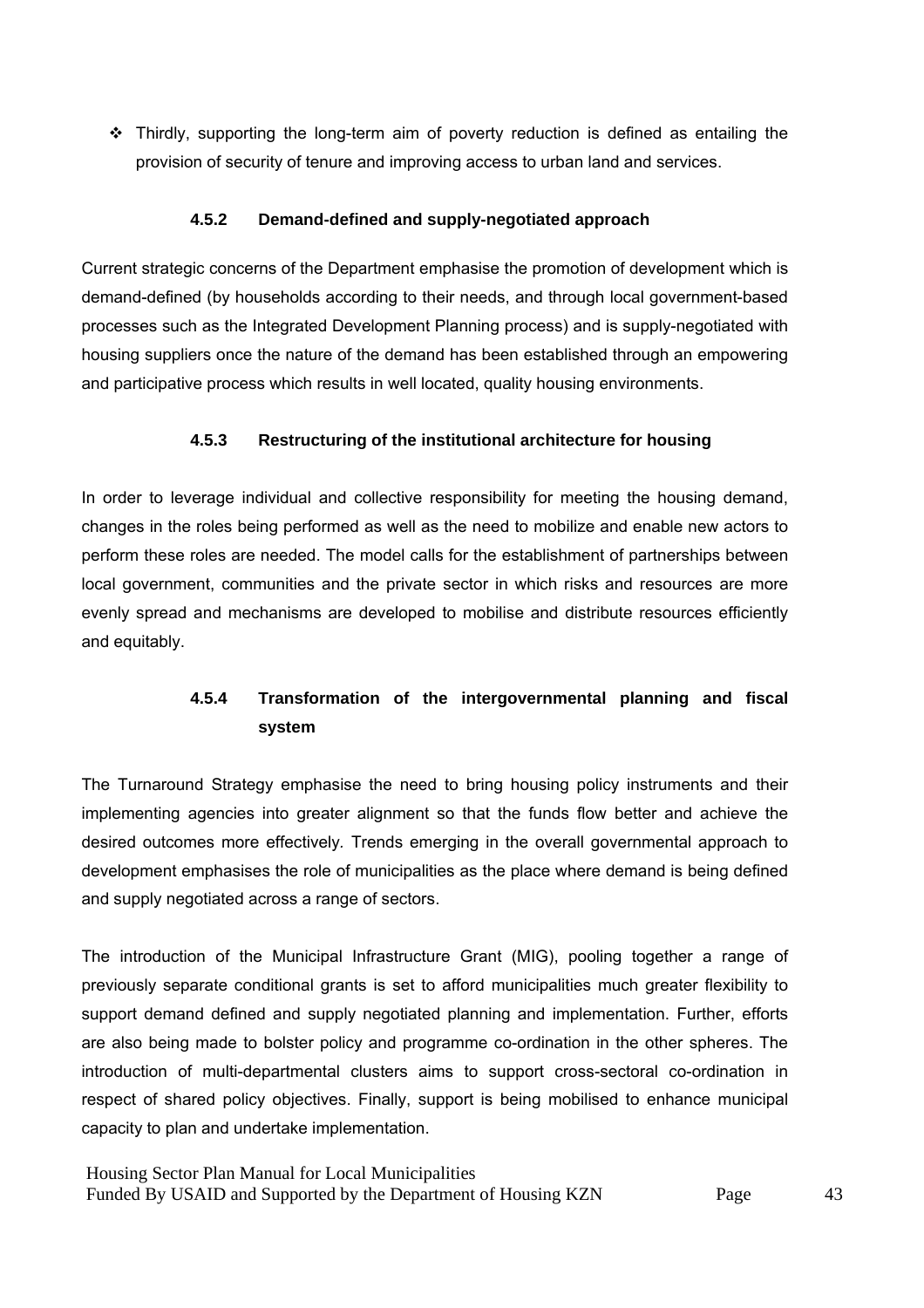#### **SECTION D: LEGISLATIVE FRAMEWORK**

and the contract of the contract of the contract of the contract of the contract of the contract of the contract of the contract of the contract of the contract of the contract of the contract of the contract of the contra **Section D** introduces the context and legislative framework for Housing and Integrated Development Planning within South Africa. Thereafter the framework within which housing sector planning is carried out is discussed.

## **5 LEGISLATIVE FRAMWORK**

## **5.1 The Legal Context for Housing Provision in South Africa**

## **5.1.1 Constitution: Bill of Rights**

The Bill of Rights contained in the Constitution of the Republic of South Africa entrenches certain basic rights for all citizens of South Africa including: "The right to have access to adequate housing" (Article 26), where "adequate housing" is defined in the RDP White Paper of November 1994, in the following terms: "As a minimum, all housing must provide protection from weather, a durable structure, and reasonable living space and privacy. A house must include sanitary facilities, stormwater drainage, a household energy supply, and convenient access to clean water. Moreover, it must provide for secure tenure in a variety of forms."

The Constitution also describes the objectives of local government, including regional council as

- $\cdot \cdot$  The provision of services to communities in a sustainable manner,
- $\div$  The promotion of social and economic development
- $\cdot \cdot$  The promotion of safe and healthy environments, and
- $\div$  The encouragement of community and community organization involvement in maters of local government

This section goes on to state that a municipality must strive, within its financial and administrative capacity, to achieve the above objectives.

With regard to the development duties of local government, a municipality must:

- Structure and manage its administration and budgeting and planning processes to give priority to the basic needs of the community, and to promote the social and economic development of the community; and
- $\cdot \cdot$  Participate in national and provincial development programmes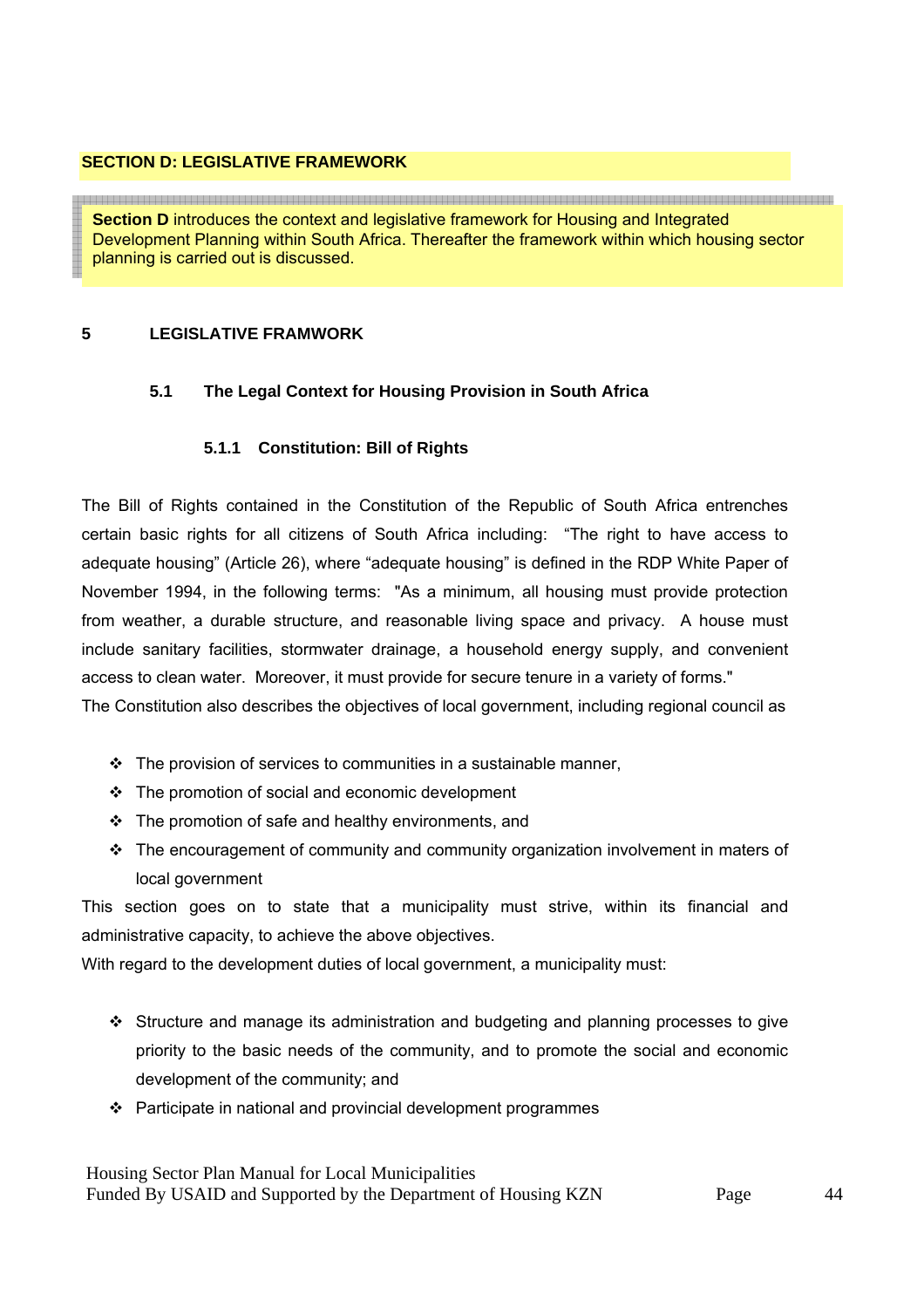## **5.1.2 National Housing Code**

The purpose of the National Housing Code is to set out clearly, in one comprehensive document, the National Housing Policy of South Africa. National Housing Policy comprises an overall vision for housing of South Africa and the way in which this vision should be implemented. The requirements for the establishment of the National Housing Code are set out in Section 4 of the Housing Act, 1997 (Act No. 107 of 1997). This act requires the Minister of Housing to publish a code to be called the National Housing Code. The code must contain National Housing Policy and administrative guidelines, in order to facilitate the effective implementation of the National Housing Policy. The code does not replace the key legislation and laws relating to National Housing Policy. Rather it is a statement of present policy, providing an overview and confirmation of the existing policy that is in place. As National Housing Policy is continually changing and evolving, so will the code continually change.<sup>10</sup> Besides outlining the National Housing Policy, the code also provides guidelines and suggestions as to how this policy should be implemented.

The code comprises the following parts:

- 1. A user-friendly guide which is a summary of the code and an overview of the information available
- 2. Part 1, is an overview of the National Housing Policy
- 3. Part 2, is an overview of the Housing Act, No. 107 of 1997
- 4. Part 3, details the National Housing Program including the Housing Subsidies Scheme, the Discount Benefits Scheme and Hostel re-development program.
- 5. Part 4, covers new developments such as current policy relating to Social Housing and the Rental Act.

The National Housing Policy is implemented primary by three spheres of government namely the National Government, Provincial Government and Municipalities, each of which have clear roles and responsibilities.

The Constitution of South Africa broadly outlines the roles of the different spheres of government where: *(housing sector plan and housing targets in italics)*

Housing Sector Plan Manual for Local Municipalities

Funded By USAID and Supported by the Department of Housing KZN Page 45

 10 National Housing Code, 2000, National Department of Housing, P1-3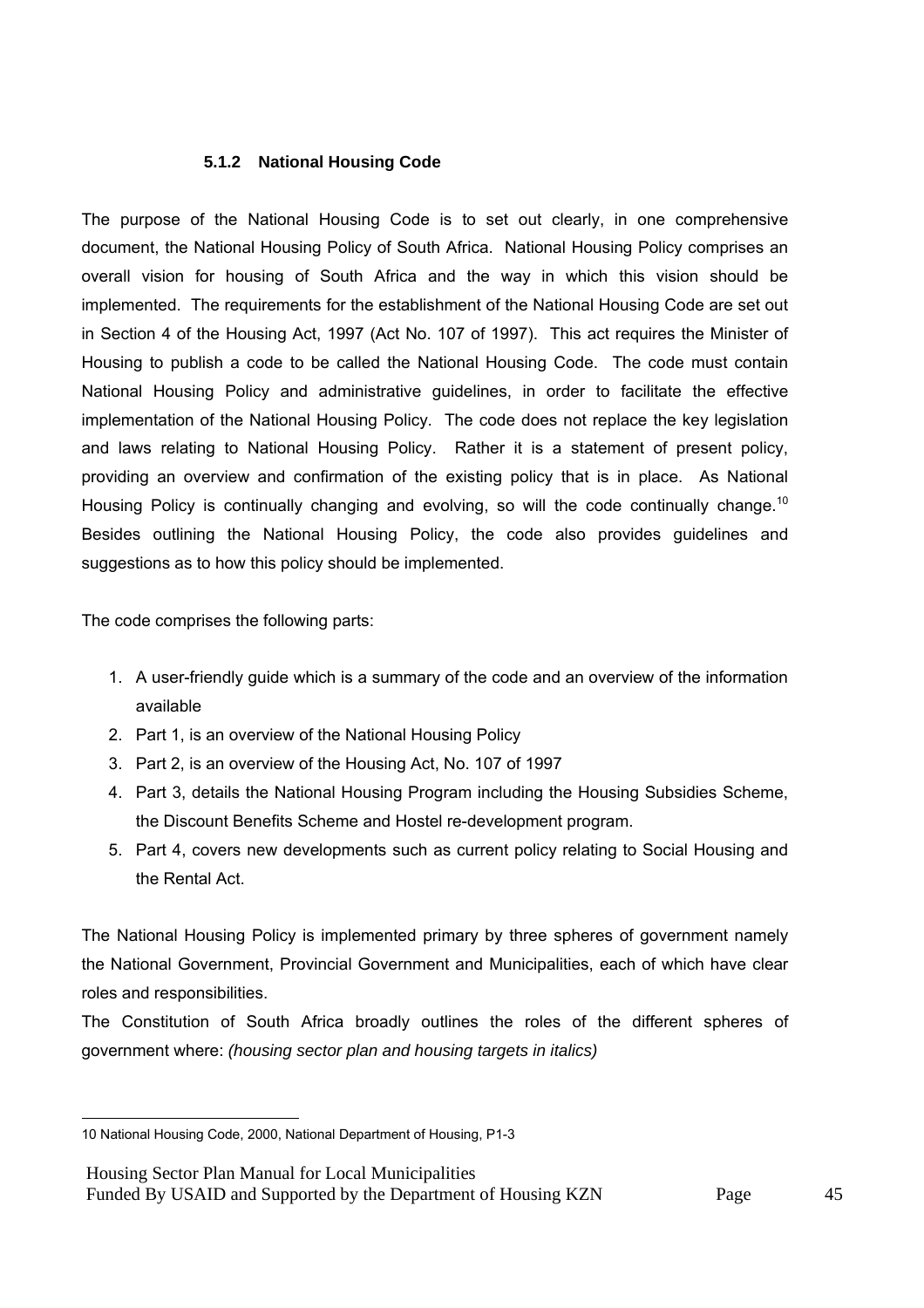- *1.* **National Government** has the power to develop laws and policies that deal with matters that apply at a national level. Therefore at a national level Housing Policy is developed to facilitate an effective and equitable housing sector. *National housing targets, goals and objectives are developed at this level.*
- *2.* **Provincial Government** has the power to make specific laws and policies for the province in terms of all functional areas including housing. *National Housing targets are subdivided amongst local municipalities based on housing needs analysis and delivery targets for each Municipality.*
- *3.* **Municipalities** have the power to administer matters such as housing and all others relating to implementation of development projects in their areas. *Municipal housing objectives and targets are defined in the Housing sector plan.*



*Fig 4: Roles of spheres of Government* 

# **5.2 Municipal Legislative and Policy Framework for Housing Sector Plans**

## **5.2.1 The Constitution 1996**

According to the Constitution of the Republic of South Africa, adopted on the  $8<sup>th</sup>$  of May 1996 (sections 152 and 153), local government is responsible for the development process in Municipalities and for municipal planning. The constitution further states that municipalities are responsible for integrated development planning in order to meet the following objectives: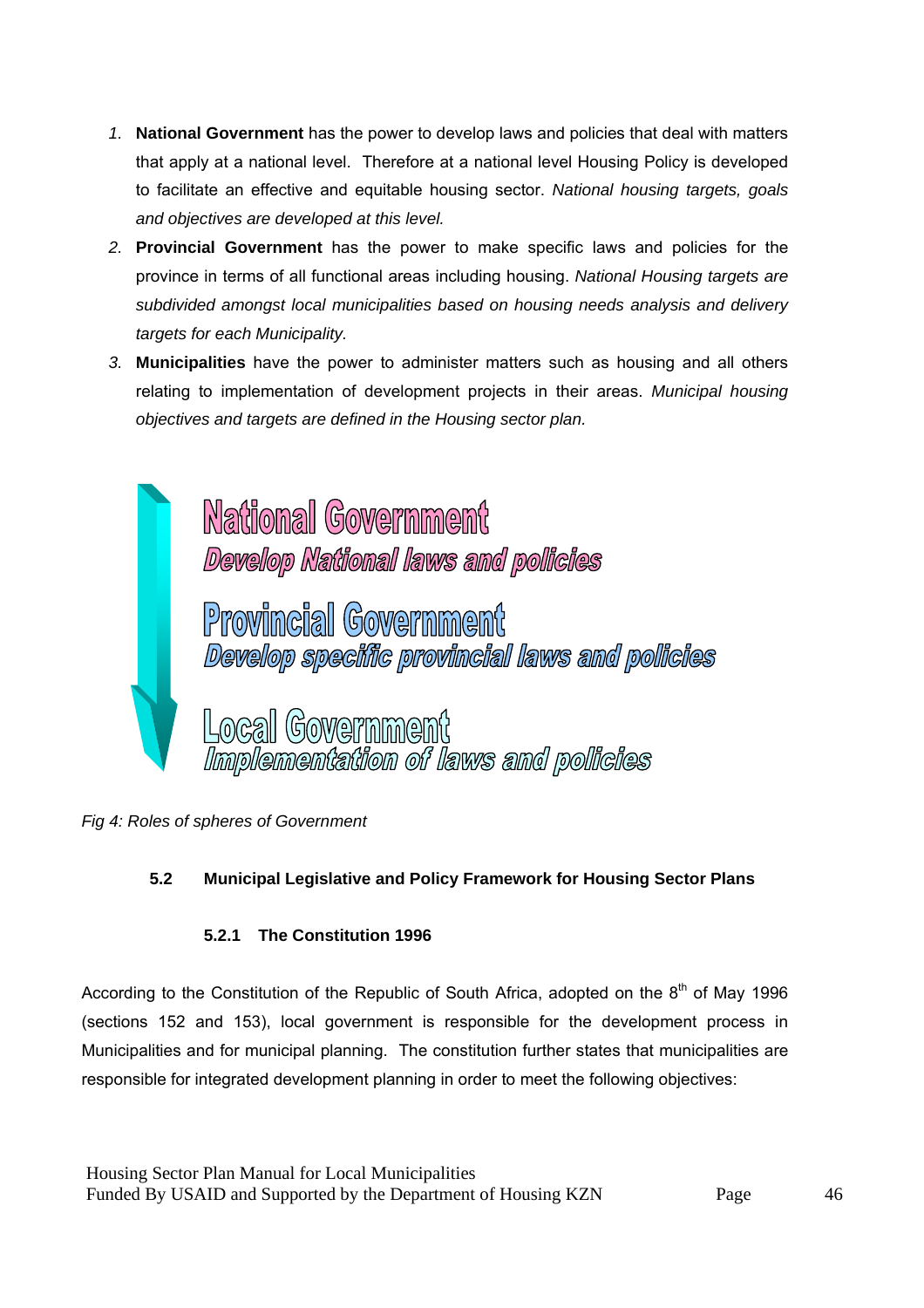- to ensure sustainable provision of services,
- to promote social and economic development,
- to promote a safe and healthy environment,
- to give priority to the basic needs of communities,
- to encourage involvement of communities.

## **5.2.2 Local Government Transition Act 1995**

While the Local Government Transition Act of 1993, provided for revised interim measures with a view to promoting the restructuring of local government and the establishment of appointed transitional councils, amendments to that act introduced in June 1995, made provision for the establishment and management of Transitional Rural Local Government structures.

Since then a number of further and positive changes have been introduced in the broader rural policy environment, and are outlined below.

## **5.2.3 Rural Development Framework 1997**

In 1997, the Rural Development Task Team as part of the old RDP office prepared the Rural Development Framework for the National Department of Land Affairs. This framework advocated a holistic approach to rural development and poverty alleviation, focusing on local democracy, rural local economic development and development of rural infrastructure.

#### **5.2.4 White Paper on Local Government 1998**

In March 1998, the White Paper on Local Government was published advocating the developmental role of local government. Amongst the responsibilities and obligations defined for "Developmental Local Government" as defined in the White Paper were the following:

- to take responsibility for countering the racial divisions of the local space imposed by apartheid;
- to create unified urban and rural areas, where all community members have equal access to municipal services;
- to promote the active participation of local communities in decision-making through community participation in the budgeting process;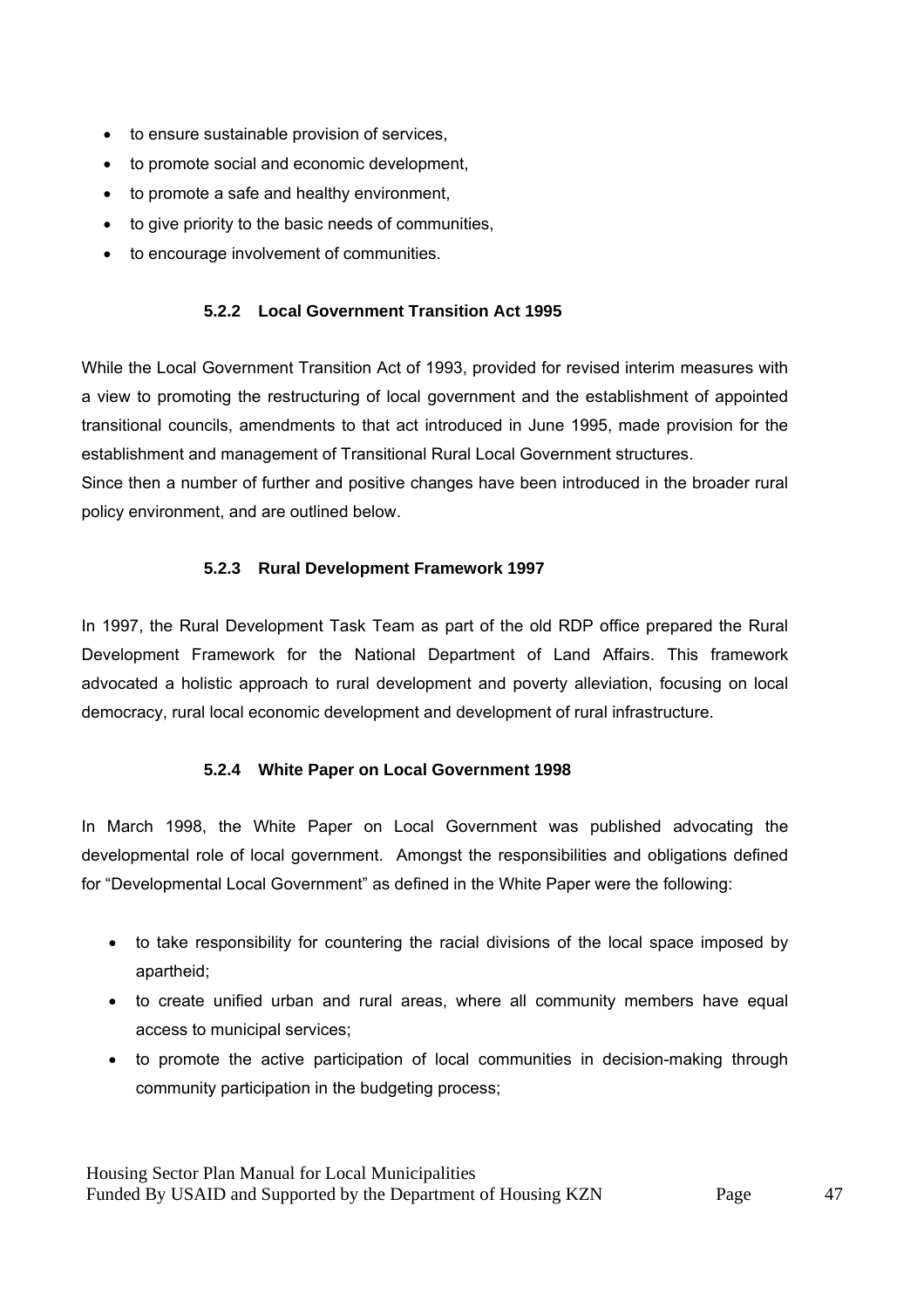- to assemble municipal developmental priorities through the Integrated Development Planning (IDP) process;
- $\bullet$  to monitor municipal performance through the Performance Management System.<sup>11</sup>

## **5.2.5 Municipal Demarcation Act 1998**

The re-demarcation of municipal boundaries was effected through the Municipal Demarcation Act of 1998, the Municipal Structures Act of 1998 and the Municipal Systems Act of 2000. This re-demarcation has allowed for wall-to-wall local government throughout the country, removing historic confusion over responsibilities for areas, which fell outside of local municipalities, and creating the platform for more equitable development.

## **5.2.6 The Municipal Structures Act 1998**

The Municipal Structures Act 1998 (Act No. 117 of 1998): provides for the establishment of municipal categories and for the appropriate division of functions and powers between these categories of municipality.

A district municipality has the following functions and powers in terms of development planning:

 $\cdot \cdot$  Integrated development planning for the district municipality as a whole, including a framework for integrated development plans for the local municipalities within the area of the district municipality, taking into account the integrated development plans of those local municipalities.

Furthermore a district municipality must seek to achieve the integrated, sustainable and equitable social and economic development of its area as a whole by;

- $\div$  Ensuring integrated development planning for the district as a whole;
- Promoting bulk infrastructural development and services for the district as a whole;
- $\div$  Building the capacity of local municipalities in its area to perform their functions and exercise their powers where such capacity is lacking;
- And promoting the equitable distribution of resources between the local municipalities in its area to ensure appropriate levels of municipal services within the area.

Housing Sector Plan Manual for Local Municipalities

  $11$  Integrated Development Planning and rural local government in South Africa, Pycroft, C, 2000, P90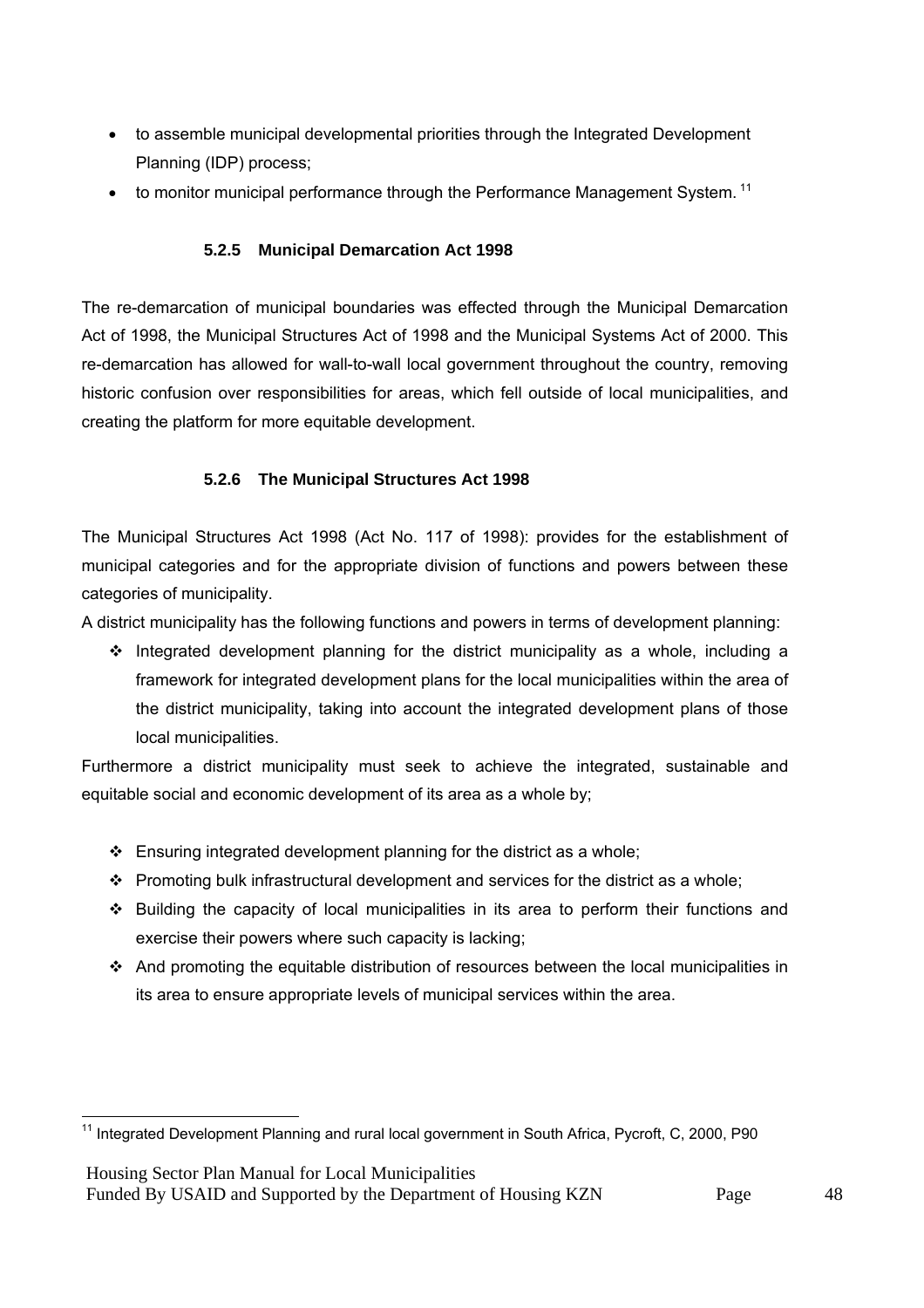## **5.2.7 Municipal Systems Act 2000**

The Municipal Systems Act of 2000 formally introduced Integrated Development Plans (IDP's), as the form of planning to be adopted by all metropolitan, district and local municipalities throughout the country. Section 24(1) of the Act specifies that the planning undertaken by a municipality must be aligned with and complement the development plans and strategies of other affected municipalities and other state organs / government departments

Section 24(3)(a) puts the onus on service providers to align their actions with that of the municipal IDP: "If municipalities are required to comply with planning requirements in terms of national or provincial legislation, the responsible organs of state must … align the implementation of that legislation with the provisions of Chapter 5 of the MSA dealing with integrated development planning." It is clear that alignment is the responsibility of all Spheres of Government12.

## **5.2.8 The National Housing Act (107) of 1997**

The National Housing Act of 1997 defines the roles of different spheres of government in relation to the delivery of housing in South Africa. In terms of the responsibilities of Local Government in relation to housing delivery it states (Part 4 Sec 9.1);

Every municipality must as part of the municipality's process of integrated development planning take all reasonable and necessary steps within the framework of national and provincial housing legislation and policy to:

a) Ensure that:

- $\div$  The inhabitants of its area of jurisdiction have access to adequate housing on a progressive basis;
- Conditions not conducive to the health and safety of the inhabitants of its area of jurisdiction are prevented or removed:
- Services in respect of water, sanitation, electricity. roads, stormwater drainage and transport are provided in a manner which is economically efficient:
- b) Set housing delivery goals in respect of its area of jurisdiction;
- c) Identify and designate land for housing development;

Housing Sector Plan Manual for Local Municipalities

```
Funded By USAID and Supported by the Department of Housing KZN Page 49
```
<sup>12</sup> Draft guideline document for Service providers and Municipalities on how to engage in The IDP process of the 2005/06 IDP Review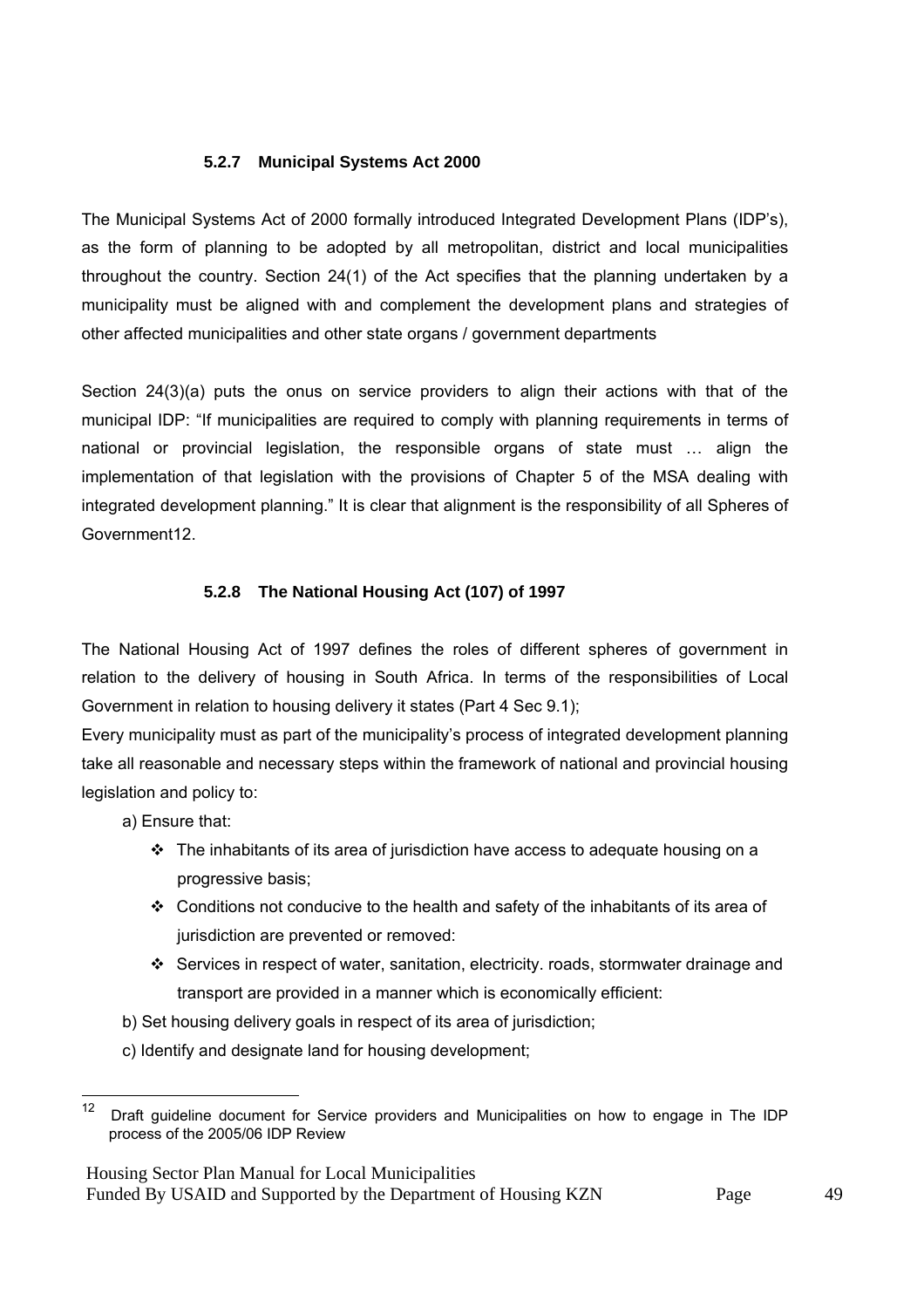Therefore the Department of Housing requires municipalities to formulate a housing strategy and delivery goals, as part of their IDP process. While the capturing of goals and strategies is defined in the legislation, the manor by which the municipalities capture this information is not defined. However the establishment of separate Housing Sector Plan, to provide a housing voice to the IDP, is suggested by the provincial department of housing KZN. As housing is seen as one of the primary service delivery components, most municipalities have been proactive in accepting this suggested methodology to improve housing delivery in their municipal areas.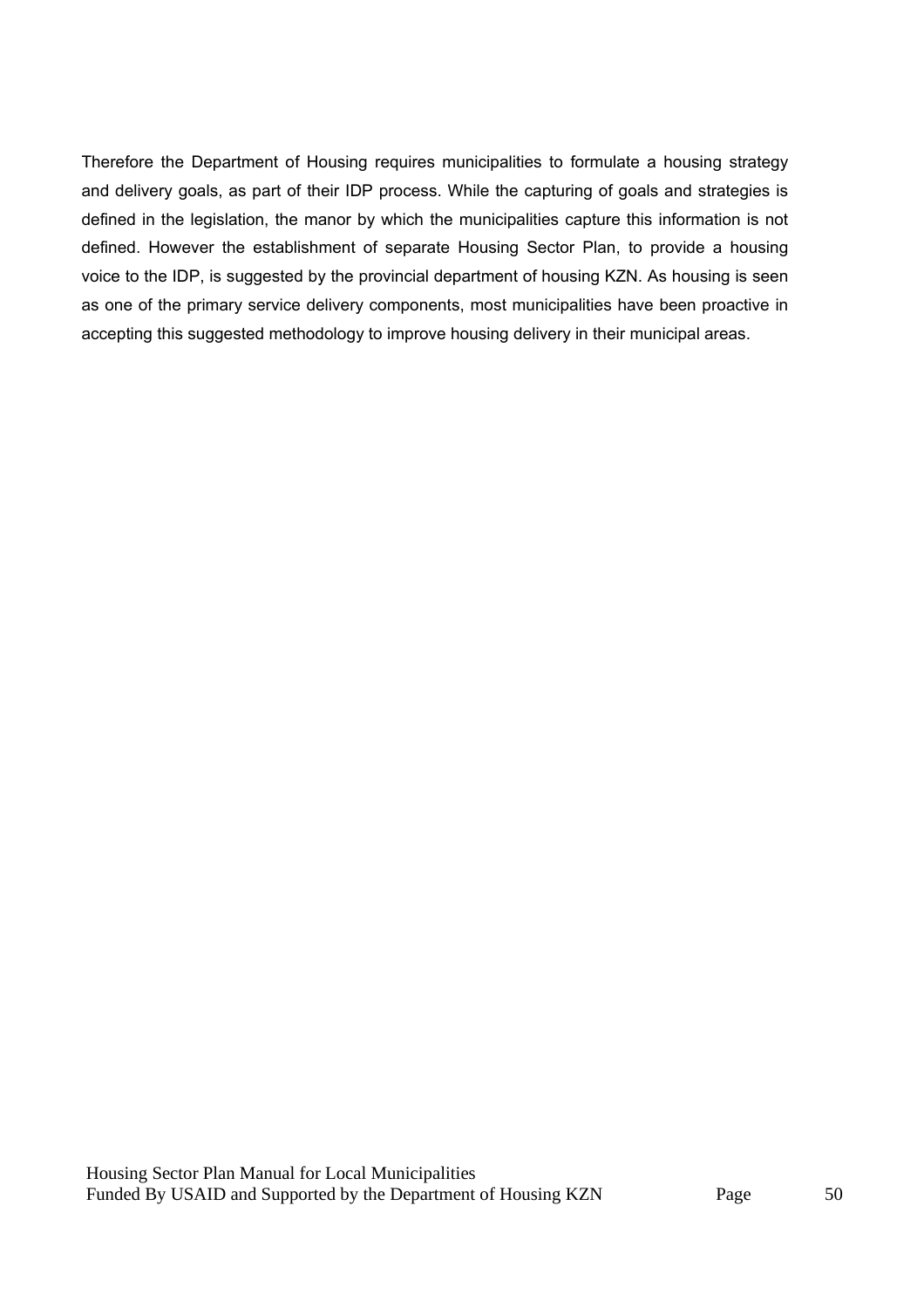## **SECTION E: KEY DOH POLICIES AND STRATEGIES**

<u> 1989 - Johann Stoff, Amerikaansk politiker (\* 1989)</u> **Section E** includes main points of departure for the delivery of housing in South Africa as outline in the National Housing Code as well as the description of the most current and relevant policies that relate to housing. A summary of the relevant points from the 'Breaking New Ground' policy document, the Expanded Public Works Program (EPWP) and the Provincial Housing Priority Programs are presented. The Department of Housings Municipal Capacity Building Program and current capacity building initiatives are outlined.

## **6 POLICY ENVIROMENT**

# **6.1 A Comprehensive Plan for the Development of Sustainable Human Settlements, 'BNG' strategy**

The "Breaking New Ground" document was approved by Cabinet and presented to MINMEC on 2 September 2004. This document suggests a number of progressive changes to the delivery of housing in South Africa. Since the documents approval in September 2004 a number of these suggested changes have been incorporated, the following is a summary of the major relevant shifts in housing delivery strategy currently being incorporated into policy based on this document.

The new human settlements plan reinforces the vision of the Department of Housing, to promote the achievement of a non-racial, integrated society through the development of sustainable human settlements and quality housing. Within this broader vision, the Department is committed to meeting the following specific objectives:

- Accelerating the delivery of housing as a key strategy for poverty alleviation
- Utilising provision of housing as a major job creation strategy
- Ensuring property can be accessed by all as an asset for wealth creation and empowerment
- Leveraging growth in the economy
- Combating crime, promoting social cohesion and improving quality of life for the poor
- Supporting the functioning of the entire single residential property market to reduce duality within the sector by breaking the barriers between the first economy residential property boom and the second economy slump.

Major relevant Changes suggested through this document include: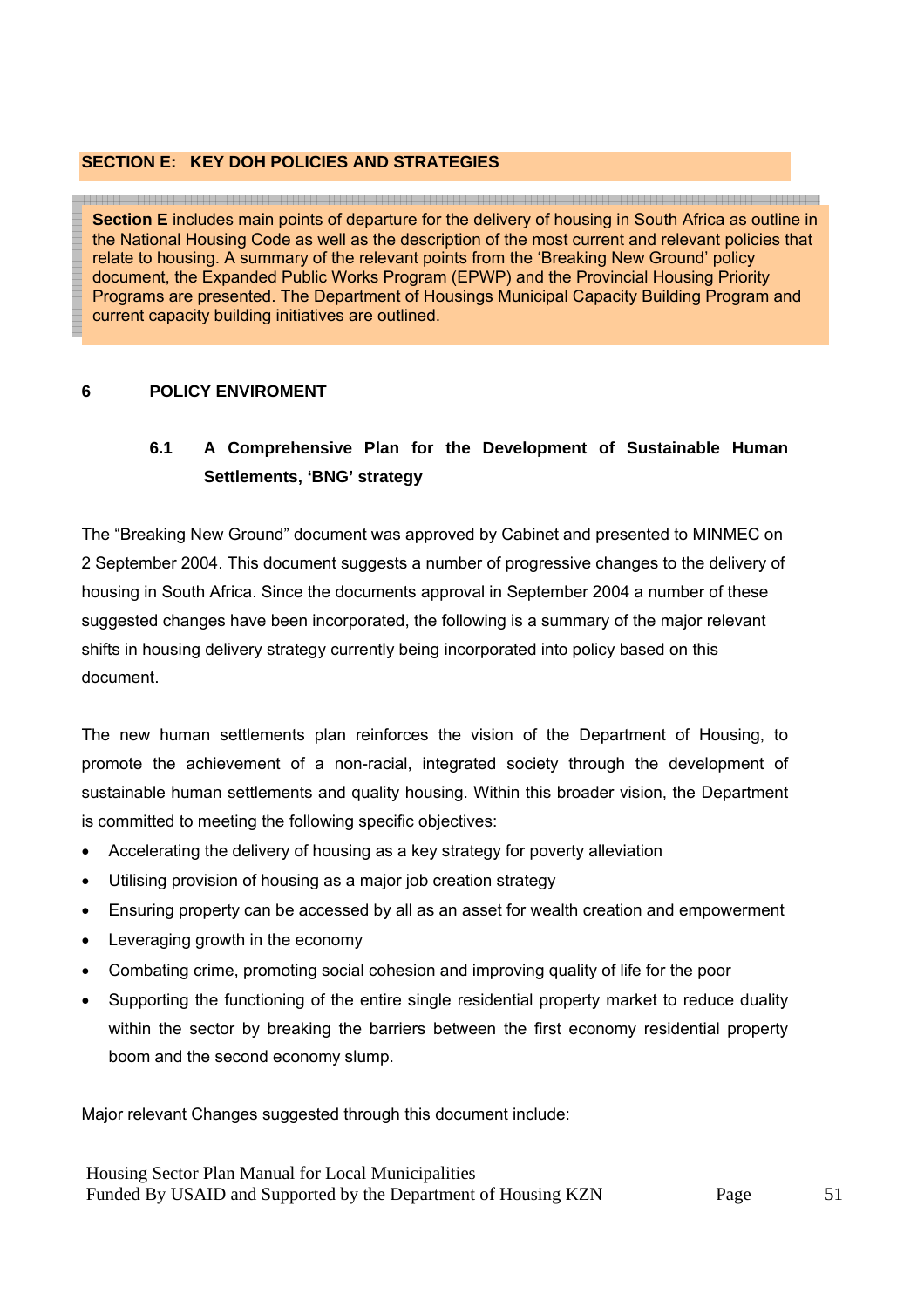- $\div$  The new human settlements plan moves towards more holistic, integrated, flexible and responsive mechanisms which address the multi-dimensional needs of sustainable human settlements.
- As part of an approach which envisages that municipalities will play a significantly increased role in the housing process, municipalities must take the lead role in negotiating the location of housing supply to facilitate spatial restructuring. This will also encourage integration between housing delivery, spatial planning, infrastructure provision, Municipal IDP and budgetary coherence.
- Enhancing Spatial Planning, through greater coordination and alignment of various planning instruments and economic policies, lies at the heart of sustainable human settlements. This requires more than mere coordination between departments but there needs to be a single overarching planning authority and/or instrument to provide macrolevel guidance to support the development of sustainable human settlements.
- The housing chapter of Municipal Integrated Development Plans must be considerably enhanced to include municipal housing needs assessment, the identification, surveying and prioritisation of informal settlements, the identification of well located land for housing, the identification of areas for densification, the linkages between housing and urban renewal and the integration of housing, planning and transportation frameworks, and will link these to a multi year implementation plan. *(These suggestions have been incorporated through the Housing Sector Plan and its suggested format)*
- $\div$  It is important that the programme respond to the capacity needs of communities, ensuring that they are empowered to constructively engage with municipalities in identifying and fulfilling their housing needs.
- $\cdot$  Municipal capacity building is highlighted as critical to the success of the new housing plan. A comprehensive programme for capacity building in the housing sector is suggested.
- $\div$  Some changes were suggested to subsidy bands including the collapsing of the 3 subsidy bands below R3500 and the introduction of finance products/instruments to medium income households (earning R3,500 to R 7,000 p.m.).
- Progressive Informal Settlement Eradication is a primary aim of the new policy. Informal settlements must urgently be integrated into the broader urban fabric to overcome spatial, social and economic exclusion. *(This aspect had already been recognized by the KwaZulu-Natal Minister of Housing, Mr. Dumisani Makhaye in 2001/2 through the Slums*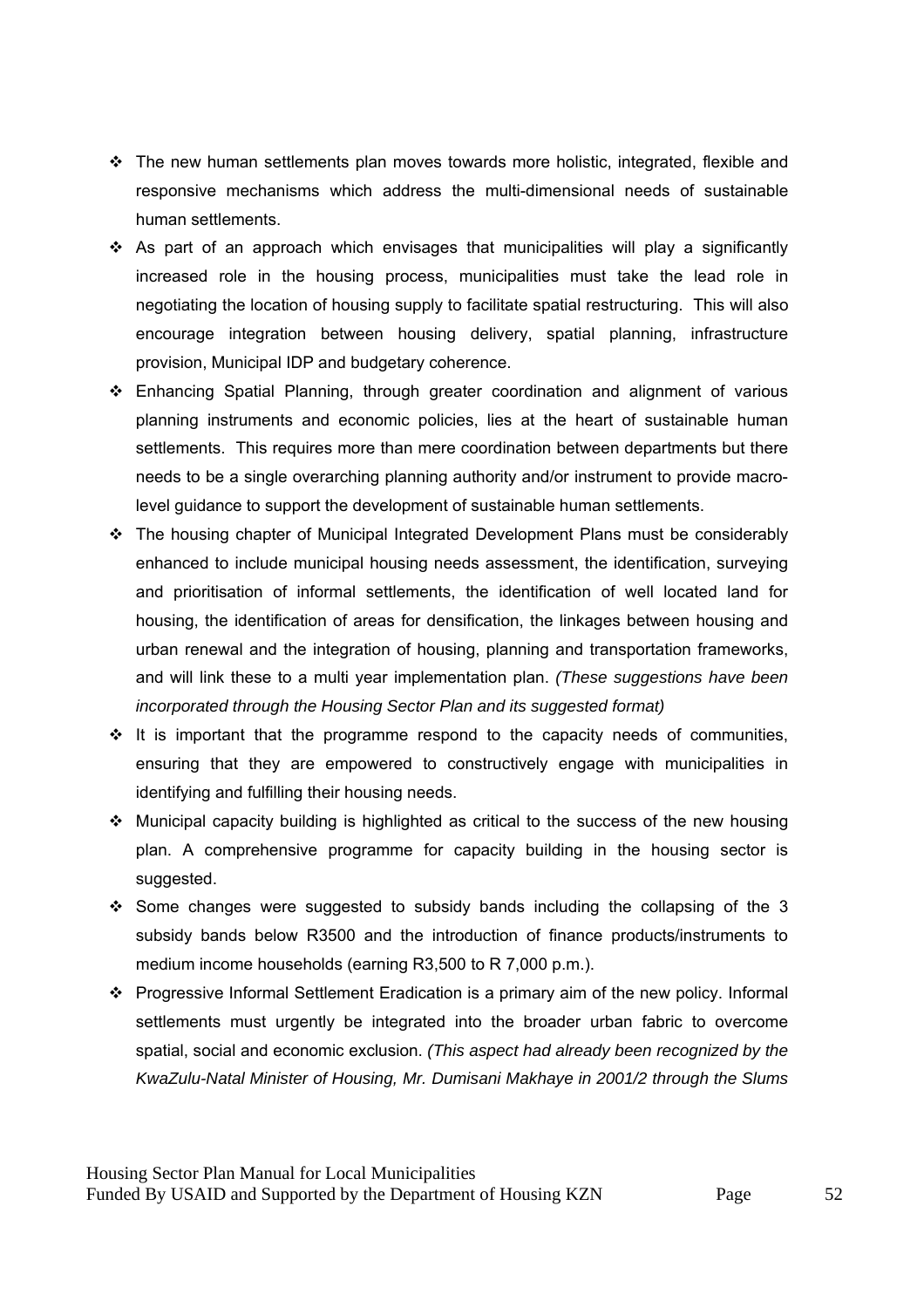*Clearance program, prioritizing the insitu upgrading of informal settlement as the DoH's primary focus.)* 

- Promoting densification and integration of previously excluded groups into the city and the benefits it offers and to ensure the development of more integrated, functional and environmentally sustainable human settlements, towns and cities. One aspect of this process can be achieved through supporting urban renewal and inner city regeneration
- $\cdot$  An overall strategy to facilitate the release of well-located public land to municipalities is being developed, furthermore funding for the acquisition of private land for housing purposes will no longer form part of the housing subsidy. *(The responsibility for the acquisition of land for housing development now rests with the Department of Land Affairs, (See: Section 2.3.3))*
- Developing a rural housing programme which is to deal with a comprehensive range of rural housing related issues, such as tenure, livelihood strategies and broader sociocultural issues. *(This policy has now been compressively developed and the initial rural housing projects are now being implemented in KZN)*
- $\cdot \cdot$  The document also suggested greater use of the 'social housing instrument' to facilitate the production of effectively managed institutional housing in the areas where demand for institutional or managed housing, of all types, exists.

In summary the discussion document places greater emphasis on the process of housing delivery (emphasizing planning and engagement), the quality of the housing product (both in terms of location but also in terms of final housing form) and the long-term sustainability of the housing environment (leading to a focus on institutional capacity).

Additionally it should be noted that the Expanded Public Works Programme (EPWP) is aimed at alleviating and reducing unemployment by the provision of work opportunities. The principles/guidelines of the above plan/programme should be taken into account when housing projects are undertaken.

## **6.2 Current Provincial Housing Priority Programs**

The Provincial Minister of Housing identified the following priority programmes for the Department for the 2005/2006 financial year.

1. Slums Clearance/Informal housing removal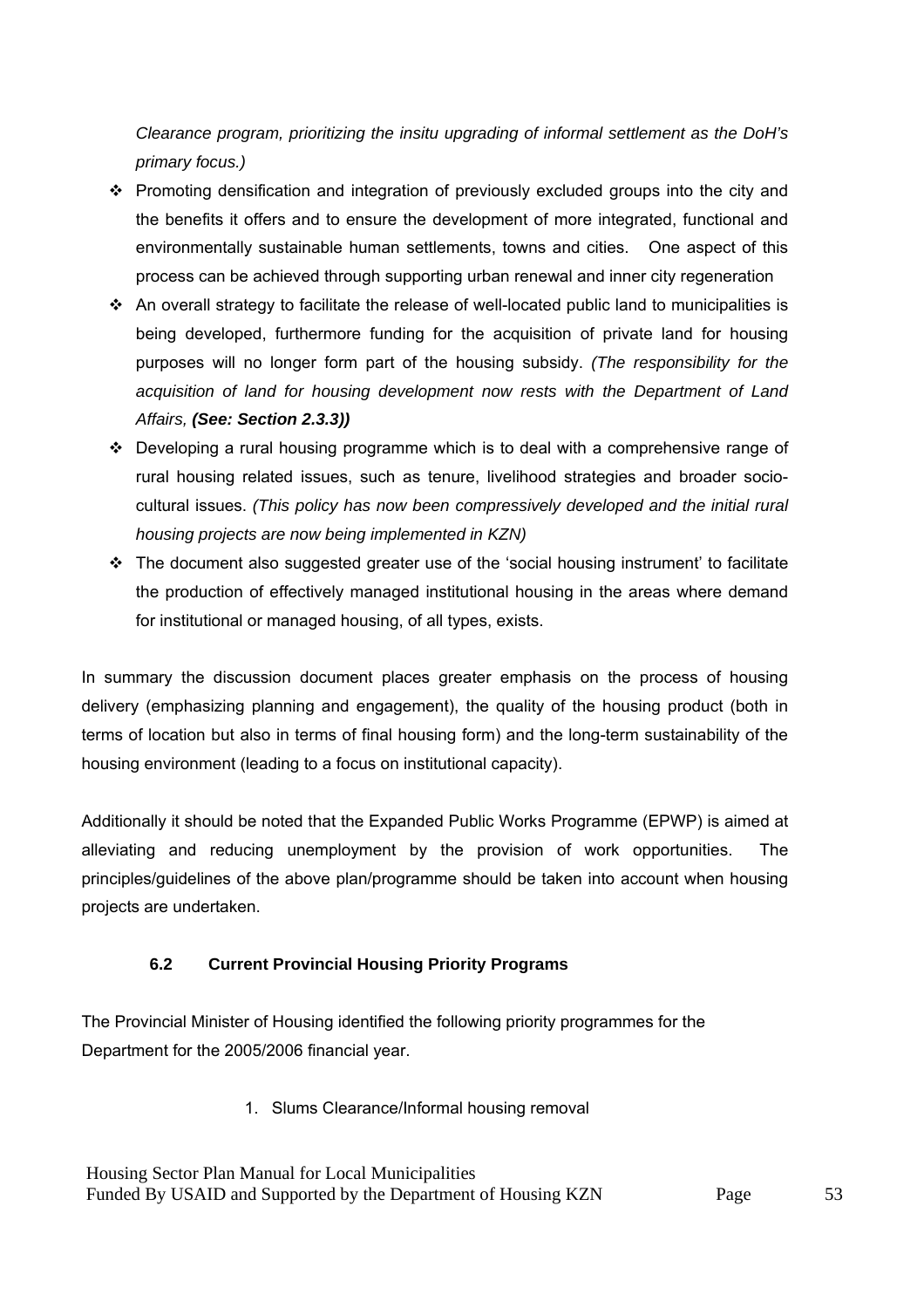- 2. Rural Housing
- 3. Violence damaged houses
- 4. Credit linked Housing
- 5. People's Housing Process
- 6. Hostel Upgrade
- 7. Rental Housing
- 8. Special Projects

## **6.3 Municipal Capacity**

The success of the proposed use of local municipalities as the service delivery arm of national government rests of the capacity of local municipalities. The 'breaking new ground' policy document highlights the need for a comprehensive program for capacity building in local municipalities. To this end the KZN Department of Housing has embarked on a number of initiatives to strengthen the delivery of its housing program in the local municipalities.

## **6.3.1 Capacity building and training program**

The Department has implemented a province wide training program for the DoH and Municipal housing officials. This program is managed by a joint venture training consortium made up of experienced professionals in the housing field. The program consists of the following main courses;

- ❖ Introduction
- Project management
- ❖ Project facilitation
- $\div$  Project packaging
- ❖ Project implementation
- Project close outs
- ❖ Contracts and legal
- ❖ Rental Housing Tribunal
- Policy
- Hostel upgrading

It is envisioned that a further course focusing specifically on the delivery of housing in rural areas is to be developed in 2006 for implementation in early 2007.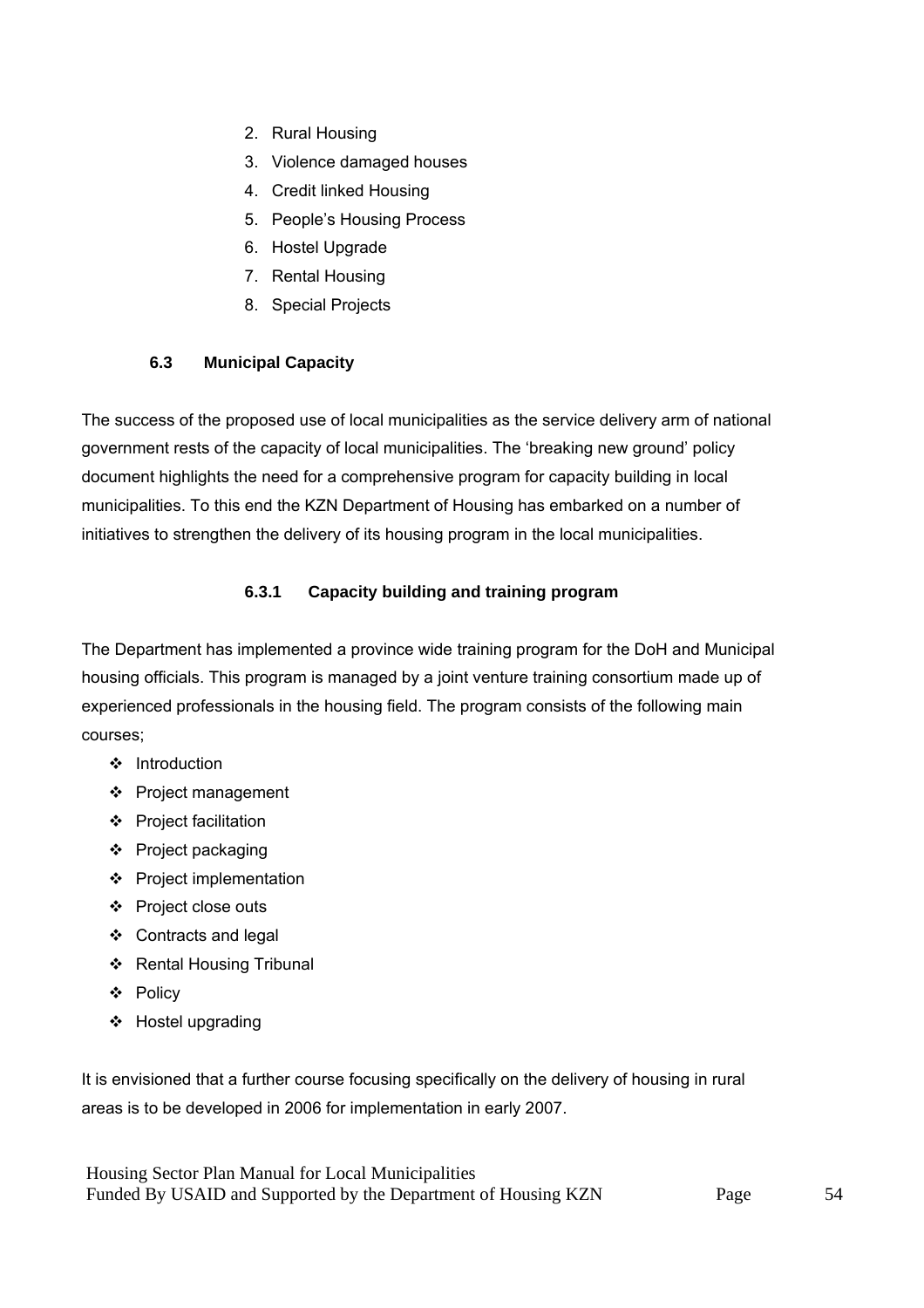## **6.3.2 Municipal Housing component initiative**

A program implemented by the DoH with financial assistance from the Flemish Government, aims to create well structured and capacitated housing components at municipal level. These components would include all the required resources (human, financial, and IT) needed to undertake effective and efficient housing planning and delivery at a municipal level. The project will also include extensive capacity building programmes for municipal officials, traditional leadership and housing consumers in the area. A pilot project has been implemented within the Uthukela District, with the next phase of the project aiming to spread the initiative to other municipalities.

#### **6.3.3 Departmental web site**

The Department has developed an internet website, in order to make housing related information freely and instantly available to the public. The Website will serve as a 1-stop portal of information for the public at large, with a vast array of resources covering all aspects of housing.

And finally it should be noted that it is the responsibility of the housing plan service providers to ensure that the Housing Sector Plan is used as a tool to build the capacity of the local municipal officials. It is hoped that with sufficient capacity municipalities will, in the future, develop there own plans without the assistance of external service providers.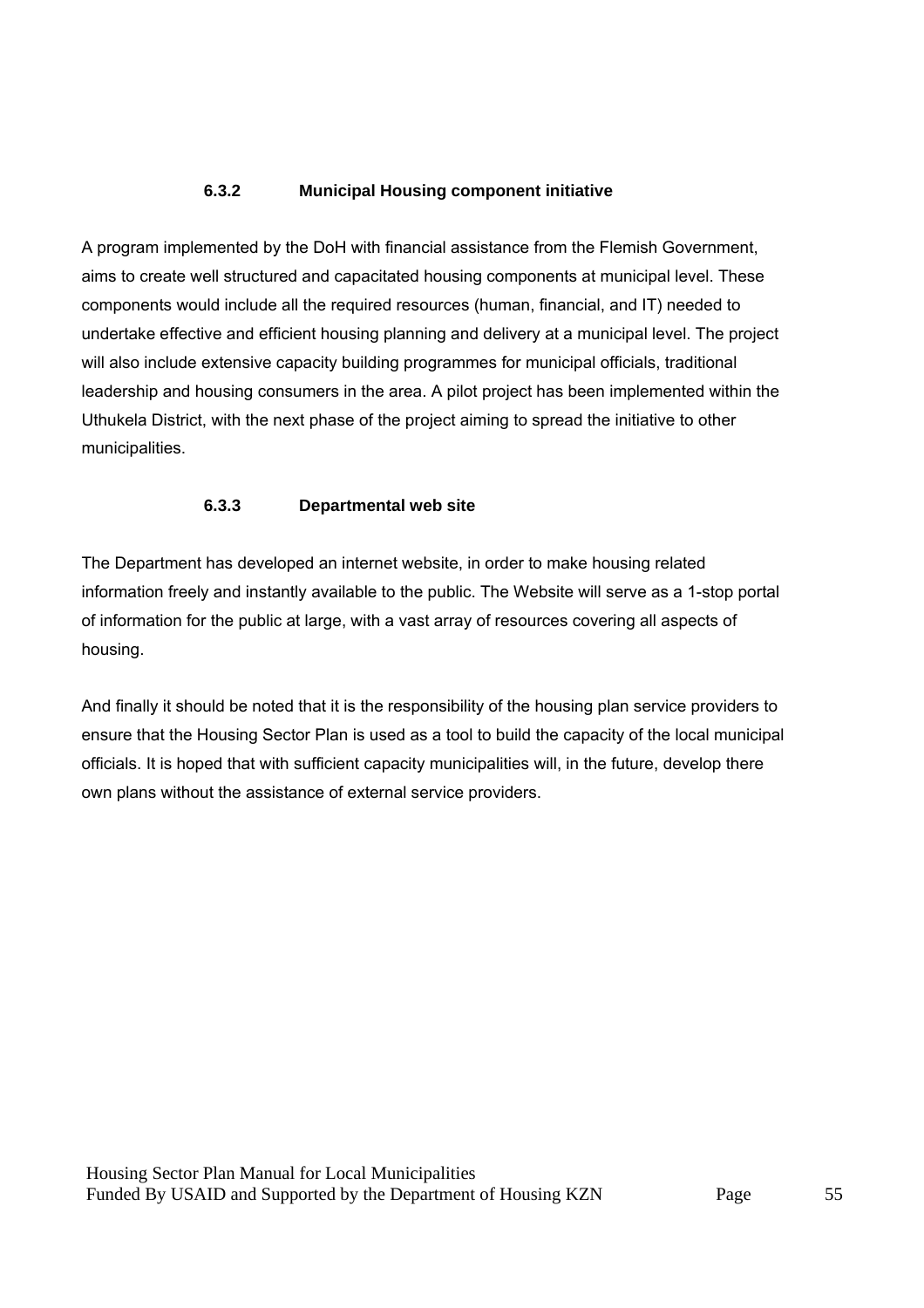## **SECTION F: HOUSING SUBSIDY INSTRUMENTS**

**Section F** provides a brief outline of the main housing subsidy instruments available, Rural Housings Policy and practical requirements for Rural Housing delivery are also presented.

## **7 HOUSING SUBSIDY INSTRUMENTS**

#### **7.1 Subsidy Instruments and Components**

Specific policy intention of each subsidy instrument and components thereof:

#### **7.1.1 Individual Subsidy**

- Promotion of individual ownership to individual households with names registered against the national database. The subsidy promotes a scheme linked to credit finance.
- $\cdot$  Includes developer driven process for small projects promoting emerging developers. *(This subsidy mechanism has now been suspended by the minister until loopholes in the system have been addressed)*

#### **7.1.2 Project linked subsidy**

 $\div$  Promotion of mass housing with individual ownership to a group of households who together comprise a project. Includes both greenfields and insitu projects. Promotes the involvement of municipalities, communities, developers and development consultants. The vast majority of projects / subsidies are of this type. Beneficiaries are required to make a R2479 cash contribution (unless PHP is utilised).

#### **7.1.3 Consolidation subsidy**

\* Promotion of community building and personal investment, so as to maximise the impacts of previous investment (e.g.: IDT). Promotes the consolidation of top-structures on properties which have already been serviced and acquired by individual households.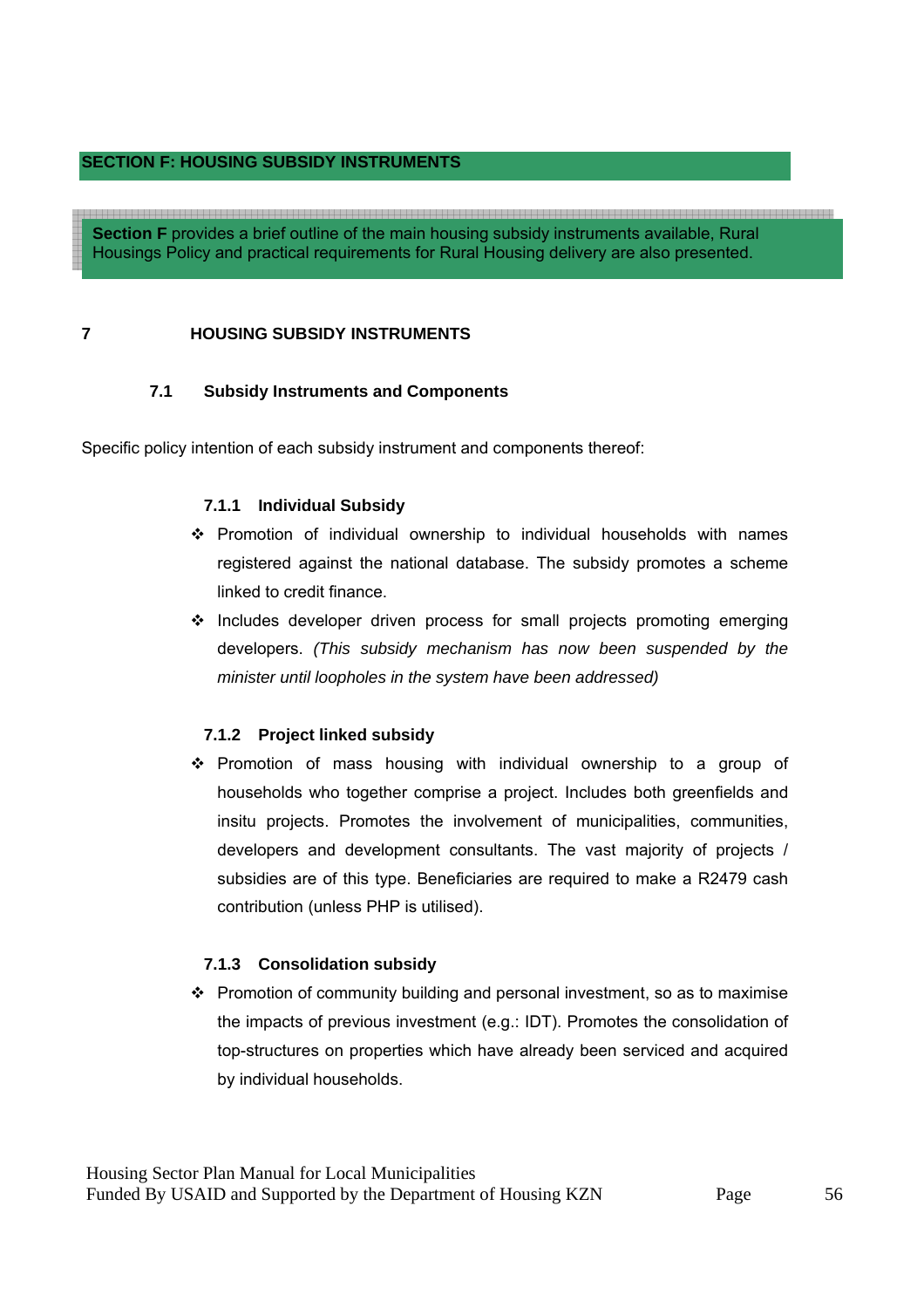## **7.1.4 Relocation subsidies**

 $\div$  Often referred to as right sizing subsidies promotes the concept of borrower responsibility by allowing individuals to "right size" to more appropriate and affordable housing.

## **7.1.5 Institutional subsidies**

- Used mainly for the promotion of rental / social housing (including special needs / HIV AIDS relief) in an effort to achieve international norms of social housing stock being in the order of 30% of total stock. Allows the option of direct sales as well as rent to buy schemes.
- Has in the past been used in KZN as an alternative instrument for the delivery of rural housing or projects encountering land legal difficulties?

## **7.1.6 Transitional subsidies**

 $\div$  This is a sub-type of the institutional subsidy (see special needs below) where a subsidy is allocated to a bed in an institution and the beneficiary's name is not registered against the national database (100% of the subsidy currently available – increased from 70%).

#### **7.1.7 Rural subsidies**

 This is set out in Ch 11 of the Housing Code, the key principle being that of 'functional tenure' (as opposed to full title). The intention is to promote equity between rural and urban areas in terms of housing. Historically only the institutional mechanism was used to deliver housing in rural areas. Due to the complexities in KZN relating to the role of traditional leaders vs. Municipalities a comprehensive KZN rural policy has been finalized which paves the way for more effective delivery of rural housing and more flexible and appropriate contract documentation. **(See: Section 7.3)**

## **7.1.8 Peoples housing process**

 Promotion of choice and self-management amongst communities. Effectively entails an alternative means of top-structure delivery and should be viewed as an enhancement to any existing subsidy instrument, which promotes maximum beneficiary involvement, informed choice and self-management.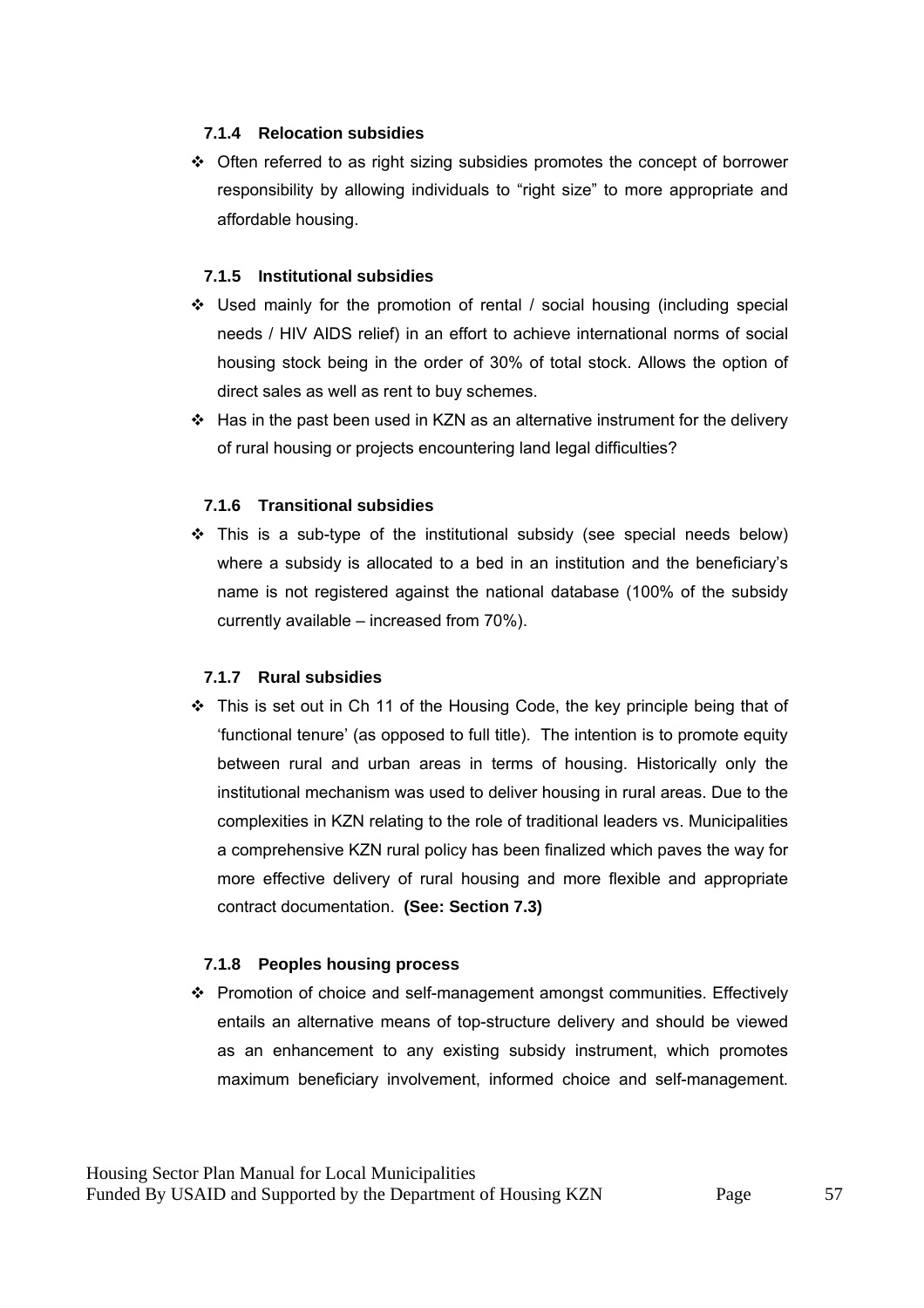Beneficiaries on PHP projects are exempt from paying the beneficiary contribution of R2,479.

## **7.1.9 Special needs projects**

- Definition of Special needs: Special Needs Housing is housing which benefits those who are affected by poverty and who in addition are further disadvantaged in any of the following ways:
	- Infected or affected by HIVAIDS;
	- **Orphans and vulnerable children (OVC's);**
	- Seriously ill;
	- Old and infirm:
	- Disabled;
	- Homeless / on the street.
- DoH provides housing and not operational or maintenance budgets (these are typically provided by Dept. Welfare, Dept. Health, donors etc). Projects are generally linked to Dept. Welfare or Dept. Health grants (e.g.: foster care). The viability of these projects is primarily dependant on the capacity of the operating institution (e.g.: NPO) and the availability of operational funding.
- $\div$  Usually make use of the transitional subsidy (sub-type of institutional mechanism – see above)

#### **7.1.10 Social housing**

 Essentially a rental scheme usually implemented utilising the institutional mechanism. Key challenges include effective management of the stock and cost recovery through rental collection.

#### **7.1.11 Housing assistance in emergency circumstances**

 Chapter 12 of the code sets out the framework for this programme, geared towards disaster management such as fires, floods and outbreaks of disease. programme can also be used for assistance in instances of relocations in insitu upgrade projects.

#### **7.1.12 Procurement policy**

 Use should be made of one of the following suites of documents FIDIC (1999)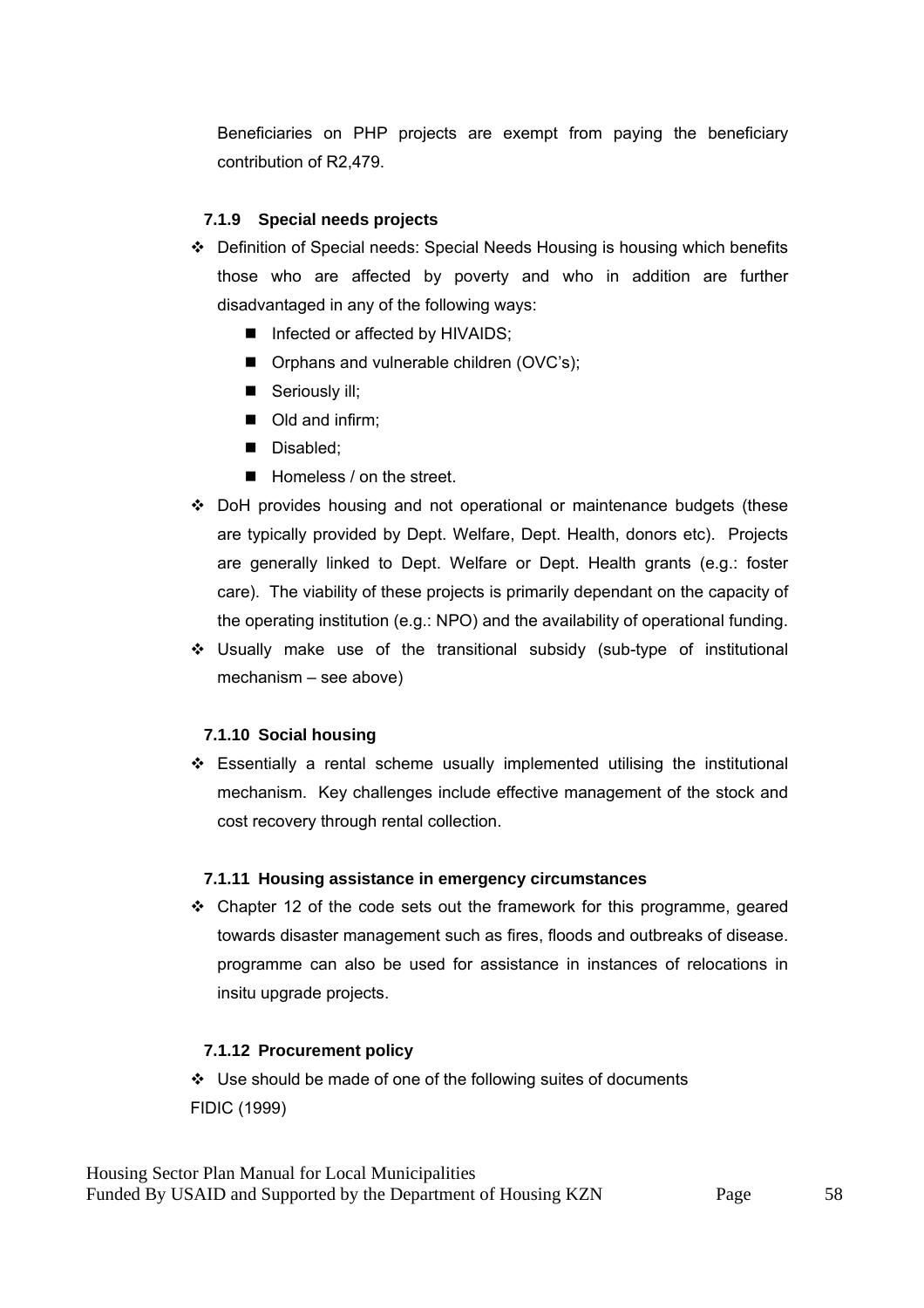GCC works (1990)

JBCC 2000

NEC engineering and construction contract

- Use should be made of the standard format for the compilation of procurement documents
- \* Targeted procurement procedures should be used to implement preferential procurement policies (refer to Housing Code, Chapter 3 and User's Guide)

## **7.2 Basic Points Of Departure For Housing Projects**

All projects should conform to the basic points of departure set out in part 1 of the housing code as follows:

- Sustainable (socially, financially etc)
- $\div$  Effectively balances the need for increased housing delivery
- Recognizes and reinforces the wider economic impact and benefits of housing provision in the domestic economy
- $\div$  Maximize social and economic benefits to the local community
- Ensures security of tenure
- Maximizes the freedom of the individual to exercise choice
- Facilitates coordination between various sectors
- Generates broad-based support and involvement
- $\cdot \cdot$  Promotes the establishment of socially and economically viable communities
- $\div$  Upholds the principle of vertical and horizontal equity,
- $\div$  Only people in real need should benefit (v)
- $\div$  Comparative value must be received by beneficiaries with the same eligibility profiles (h)
- Maximizes the involvement of the community and leads to the transfer of skills
- $\div$  Promotes social, economic and physical integration
- $\div$  Establishes and insurers equity, transparency and accountability
- Leads to effective state intervention and maximizes sustained non-state involvement in housing provision
- Deals sensitively and responsibly with impact of housing development on the environment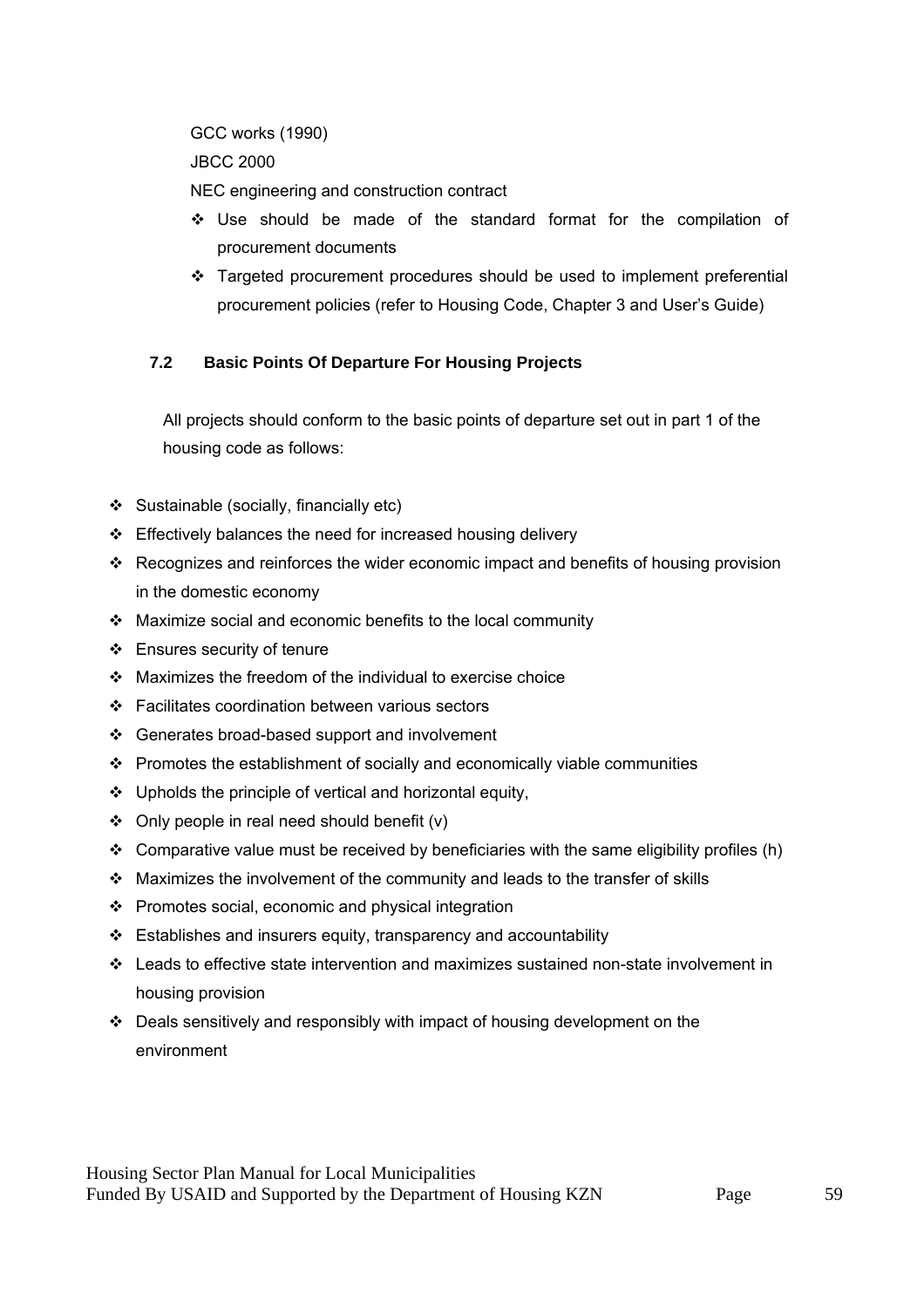## **7.3 Implementation of The Kwazulu-Natal Rural Housing Policy, 2004/5**

In recognition of the unique difficulties associated with the implementation of the rural housing policy within KwaZulu Natal. The Department of Housing and the Department of Local Government and Traditional Affairs have produced a number of guideline documents to assist municipalities and development practitioners in this process.

## Development rights agreement:

The development rights agreement drawn up between the Municipality and the Ingonyama Trust Board establishes the terms and conditions for the implementation of rural housing projects on Ingonyama trust land.

The Development rights agreement allows the relevant local Municipality to apply for funding, and to use the approved funding received in order to provide bulk and internal services and to construct top structures for the beneficiaries in rural areas. Furthermore the agreement allows the Municipality to confirm the existing tenure rights of the beneficiary to the extent required in the subsidy scheme (functional tenure). The agreement also confirms the support of the Traditional Authority in the area through the Traditional Authorities consent document, which is attached to the agreement.

# Assessment of in-situ housing projects on Ingonyama Trust Land, Information document, July 2004:

In July 2004 the Department of Local Government and Traditional Affairs after a number of workshops with key stakeholders, produced a guideline document for the assessment of housing projects on Ingonyama Trust land.

The Department of Local Government and Traditional Affairs is required to give planning consent for rural housing projects on Ingonyama Trust Land. The chief directorate Development Planning is *inter alia*, responsible for the promotion of orderly development on land in urban and rural areas in the province and the Chief Directorate Traditional Land Administration is responsible for the management of land tenure processes in Traditional Authority areas in the province.